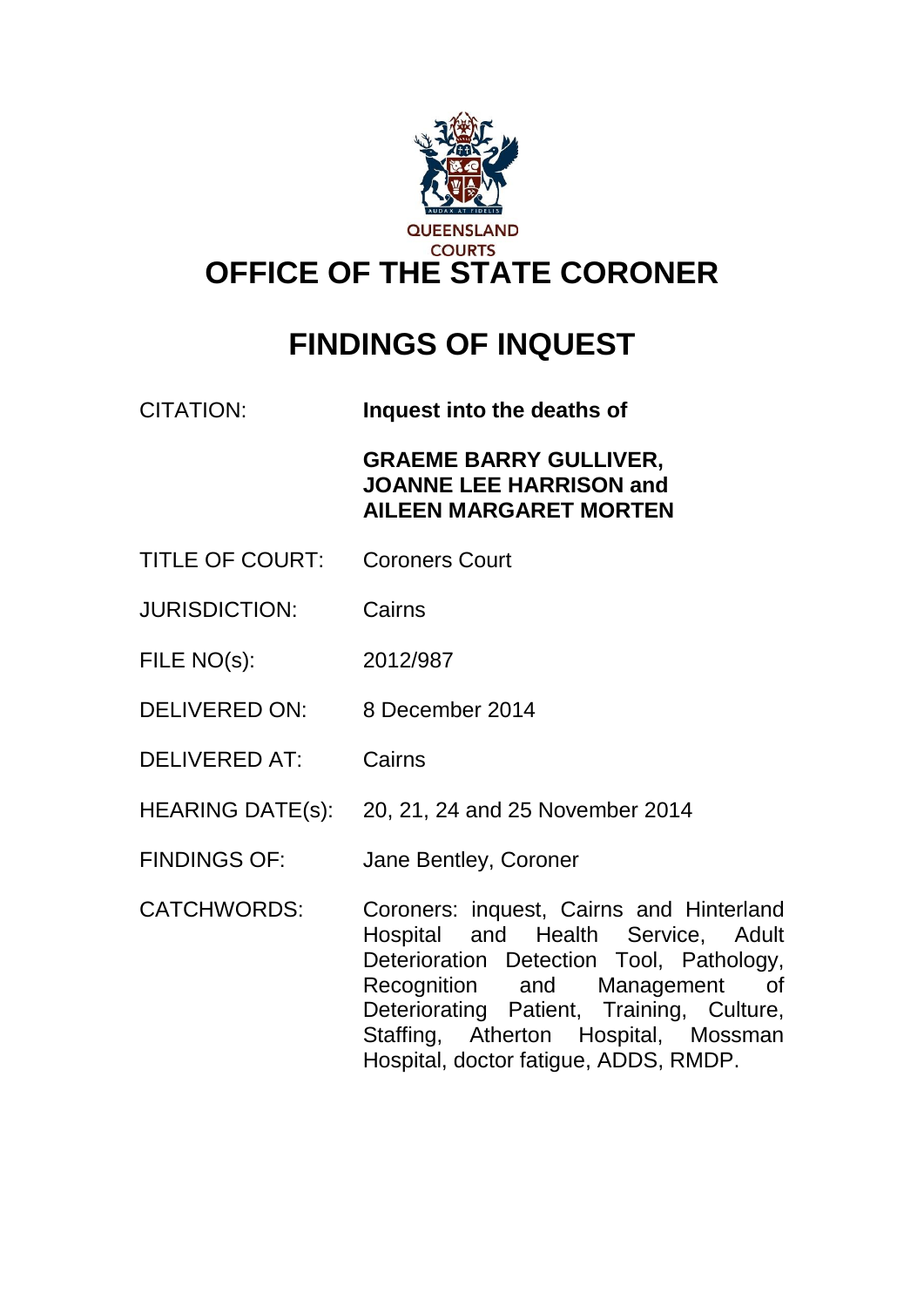# REPRESENTATION:

| <b>Counsel Assisting:</b>                 | Ms Kerri Mellifont QC<br>Ms Stephanie Williams |
|-------------------------------------------|------------------------------------------------|
| Mr Gary Elliott and<br>Ms Karen Gulliver: | Ms Ngaire Watson                               |
| CHHHS and Dr B, Dr Y,                     | Ms Stephanie Gallagher                         |
| Nurse KB and Dr Brown:                    | instructed by Ms Helen Price                   |
| Nurses CB, W, F, K                        | Ms Sally Robb, instructed by Ms Judy Simpson,  |
| and NW:                                   | <b>Robert and Kane Solicitors</b>              |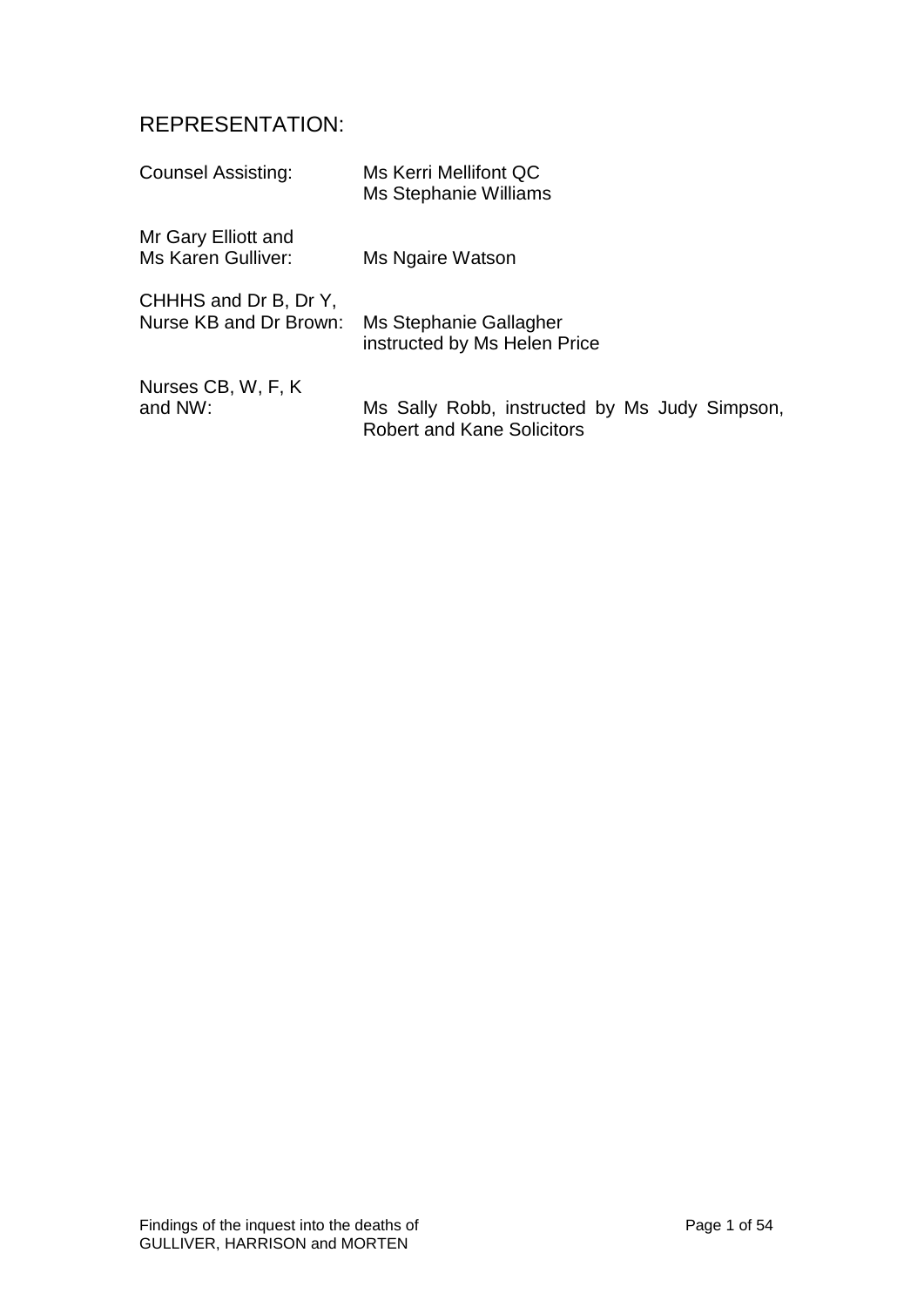# **Introduction**

Section 45 of the *Coroners Act 2003* provides that when an inquest is held the coroner's written findings must be given to the family of the person who died, each of the persons or organisations granted leave to appear at the inquest and to officials with responsibility over any areas the subject of recommendations. These are my findings in relation to the deaths of Graeme Gulliver, Joanne Harrison and Aileen Morten. They will be distributed in accordance with the requirements of the Act and posted on the web site of the Office of the State Coroner.

These findings and comments:

- 1 confirm the identity of the deceased persons, the time, place and medical cause of their deaths;
- 2 consider whether the actions or omissions of any third party contributed to their deaths; and
- 3 consider whether any changes to procedures or policies could reduce the likelihood of deaths occurring in similar circumstances or otherwise contribute to public health and safety or the administration of justice.

### *Summary*

Graeme Gulliver, Joanne Harrison and Aileen Morten all died from overwhelming infection whilst in the care of the Cairns and Hinterland Hospital and Health Service. Mr Gulliver died at Mossman Hospital on 20 March 2012. Ms Harrison died at the Cairns Base Hospital on 12 January 2012 after being transferred there from the Mossman Hospital. Ms Morten died at the Atherton Hospital on 23 July 2012.

All three died from overwhelming infection and the issue that arose in relation to all three deaths was whether they had received timely and appropriate treatment whilst in the care of the CHHHS.

### **Graeme Gulliver**

Mr Gulliver died at the Mossman Hospital on 20 March 2012. At the time of his death he was 21 years old and lived with his partner Jenna Heimann.

### *Chronology of Events from 16 to 20 March 2012*

Mr Gulliver first started feeling unwell on 16 March 2012. He told Ms Heimann that he thought he had dengue fever which he had suffered from previously, as he had aches and pains. He took paracetamol and ibuprofen that day.

The next day he felt no better so he borrowed his mother's (Karen Gulliver's) car to attend the doctor.

At 10am on 17 March 2012 Mr Gulliver presented to Port Village Medical Centre where he was seen by a GP. Mr Gulliver was with Ms Heimann. He vomited a number of times whilst waiting to see the doctor. At that time he complained that he had been feeling unwell for a few days, had intermittent fever, a cough and body aches. He stated that the previous night he had experienced high fevers, chills and generalised myalgia (muscle pain). His worsening myalgia and fever were his greatest concerns.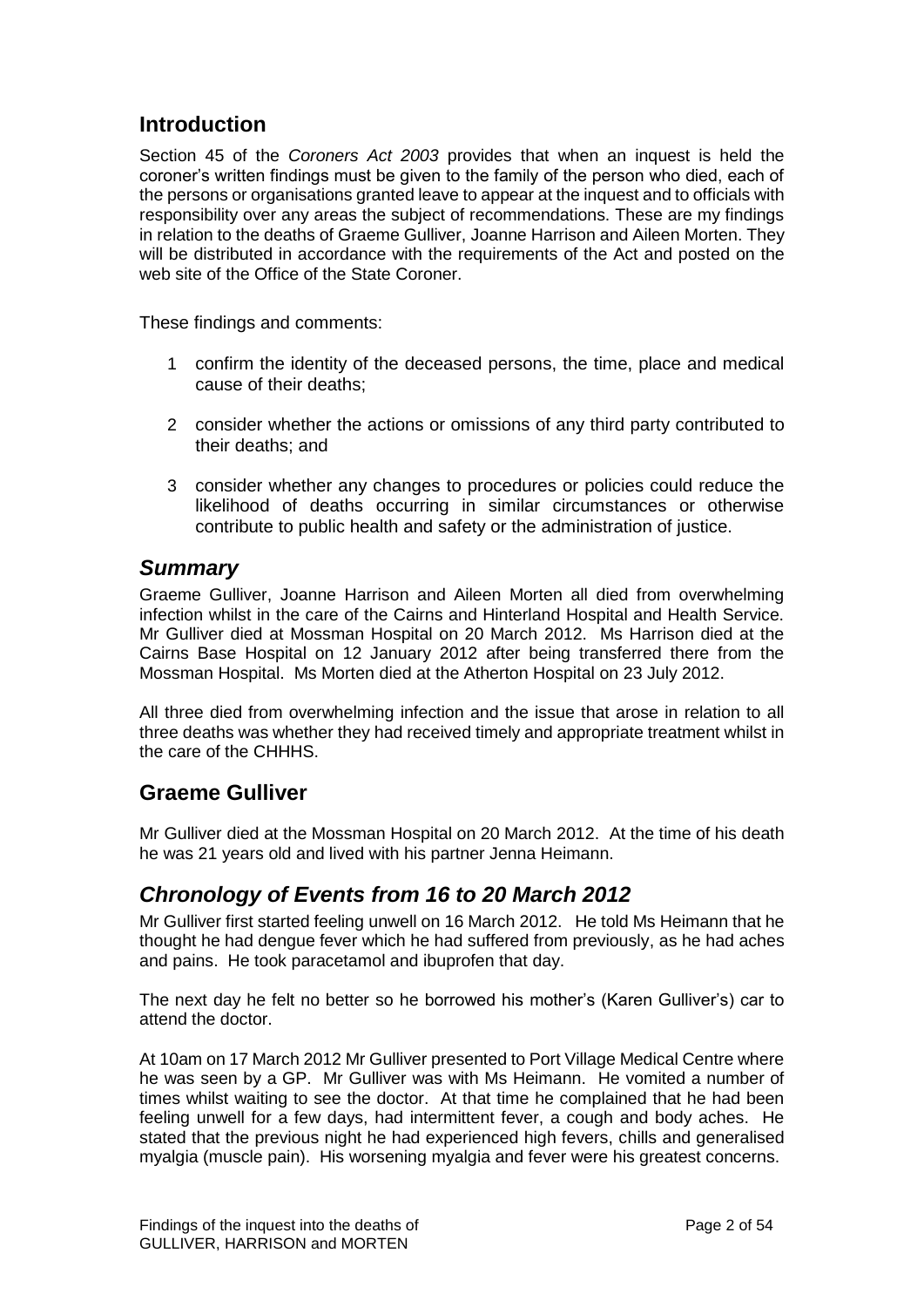The GP diagnosed an infection and told Mr Gulliver that blood tests were needed. The GP then ordered a series of blood tests and prescribed Panadeine Forte. The GP told Mr Gulliver that he would contact him about midday that day.

At about midday the GP telephoned Mr Gulliver to check on him but Mr Gulliver did not answer the phone or return the doctor's call.

At 5pm that afternoon the GP received an urgent phone call from pathologists QML advising that the blood tests indicated a high white cell count and C Reactive Protein. This concerned the GP such that he immediately called Mr Gulliver to discuss a further plan of action. He called twice with no answer and left messages.

Mr Gulliver called back soon after and said that he felt better following the Panadeine. His fever had settled and his myalgia had eased such that he had been able to have a short sleep.

The GP gave Mr Gulliver the results of the blood tests over the phone. He asked Mr Gulliver to go the Mossman Hospital that evening for further review and management. Mr Gulliver agreed to do so. The GP spoke to Ms Heimann. He told her to write down the results of the blood tests – white cell count of 20.4 (normal is  $4 - 11$ ), CRP of 128 (normal is 6) and moderate neutrophilia (indicative of bacterial infection). He told her to take that information to the hospital.

The GP then phoned the hospital and spoke to the triage nurse. He gave her Mr Gulliver's details and told her that would be presenting to the hospital. She said she would inform the duty doctor.

KB was the registered nurse on duty on 17 March 2012 and the triage nurse. She does not recall receiving a call from the GP. She made no note of the call.

The GP did not see Mr Gulliver again.

On Sunday 18 March 2012 Mr Gulliver remained ill. Ms Heimann awoke at about 10am and he told her that he had been coughing up blood. He contacted his father, Gary Elliott and Mr Elliott drove Mr Gulliver and Ms Heimann to the hospital. The hospital notes recorded that he attended there 11.11am.

CB was the Registered Nurse in the Emergency Department (ED) from 6.30am to 4pm on 18 March 2012. She was the only RN rostered on for those hours.

CB took personal details and a brief history from Mr Gulliver. She noted that he had been unwell for several days, had diarrhoea, had a productive cough with "bright" blood stained sputum (haemoptysis), a fever, rigors and joint pain.

Ms Heimann gave her the results from the blood tests, as advised by the GP, and CB recorded a white cell count of 20.4, CRP of 128 and neutrophillia.

CB noted that Mr Gulliver looked well, was bright, alert, active and in no obvious distress.

She assigned him a category 4 triage which required him to see a doctor within one hour.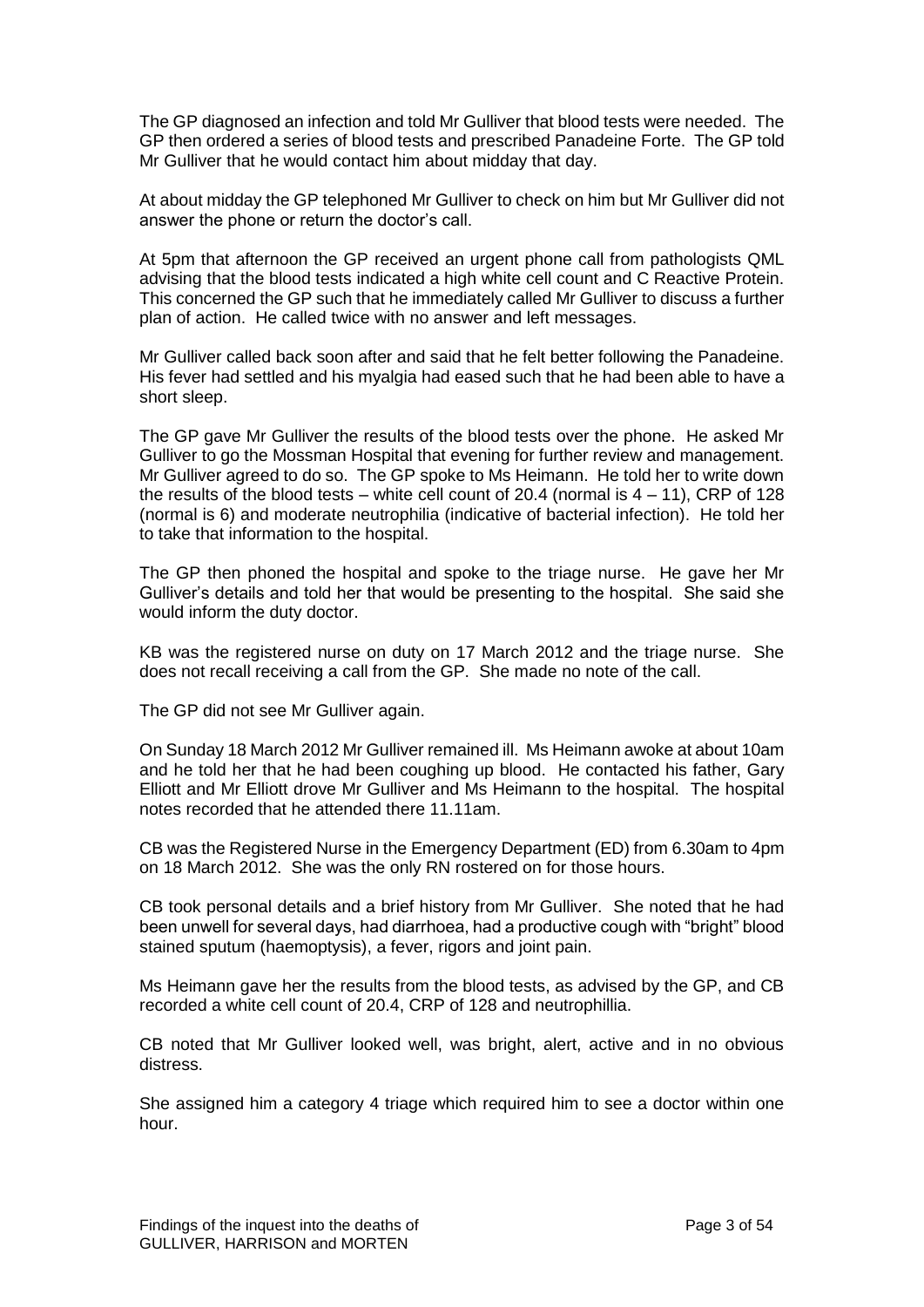Her impression was that Mr Gulliver was suffering from gastroenteritis and a medical review was arranged that morning. She also noted that she would "chase pathology results QML".

The nurse telephoned QML to request a copy of the pathology results. She cannot recall whether she saw the results or what time she made the call. She made no notes of that call.

Mr Gulliver was examined by Dr Y. Mr Gulliver and Ms Heimann told Dr Y that Mr Gulliver had been coughing up blood. Ms Heimann said that she had insisted Mr Gulliver come to the hospital because he had painful joints and fever. Mr Gulliver said that he had coughed up blood on two occasions.

Dr Y noted the results of the blood tests. He saw the white cell count, the neutrophilia and the raised CRP.

Dr Y considered that those results did not suggest whether the infection was bacterial or viral. Mr Gulliver looked well and on examination was essentially normal. Dr Y considered that the coughing of blood may have been "incidental".

The doctor decided to await the results of the viral studies and told Mr Gulliver to go home and to see his GP the next day but to come back to the hospital if he had rigors, fever, was coughing up blood or was otherwise unwell. He was discharged at 12.07pm.

Mr Gulliver went home but continued to deteriorate. According to Ms Heimann his fever was high and he was in pain. He was taking two panadeine every four hours but the medication was not making any difference. He told Ms Heimann he was dying. Ms Heimann offered, throughout that day and evening, to take him back to the hospital but he refused as Dr Y had told him to wait for the blood results. He believed that Dr Y had thought that he was fine so he shouldn't return to the hospital. Mr Gulliver was using Ms Heimann's asthma puffer as he was out of breath. When he lay down he said he couldn't breathe so he tried to sleep sitting up in a recliner chair.

Mr Gulliver continued to cough blood. Ms Heimann said that he was coughing up deep red clots of blood.

On 19 March 2012 Mr Gulliver told Ms Heimann that he was feeling better. He was coughing up less blood and the panadeine forte was reducing his pain. He stayed at home. He still couldn't eat and was using Ms Heimann's asthma puffer.

Mr Gulliver went to bed at about 8pm that evening but at 10.30pm woke Ms Heimann. He was gasping for breath. She asked him if she should call an ambulance but he said he wanted to have a shower. She helped him to the shower. He sat on the floor of the shower shivering and then began coughing up a large amount of blood. Ms Heimann saw that the floor of the shower was red with blood.

Ms Heimann encouraged Mr Gulliver to go to the hospital but he refused to let her call an ambulance. At about 11.50pm, when he was no better, she called an ambulance despite his protests. Ms Heimann got some things together for Mr Gulliver and helped him to get out of the shower and get dressed.

When the ambulance arrived a female paramedic asked Mr Gulliver what was wrong. He told her he couldn't breathe and was "spewing up blood." She asked how long he had been doing this and he said about twenty minutes. Ms Heimann said that it had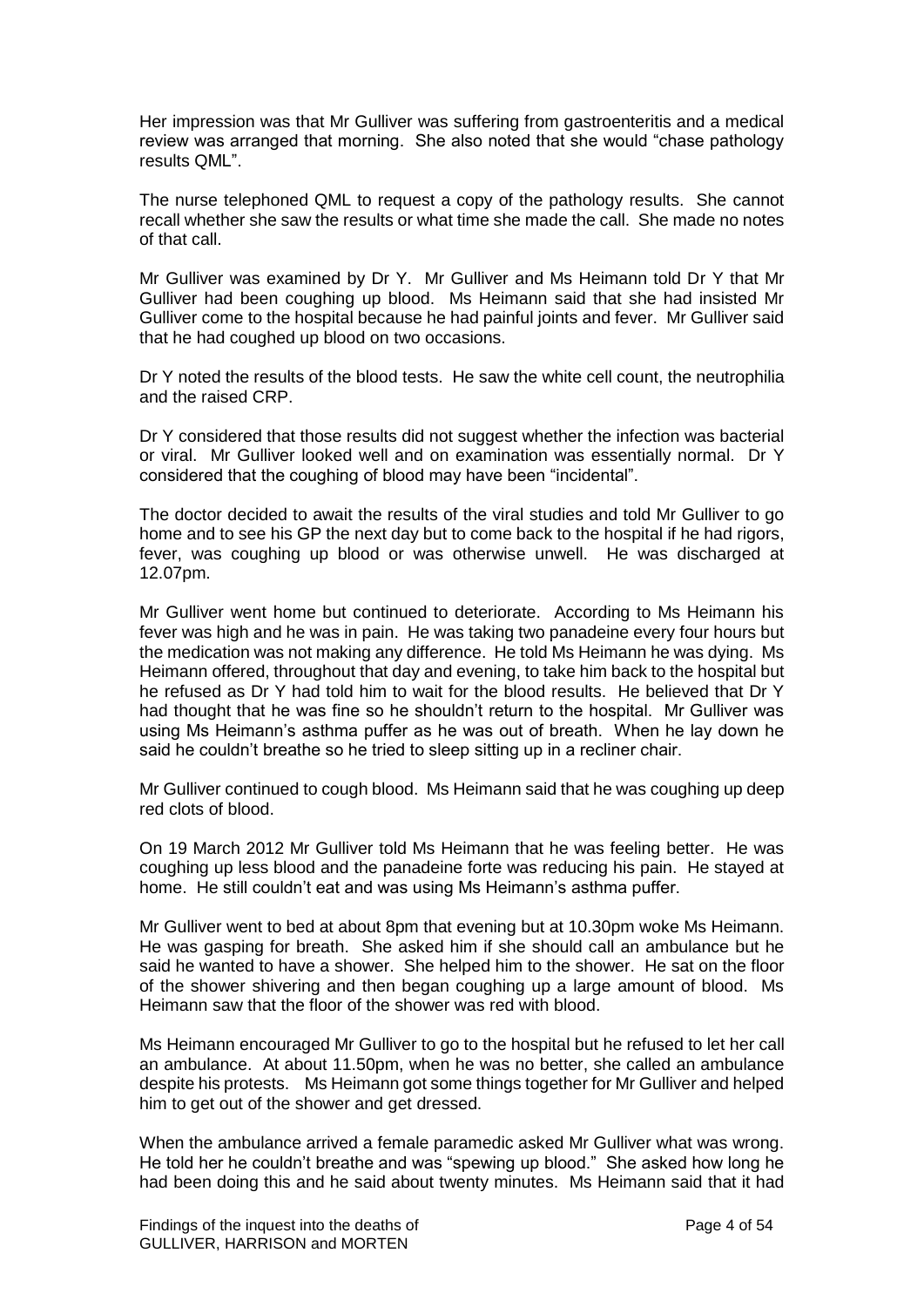been going on for four days. The paramedic said to Ms Heimann, "I'm not talking to you, I'm talking to the patient." Ms Heimann felt that she could not give any further information to the paramedic and didn't say anything else. The paramedics took Mr Gulliver to the Mossman Hospital in the ambulance.

Enrolled Nurse F was working in the Acute Ward from 10.15pm on 19 March 2012 to 6.45am on 20 March 2012. Clinical Nurse R was also on duty in the Acute Ward and was the team leader. Registered Nurse KB was the nurse in the Emergency Department.

Mr Gulliver was seen at 12.59am by KB. She had been telephoned by QAS who advised of Mr Gulliver's impending presentation. She retrieved his records and noted that he had last presented on 18 March 2012 and that it was noted at that time that results were being awaited and he was for follow up by his GP.

When Mr Gulliver arrived he was being given oxygen via nasal prongs and the paramedic told KB that he had coughed up blood that evening prior to calling QAS.

KB triaged Mr Gulliver as a category 4. She noted on the ED form that he had been unwell for 4 to 5 days, that he had nausea, coughing and vomiting and a mild headache. She did not record that she had been told by QAS officers that he had been coughing up blood prior to attending hospital.

KB took a set of observations at 1am which revealed that his temperature was 38.8, pulse was 116, blood pressure 112/62, his respiration rate was up (36) and his oxygen saturations were down (93% on 4 litres of oxygen per minute). She provided oxygen to him by Hudson mask at 6 litres per minute.

Had KB completed an ADDS (Adult Deterioration Detection Tool) chart at 1am when she took the observations, the ADDS score would have clearly indicated a Medical Emergency Team (MET) call was required.

KB decided to wait ten minutes and take another set of observations. Whilst she waited she spoke to Mr Gulliver and obtained a history from him. Ms Heimann told KB that Mr Gulliver had coughed up blood prior to the QAS arriving that evening.

At 1.10am KB took another set of observations. Mr Gulliver's respiration had decreased (24) and his oxygen saturations had increased (96% on 6 litres of oxygen). His pulse was 113, his blood pressure was 118/62. The ADDS score at that time, had it been calculated, again required a MET call.

KB phoned the doctor on call – Dr B. She told him:

- Mr Gulliver had been brought in by ambulance:
- He walked in:
- He had a cough and fever and had vomited from coughing;
- The results of the 1.10am observations;
- Mr Gulliver had coughed up blood prior to calling QAS;
- He had been seen by Dr Y the day before and read out the blood test results including the white cell count and that Mr Gulliver had been advised at that time to return to his GP.

Dr B questioned KB as to the amount of blood that Mr Gulliver had been coughing up and she said that there was a little bit of blood in his sputum. Dr B considered that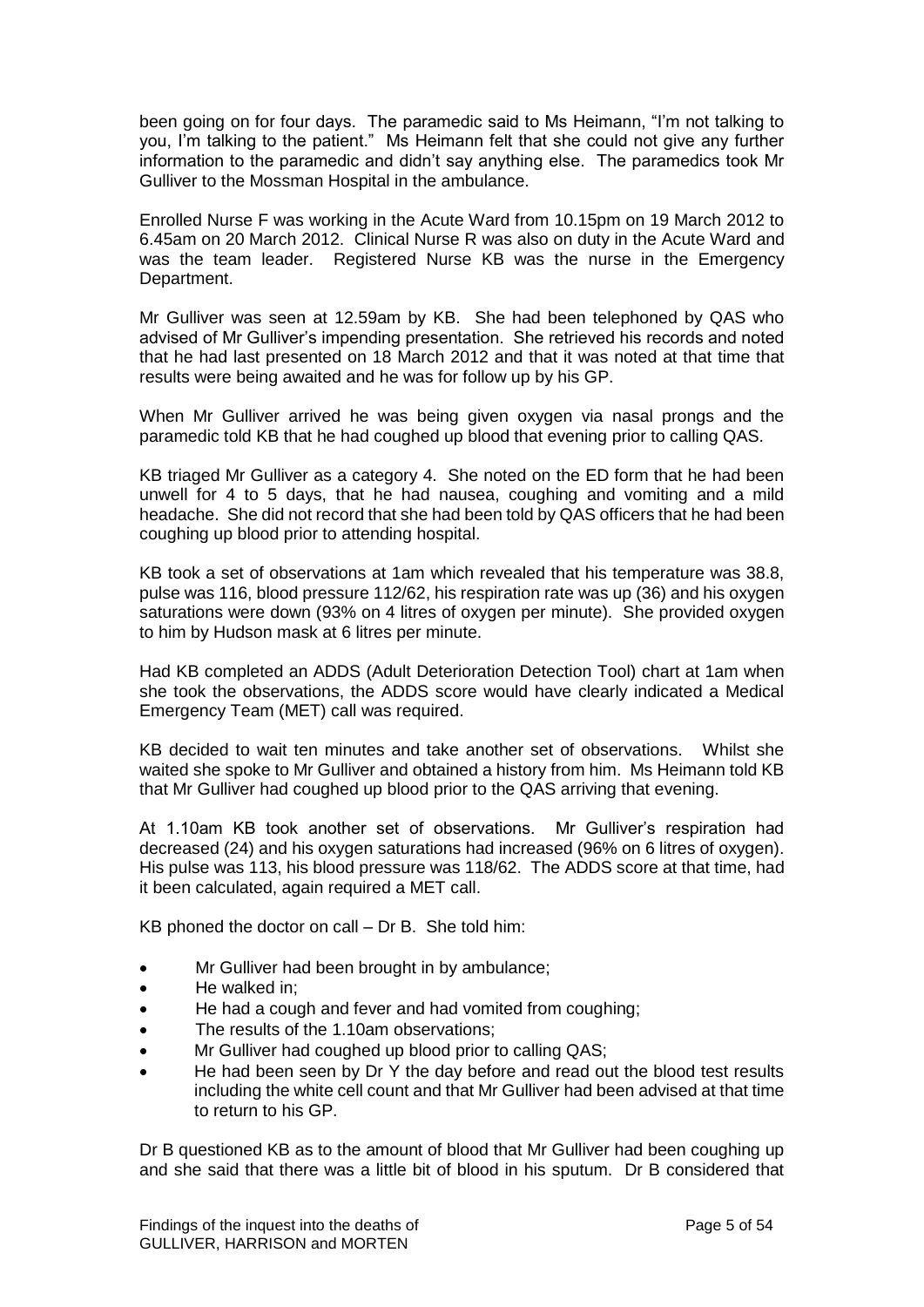blood stained sputum could result from an upper respiratory tract infection or from damage sustained from vigorous coughing.

Dr B considered that Mr Gulliver may have been suffering from community acquired pneumonia and his impression was that Mr Gulliver was a fit young man and was unwell with aches and pains, a fever and a cough.

Dr B asked KB if Mr Gulliver was eating and drinking and was told that he was drinking. He decided that oral antibiotics were appropriate.

Dr B told KB to admit Mr Gulliver to an isolation ward and give him 1 gram of amoxicillin and brufen. KB told Dr B that Mr Gulliver had been taking panadeine forte and the details of his last dose. Dr B told her to continue paracetamol four hourly. He told her to take a sputum specimen. He said that he would see Mr Gulliver in the morning but she should phone him if he deteriorated.

KB administered the drugs to Mr Gulliver and made notes of her conversation with Dr B.

KB changed Mr Gulliver's oxygen delivery to 3 litres per minute. She commenced a medication chart and an ADDS chart. She inserted the observations she had previously taken onto the ADDS chart. She saw that the ADDS score at 1am required a MET call. She considered that she had taken appropriate action as she had called Dr B.

KB took Mr Gulliver to the ward at about 1.30am and did a handover to Clinical Nurse R and admitted him to the Acute Ward.

Enrolled Nurse F saw Mr Gulliver in the Acute Ward when he was admitted there at about 1.30am. She and R spoke to Mr Gulliver and Ms Heimann. F thought that Mr Gulliver did not look well. He was nauseous and lethargic.

F heard R and KB having a conversation at the nurses' station some time after Mr Gulliver had been admitted. They were talking about a sputum specimen that had been collected from him. F commented that there was a lot of blood in it. R told her it was from Mr Gulliver vomiting.

F did not take any observations as KB attended to them whilst she was on the ward and then R took over when KB returned to ED.

KB did another set of observations at 3am. At that time she saw Mr Gulliver vomit and there was blood in the specimen jar she had given to him for any sputum he coughed up. However, she considered that the observations indicated that his condition had improved. The total ADDS score was 3. She showed the blood to R who did "not appear concerned" and said that the blood may have come from varices in the throat caused by coughing.

At 4am KB noted that she had collected a sputum sample and that Mr Gulliiver had vomited 20 ml green fluid. She did not note that there was blood in the sputum specimen.

At 5am KB recorded that Mr Gulliver had vomited 50 ml of green fluid. KB said that she did not see Mr Gulliver after 3am and wrote notes at 4am and 5am that related to her review of him at 3am and her observations of him vomiting then.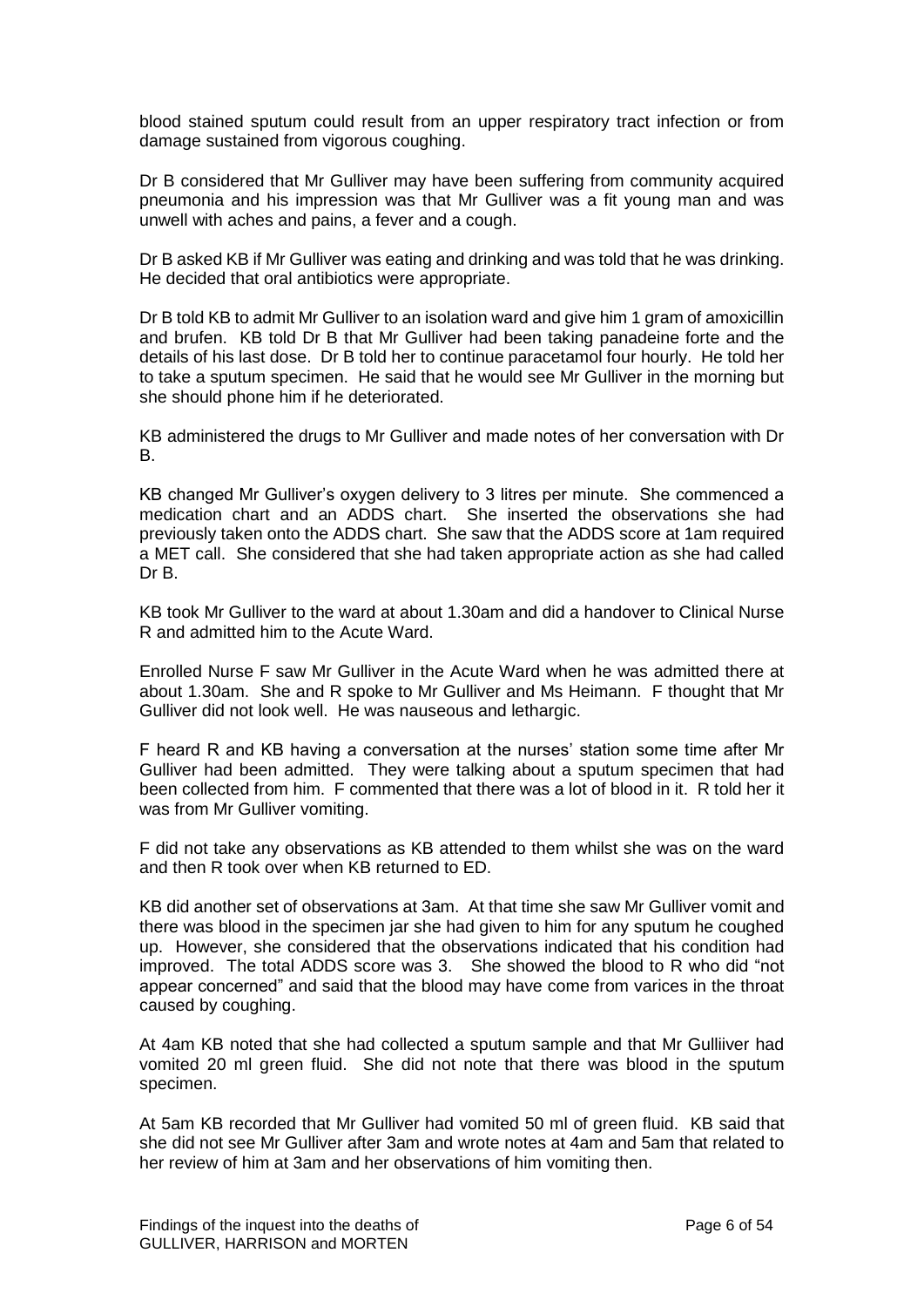Ms Heimann was with Mr Gulliver all night. She said that he was having trouble breathing all night. He couldn't talk to her very much as he had the oxygen mask on at all times. He was coughing blood into the mask and he would raise it and wipe the blood away with a tissue.

At about 5.30am F checked on Mr Gulliver. She saw that he was uncomfortable and nauseous. He was unsettled and restless. He had vomited. F told R that she was concerned about Mr Gulliver and asked her to check on him.

Observations were taken at 6am. The ADDS score was 4 at that time. A score of 4 requires the team leader to be notified, the patient to be seen by a doctor within 30 minutes and hourly observations. If the patient is not reviewed within 30 minutes the nurse is required to escalate the matter.

In the column which requires the nurse to note the action taken, the following note was made, "Pt off O2 whilst vomitting (sic) hence SaO2 ↓ put back on O2 NP."

At 6.15am R noted that Mr Gulliver was afebrile, his oxygen saturations were 96% on four litres of oxygen, he was nauseous and had no further vomiting. She noted that his observations were stable.

Registered Nurse W started her shift in the Acute Ward at 6.30am on 20 March 2012. She was the team leader for the shift. She attended a handover with R.

R told W that Mr Gulliver had been admitted overnight, his girlfriend had stayed overnight with him, he had not been seen by a doctor, a blood stained sputum had been collected which had to be taken to ED so that it could be sent to pathology, that he might have Dengue Fever or a viral illness, that he had previously presented to the hospital and that he was on four hourly observations.

W conducted a round of the patients between 7.15am and 7.30am. At that time Mr Gulliver and Ms Heimann were both sleeping. She did not disturb them.

About an hour later W checked on Mr Gulliver again and he was still asleep. He looked unwell – his colour was grey. She awoke him and recorded a set of observations on the ADDS chart at 8.43am. The total ADDS score was 5 so she immediately asked Dr B to review Mr Gulliver. She showed him Mr Gulliver's ADDS chart and told him about the sputum sample.

Dr B worked from 8am to 6.30pm on 19 March 2012 and was on call from then until 8am on 20 March 2012 when he started work at the hospital again. The on-call doctor had been unable to get to the hospital due to a road closure.

Dr B saw Mr Gulliver at about 8am on 20 March 2013. He reviewed the bedside chart which consisted of the ADDS chart and medication chart. He noted the neutrophilia and the white cell count.

The ADDS chart indicated that Mr Gulliver was tachycardic (heart rate was fast) and hypotensive (low blood pressure). Mr Gulliver looked unwell – his eyes were sunken, his skin pale and clammy. Dr B was shown the sputum sample and noted that it was "very heavily blood stained".

Dr B formulated a treatment plan:

• Blood tests through a cannula he inserted;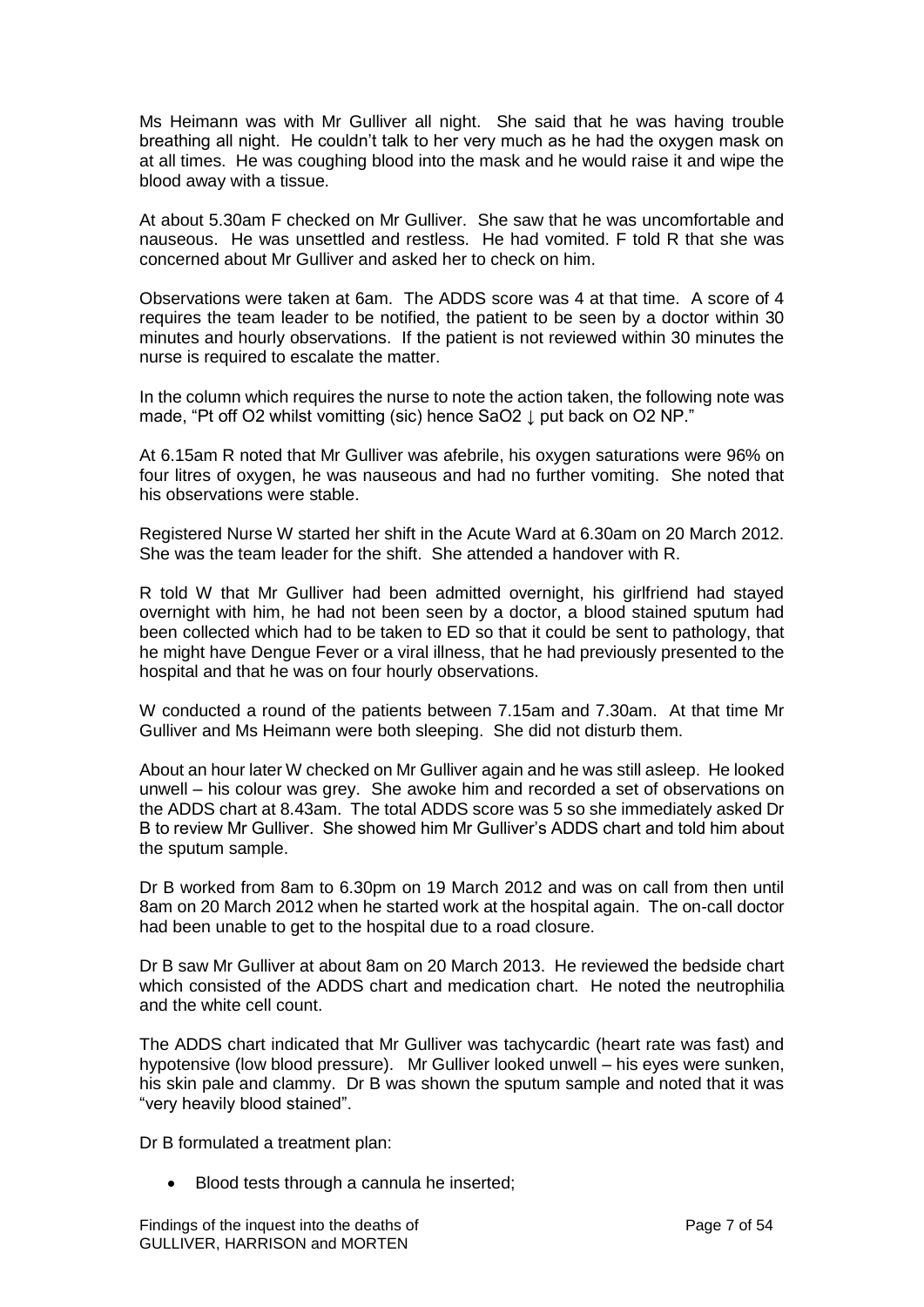- Immediate IV fluids as he was dehydrated;
- Antibiotics 1g of Ceftriaxone to be administered immediately;
- A chest X-ray to assist in diagnosis:
- Mr Gulliver to be placed in the observation ward directly behind the nurses' station so that he could be monitored more closely.

Mr Gulliver returned from the chest x-ray and was moved to an observation ward where a second IV access was gained and blood taken. Among the tests ordered by Dr B was one for leptospiral antibodies.

On Mr Gulliver's return to the ward W took another set of observations. She called a Medical Emergency due to the results of those observations.

Dr B attended immediately and ordered further IV fluids and IV antibiotics. Mr Gulliver was moved to an observation room behind the nurses' station. W took his observations again at 10.16am, 10.19am, 10.26am, 10.32am and 10.50am.

Shortly after the last set of observations was taken Ms Heimann went to the nurses' station and told the nurses and Dr B that Mr Gulliver was gasping for breath and required assistance. Dr B noted that Mr Gulliver had coughed up about 200ml of blood. He said he couldn't breathe. Mr Gulliver was moved to the resuscitation bay in ED.

Dr B intubated and ventilated Mr Gulliver and commenced CPR. Paramedics arrived and assisted with the CPR.

Dr B arranged an immediate helicopter transfer and obtained advice from an on call consultant who recommended the use of a carbapenem antibiotic and the addition of azithromycin which is effective against atypical organisms which may cause a pneumonia.

CPR continued but despite all efforts to save him Mr Gulliver suffered a massive pulmonary haemorrhage and was pronounced deceased at 12.11pm on 20 March 2012.

After Mr Gulliver died, Nurse W made a note on a separate progress sheet about the sputum specimen that had been collected the night before. She noted that she had located it still at the nurses' station and that it consisted of 20 to 30ml of frank blood rather than blood stained sputum as she had been told at handover. She put that separate sheet with the patient's clinical record.

### *Autopsy Results*

Dr Paull Botterill, Specialist Forensic Pathologist, conducted an autopsy on 22 March 2012. Dr Botterill concluded that Mr Gulliver died from generalised sepsis (Leptospirosis). Dr Botterill stated:

*At the time of autopsy, the cause of death was a haemorrhagic lung process; most probably the consequence of infection but the exact aetiology* [cause or causes] *was not completely clarified. Microscopic examination showed lung haemorrhage and diffuse alveolar damage, with inflammation in keeping with pneumonia. Lymph node and liver changes were also consistent with overwhelming infection, although the exact nature of the infection remained difficult to isolate. Cultures for bacteria, viruses and fungi did not identify any organism, although blood*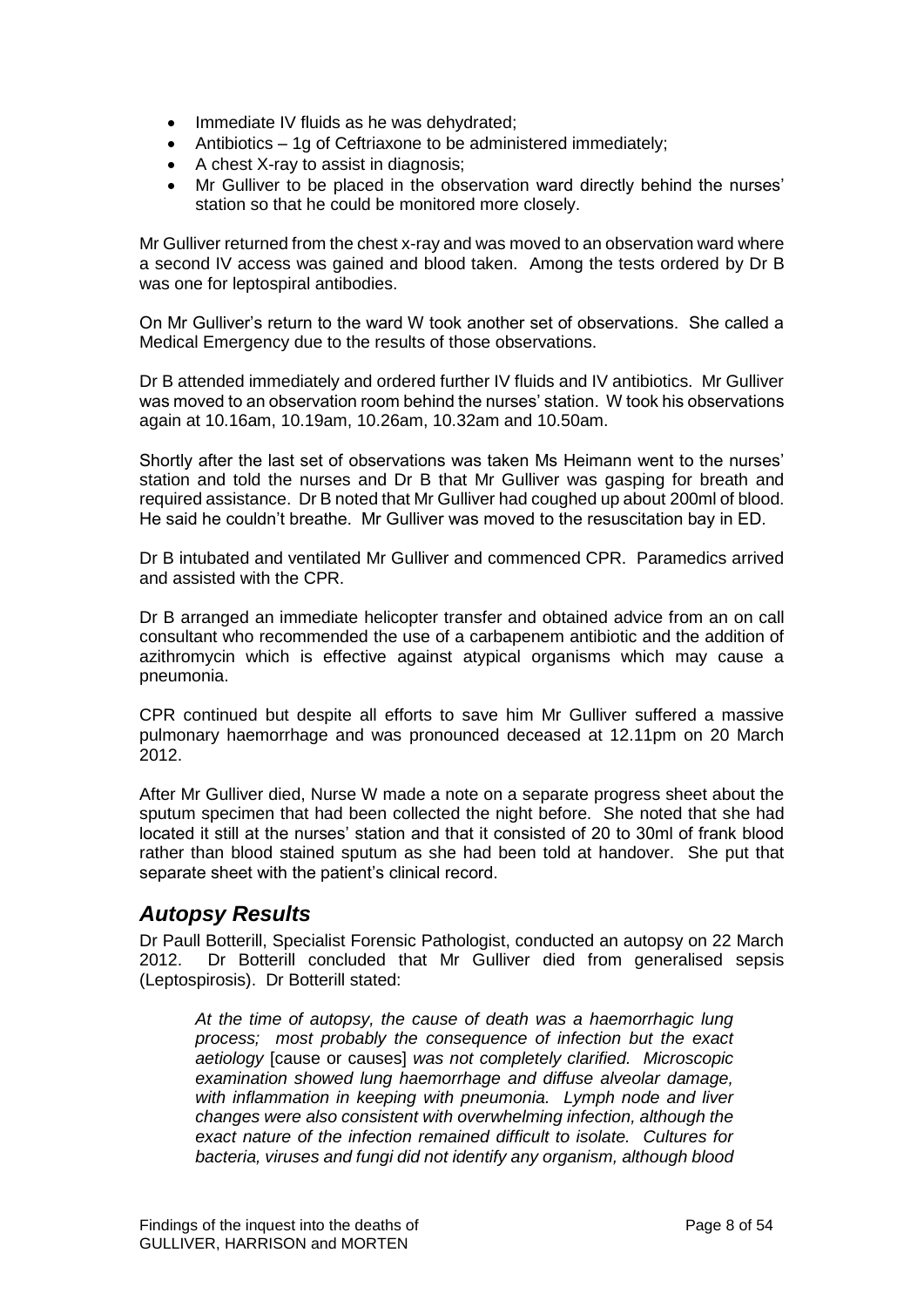*taken prior to death showed features consistent with recent Leptospirosis infection.* 

*Although the exact nature of the underlying illness in my opinion remains unclear, and the presentation and post mortem features were not completely typical of most lethal Leptospirosis infections, it nevertheless appears that such an infection may explain the death, particularly in the absence of any alternative toxicological or haematological reason for the presentation and autopsy findings. It is presumed that the inability to identify the organism in post mortem samples was related to the appropriate introduction of antibiotic therapy prior to his death.*

### *Review by Queensland Health*

Queensland Health carried out an investigation into the death of Mr Gulliver which resulted in a Root Cause Analysis Report.

That report identified the following concerns:

- 1. The culture in the facility influenced the process for the review of patients who require admission; this led to the patient not being reviewed by a medical officer on admission and a delay in recognising the severity of the illness; this contributed to the failure to provide appropriate and timely treatment and to the patient dying.
- 2. The correct utilisation of the ADDS tool was not embedded in workplace culture; this led to the ADDS actions required for escalating care not being followed and a delay in recognising the severity of the illness and appropriate treatment of the infection; this contributed to a failure to provide timely care and to the patient dying.
- 3. The workplace culture was to value historical processes over current best practice for standardised clinical handover; this led to variable handover and unreliable transfer of information, which contributed to a failure to escalate care and to the patient dying.
- 4. Medical officer fatigue in rural facility when unforeseen understaffing occurs may have led to the patient not being reviewed by a doctor on admission and the subsequent delay in recognising the severity of illness and providing appropriate and timely treatment.
- 5. The provision of clinical governance is hampered by the multiple priorities and additional non-clinical duties placed on Nurse Unit Managers managing clinical areas.

The report made a number of recommendations in relation to the shortfalls identified:

- 1. A procedure is developed that instructs medical officers to do an on-site medical assessment on all patients who require admission
- 2(a) Develop and deliver a Recognition and Management of Deteriorating Patients one day workshop for nursing and medical staff to develop clinical champions in the workplace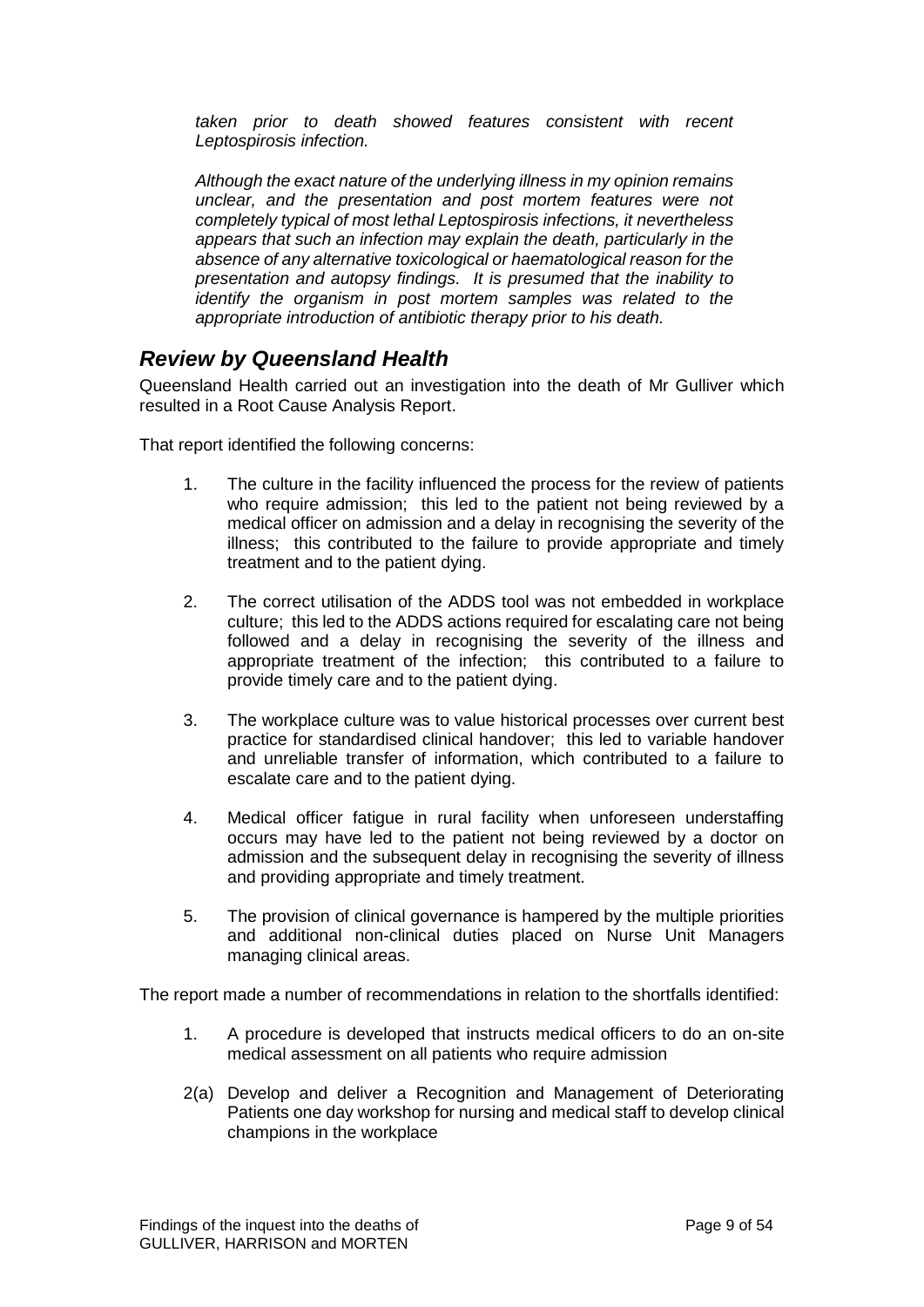This would be implemented if 25% of the staff from each clinical unit attended a workshop

- 2(b) The patient's ADDS score is quoted in all clinical handovers between clinical staff
- 2(c) The facility undertake bi-monthly audits of the ADDS tool and the recommendations from these audits are reviewed by the Health Service Clinical Care Review Committee for a period of two years.
- 3(a) Strengthen the process of bedside clinical handover by implementing the Australian Commission on Safety and Quality in Health Care OSSIE Guide to Clinical Handover improvement.
- 3(b) Facility medical representative meet with local General Practitioners to develop a local process for referral of patient s to facility for review and admission. This should include a mandatory doctor to doctor handover.
- 3(c) The Commissioning Authority recommend to the Medical Director, QAS, to undertake a root cause analysis or similar clinical analysis in relation to the transportation of Mr Gulliver.
- 4. A centralised system for backfill of medical officers for rural facilities is developed to assist in managing fatigue.
- 5. Provide support to Nurse Unit Managers that will allow them to undertake tasks associated with clinical governance to enable them to embed and monitor cultural change with recognition and management of deteriorating patient and specifically with the utilisation of the ADDS tool

In August 2013 the Executive Director of Medical Services, CHHHS advised that the CHHHS had implemented the recommendations contained in the report as follows:

- 1. A procedure, "Emergency Admissions to a Rural Hospital or Multipurpose Health Service" has been developed and implemented. It directs that all patients requiring admission to such hospitals must be assessed on-site by a medical officer and have a documented plan of care in the medical record prior to admission.
- 2(a) The service has commenced to develop and deliver a workshop addressing recognition and management of deteriorating patients for nursing and medical staff.
- 2(b) The service has developed an audit tool in relation to the clinical handover (shift to shift) of nursing staff to ensure that the patient's ADDS score is quoted in all clinical handovers.
- 2(c) The service undertakes bi-monthly audits of the ADDS tool and the recommendations from such audits are to be reviewed by the Health Service Clinical Care Review Committee for a period of two years.
- 3(a) The Australian Commission on Safety and Quality in Health Care Guide to Clinical Handover Improvement has been implemented to strengthen the process of bedside clinical handover.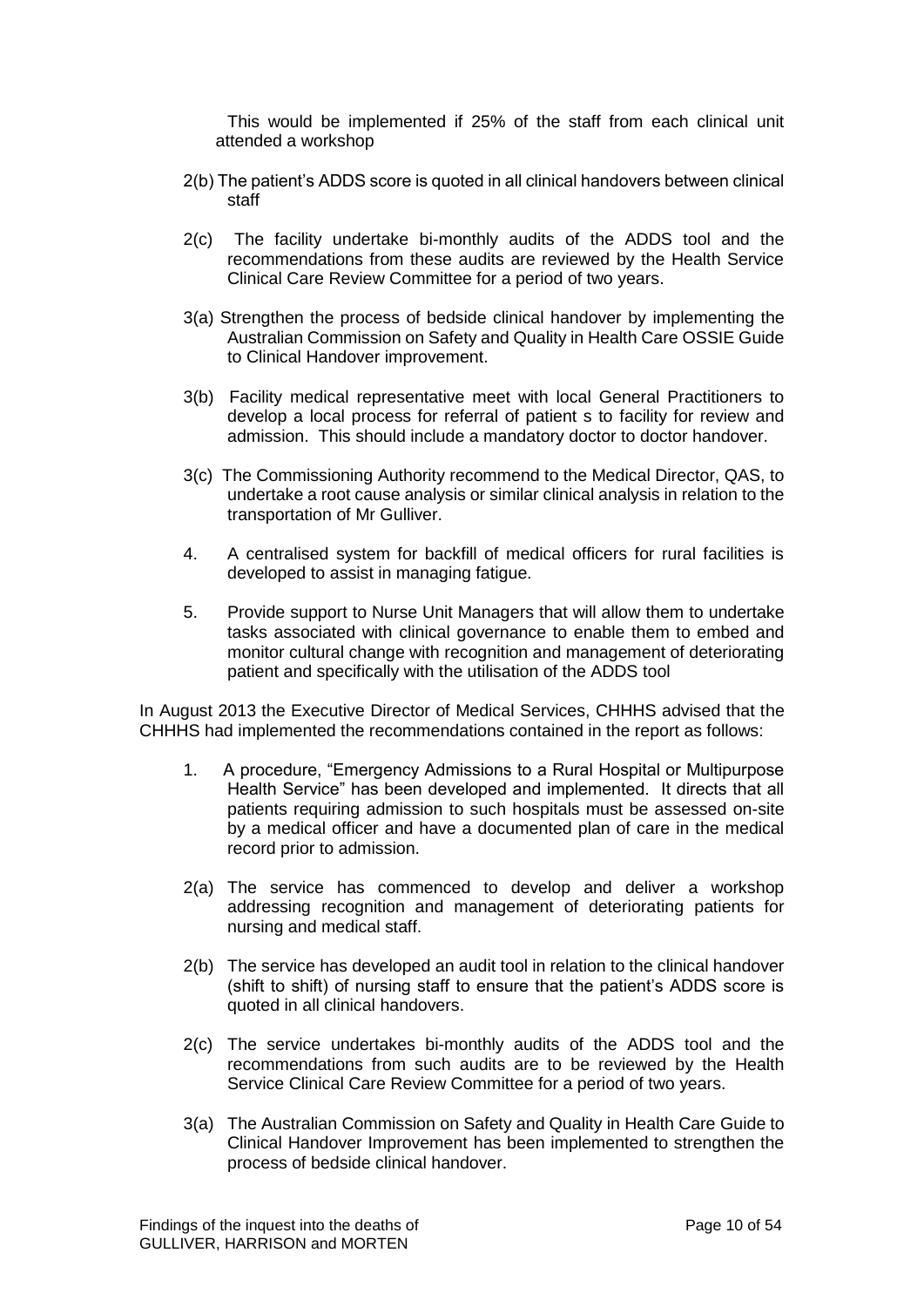3(b) The Medical Superintendent notified all local GP's to contact the on-call doctor at the facility to discuss patients they are referring to the facility, in particular, "high acuity patients, or critical pathology results on patients you are referring to Mossman" and gave details of the direct phone number to contact the on-call doctor and an alternative contact number, and this procedure has been reviewed and found to be working effectively.

Dr Brown is the Medical Superintendent, Hinterland Hub, CHHHS. The Hinterland Hub of the CHHHS includes the Atherton and Mossman Hospitals. Dr Brown's position, as well as Medical Superintendents of the other two hubs of the CHHHS was created following on from the internal organizational restructure of the CHHHS in February 2013. The roles were created to govern the safety and quality processes across the facilities located within each hub.

In February 2014 Dr Brown advised of the further implementation of the recommendations contained in the RCA report as follows:

- 1. The procedure has been developed as of 1 February 2013 all ED presentations who present to the service will receive a triage assessment by a registered nurse and if the nurse determines that the patient may require admission, the medical officer on call is to be contacted and a review requested, that patient must be assessed and a plan of care developed by the doctor prior to transfer to the admitting unit. The assessment and plan of care is to be reviewed by a Senior Medical Officer.
- 2(a) The procedure was commenced, postponed due to restructure and has been re-commenced. A one day workshop is planned for 2014 for all enrolled and registered nurses at the Mossman Hospital and Recognition and Management of the Deteriorating Patient (RMDP) training in 2014 continues to be provided in the mandatory training sessions conducted at the Mossman Hospital.
- 2(b) The patient's ADDS score is quoted in all clinical handovers between clinical staff.
- 2(c) Bi-monthly audits of the ADDS tool and the recommendations from the audits are to be reviewed by the Health Service Clinical Care Review Committee for two years.
- 3(a) Bedside clinical handover has been implemented across the CHHHS.
- 3(b) The former Medical Superintendent developed the protocol that all local GP's receive an up to date telephone listing of contact numbers for the Mossman Hospital. This list is accompanied by a request that the GP makes a phone call to discuss any high acuity patients, or critical pathology results on patients they are referring to the Mossman Hospital.

### *Review by Forensic Medical Officer*

Dr Leslie Griffiths, Forensic Medical Officer, Clinical Forensic Medicine Unit, reviewed the treatment and management of Mr Gulliver at the Mossman Hospital between 18 and 20 March 2012.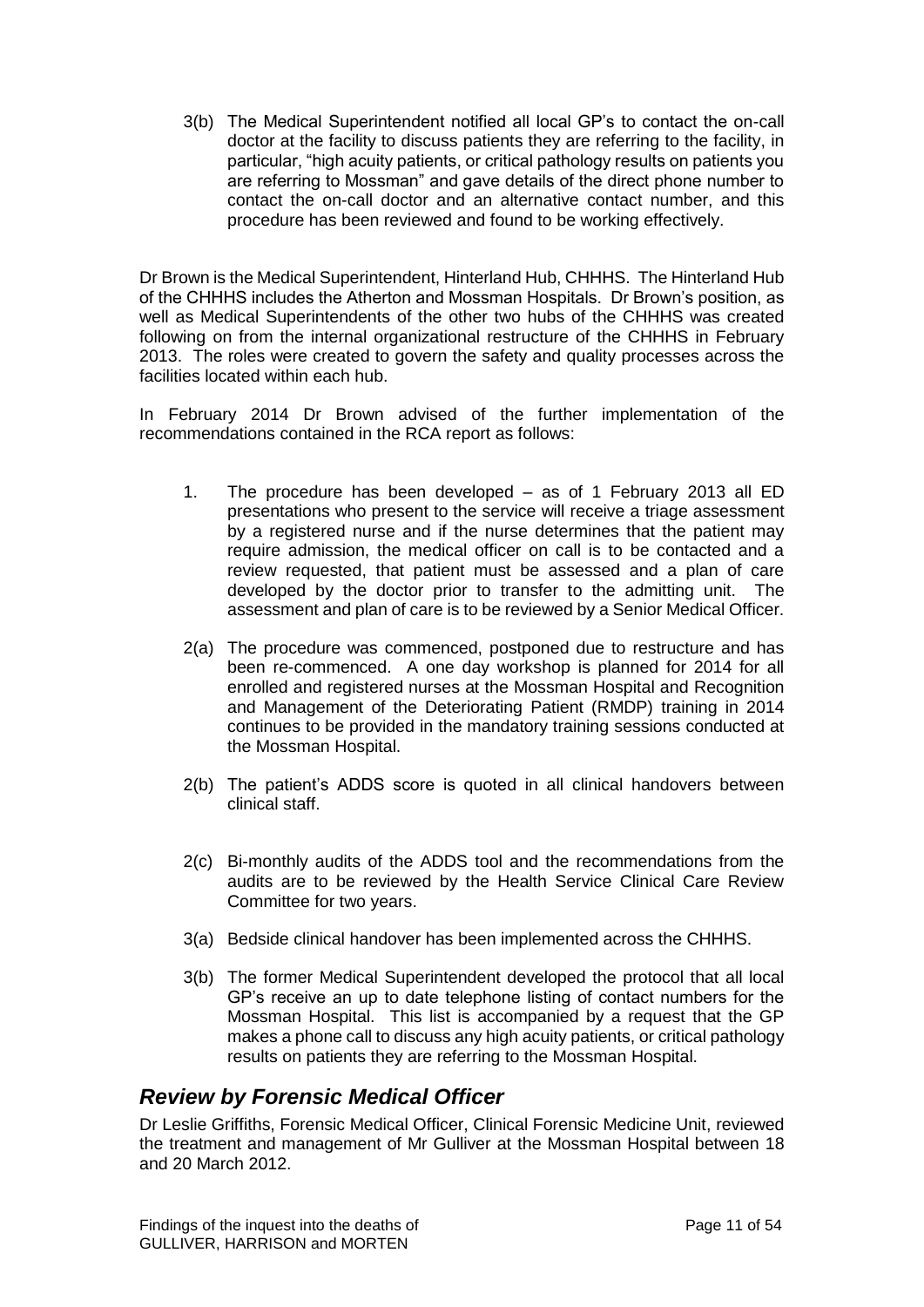Dr Griffiths stated that the results of the blood tests which were reviewed by Dr Y on 18 March 2012 should have indicated to the doctor that Mr Gulliver was most probably suffering from a bacterial infection. The doctor should have treated Mr Gulliver accordingly which would have meant admitting him to hospital and ordering a chest xray and a blood culture. Empirical treatment with an intravenous antibiotic could then have been commenced.

There was, therefore, a lost window of opportunity on 18 March 2012 to commence treatment which may have had a material effect over the next two days.

Dr Griffiths notes that on his presentation on 20 March 2012 Mr Gulliver was triaged as category 4. The Queensland Health guidelines state that a category 4 patient should be seen by a doctor within 60 minutes. Mr Gulliver was not seen by Dr B until 8.30am on 21 March 2012.

Dr Griffiths is of the opinion that Mr Gulliver's treatment, from when he was seen by Dr B at 8.30am on 21 March, was appropriate.

Dr Griffiths stated that the failure in the case of the treatment received by Mr Gulliver at the Mossman Hospital was in failing to recognise the seriousness of his presenting illness and failing to administer in a timely manner appropriate treatment before the dramatic deterioration of his condition after his second presentation to the hospital.

Dr Y should have had a reasonable belief, based on the history and the blood results that were known to him, that Mr Gulliver was suffering from a bacterial infection rather than a viral infection and treated him accordingly. Dr Griffiths said that for Dr Y have not ordered a test as fundamental as an x-ray in a patient with a three day history of intermittent haemoptysis was extraordinary and to simply refer him back to the general practitioner on paracetamol only, in the face of the available clinical and haematological evidence and the history, was perplexing.

Dr Griffiths noted that the cases of Ms Harrison and Mr Gulliver both involved acutely unwell young people presenting to Mossman Hospital where neither was seen by a doctor on their admission. Both were thought to have a viral illness despite the clear and unequivocal evidence on their blood results that they were suffering from a bacterial infection. Neither, therefore, had the benefit of timely, empirical treatment based on a working diagnosis until their clinical course had dramatically deteriorated to a point where such treatment had become futile.

# *Review by Professor Brown*

Professor Anthony Brown MB ChB, FRCP, FRCSEd, FACEM, FCEM, Senior Staff Specialist of the Department of Emergency Medicine, Royal Brisbane and Women's Hospital and Professor, Discipline of Anaesthesiology and Critical Care, MB BS Program, School of Medicine at the University of Queensland is a senior emergency medicine specialist, with many years of consultant practice, is widely published and has won several teaching excellence awards.

Professor Brown noted that Mr Gulliver died from an uncommon condition (Leptospirosis) which carries a high mortality rate in tertiary hospitals. Haemorrhagic pulmonary leptospirosis is an uncommon manifestation of leptospirosis, with a very high mortality of over 50% despite antibiotic treatment.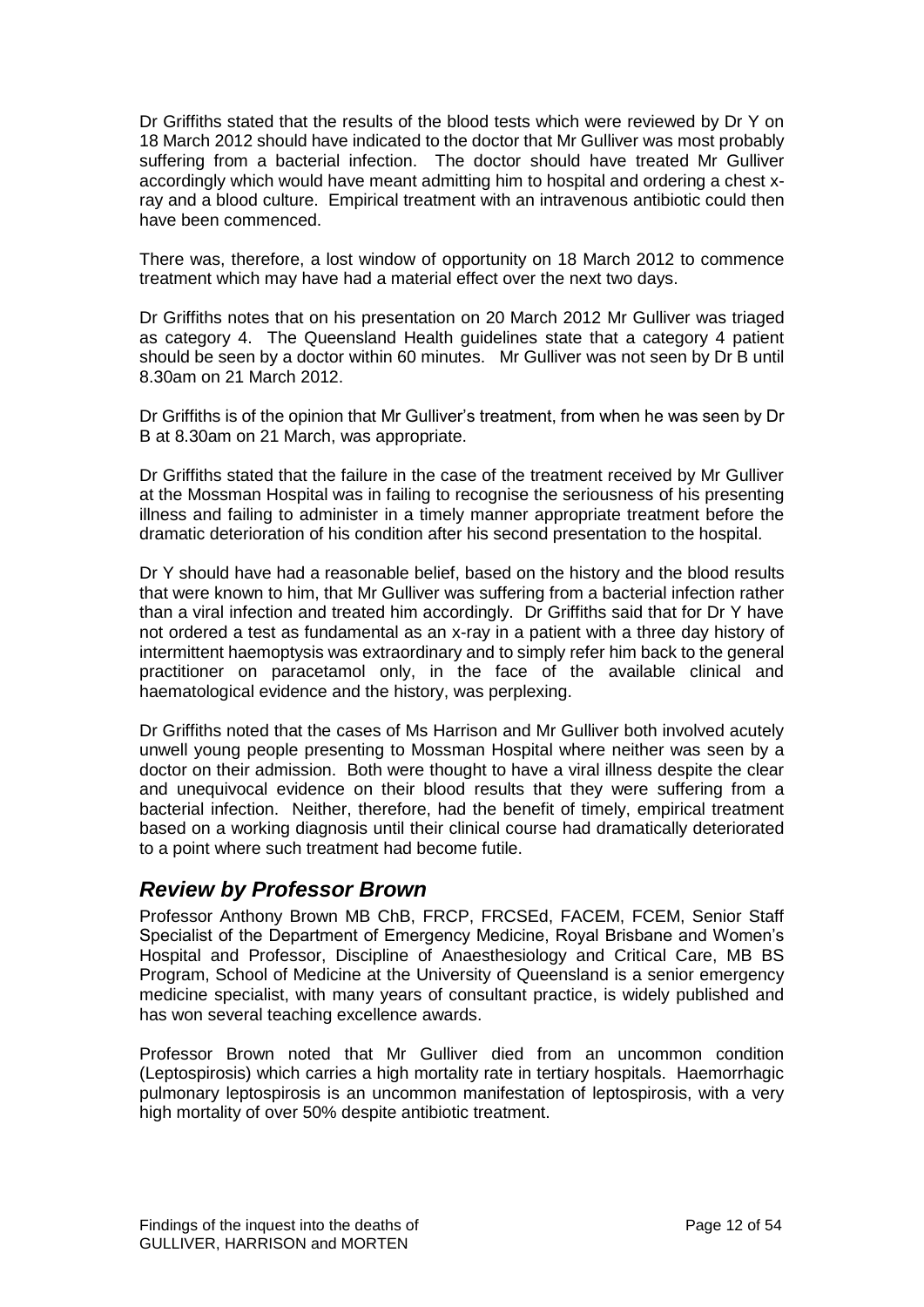Professor Brown agreed with Dr Griffiths that the error of medical judgement in regard to Mr Gulliver's treatment was made on 18 March 2012 at the time of his first presentation.

Despite having a significant history of cough with blood on a background of fevers and joint pain, a raised temperature of 37.8 degrees Celsius, pulse of 104/min, raised white cell count with neutrophils and a raised CRP, Dr Y made no diagnosis at all and sent Mr Gulliver home.

Professor Brown stated that it is inexplicable why a chest xray was not ordered and Mr Gulliver admitted at that time. Further inpatient care would have then included blood cultures that would have been positive and antibiotics for a suspected chest infection.

Antibiotics given for pneumonia would also have covered leptospirosis infection. However, it is unclear whether the administration of antibiotics, even at that time, would have affected the outcome for Mr Gulliver given the severity of his pulmonary leptospirosis.

Professor Brown stated that the responsibility for sending Mr Gulliver home on 18 March 2012 rests with the doctor as the ADDS tool would not have triggered any concern at that time.

When Mr Gulliver presented again at 12.59am on 20 March 2013 he should have been seen immediately by a doctor, in person. His ADDS score, according to Professor Brown was 9 at that time and 7 at 1.10am and both indicated he should have absolutely been seen by a doctor within 30 minutes.

In addition, there was serious under-triaging with a category  $4 -$  the symptoms warranted a category 2 which requires a patient to be seen by a doctor within 10 minutes, or at least, category 3 – to be seen within 30 minutes.

Professor Brown noted that Dr B was one of just two senior medical officers sharing on call for the facility at the time of Mr Gulliver's presentation. Professor Brown stated that this is completely unacceptable.

### **Joanne Harrison**

Ms Harrison died at the Cairns Base Hospital at 3.09pm on 12 January 2012. She was 28 years old.

### *Chronology of Events from 9 to 12 January 2012*

Ms Harrison attended her general practitioner at the Port Village Medical Centre at 10.30am on 9 January 2012 for an urgent medical appointment. She was unwell with a sore throat, sore glands in her neck and a bad headache. She reported that she'd had a headache for two days. She was febrile with a temperature of 38.9 degrees. Her pulse was 105 beats per minute. She had no crepitations and no bronchi. She was retching during the examination. She had no photophobia (sensitivity to light), no rash and no neck stiffness.

The doctor came to the conclusion that Ms Harrison was suffering from an infection and it was most likely a significant throat infection. He considered that Ms Harrison was not suffering from meningitis. He established that Ms Harrison had no risk factors for leptospirosis.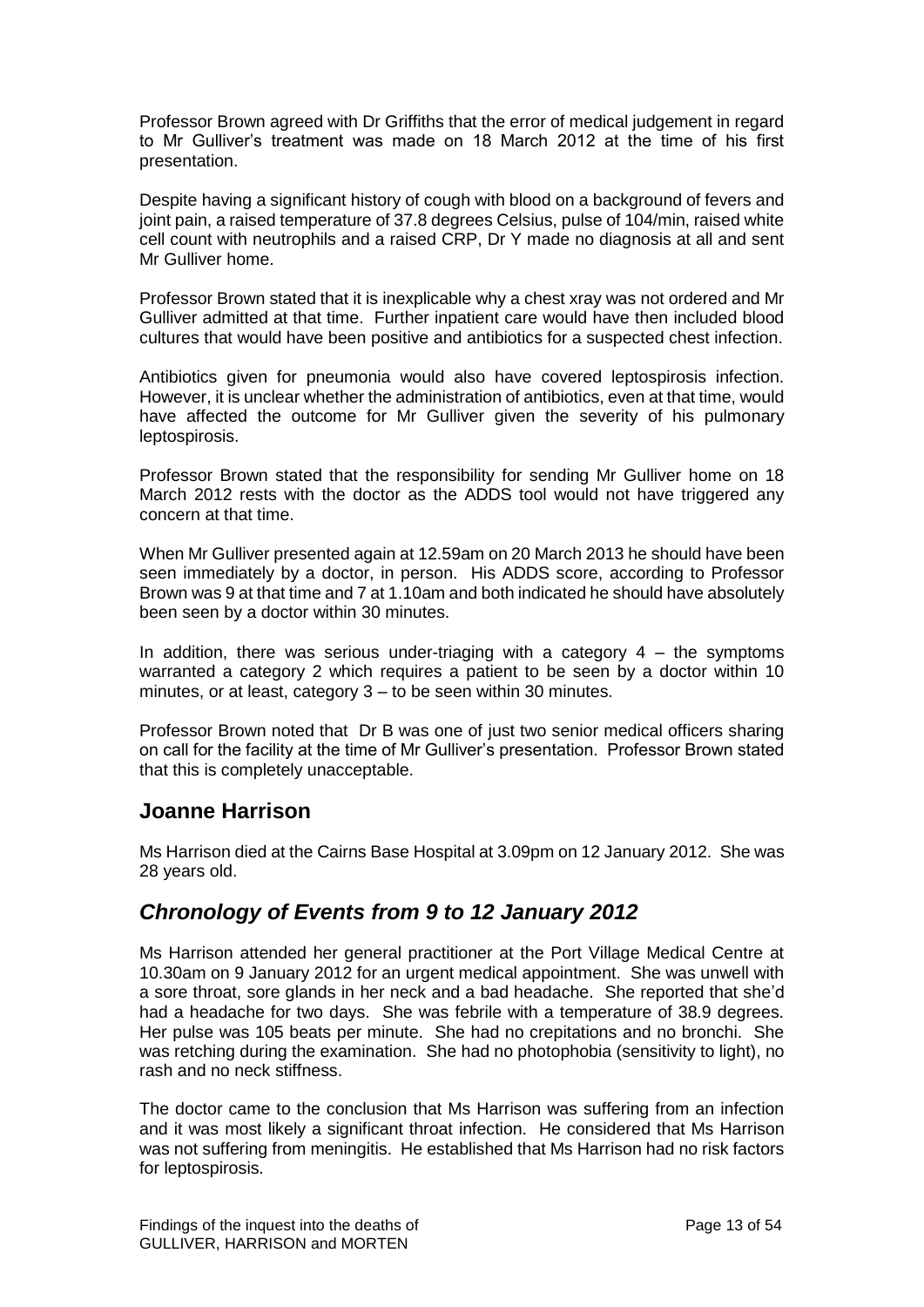Ms Harrison was seen by the practice nurse who administered Maxolon for nausea, oral fluids and analgesia for the headache. The nurse also took blood and ordered blood tests. She recorded that Ms Harrison's blood pressure was 130/82 and her temperature had risen to 40.3.

The doctor prescribed a broad spectrum antibiotic, oral cephalexin (Keflex). He told Ms Harrison that her symptoms should settle but if they did not, that could indicate a more serious infection and she may have to go to hospital for intravenous treatment. The doctor requested full blood tests. He advised Ms Harrison to go to Mossman Hospital or contact the Medical Centre if she failed to improve or got worse.

Ms Harrison attended QML in Mossman at 12.25pm that day for blood tests.

At 8.02pm on 9 January 2012 the on call doctor at Port Village Medical Centre phoned Ms Harrison's GP at home and told him that he had been contacted by QML who had advised that Ms Harrison's white cell count was elevated at 35 (normal level is between 4 and 11).

The doctor immediately called Ms Harrison and told her sister that the results could indicate a more serious infection and that she should take Ms Harrison to the Mossman Hospital immediately. He stressed that she should advise the admitting team that Ms Harrison's white cell count was 35.

The doctor called the Mossman Hospital to speak to the admitting doctor but was transferred to a pre-recorded message which advised that the hospital was closed. There was no capability to leave a message.

The doctor had previously been unable to contact the doctor on duty at Mossman Hospital both in and out of hours and had frequently had to discuss a patient who was to be admitted with a nurse in the ED.

The doctor considered that Ms Harrison's sister would take her to the hospital and would advise of the white cell count so, reasonably in the circumstances, he did not call the hospital again.

Ms Harrison's sister followed the doctor's advice and took Ms Harrison to the Hospital.

Ms Harrison presented to the ED of the Mossman Hospital at 8.43pm on 9 January 2012.

She was triaged by Registered Nurse NW who was working from 2pm to 10.30pm on that day. NW was the only registered nurse on roster for the late shift. NW triaged Ms Harrison as "category 4". That category requires the patient to be reviewed by a doctor within one hour.

At 8.50pm NW took a set of observations which showed Ms Harrison was febrile at 38.7 degrees and tachycardic at 115 bpm (normal heart rate is 60 – 100 bpm).

NW's notes recorded that Ms Harrison had seen her GP who had started her on cephalexin (500mg three times per day), that she had continued vomiting and was not tolerating fluids, she had a headache and flu-like symptoms, no photophobia, neck pain but not stiffness and no urinary symptoms. If Ms Harrison's sister advised NW of the white cell count as told to her by the GP NW did not make a record of it in the notes.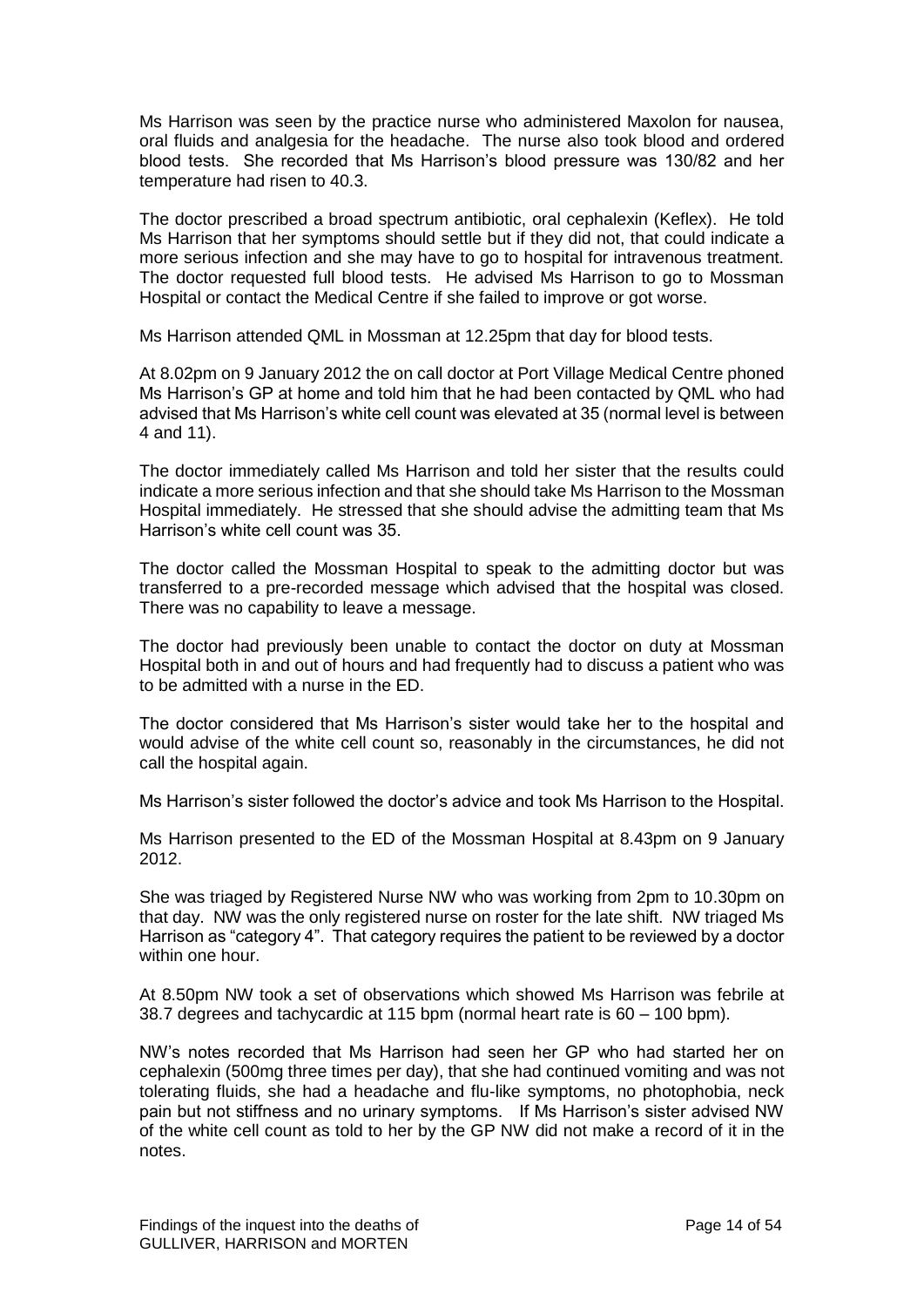There was no doctor at the hospital at that time. Dr B was on call.

Dr B had been working at the hospital from 8am to 6.30pm that day and was then on call until 8am the next day when he commenced work at the hospital again.

NW phoned Dr B and relayed the information that he had recorded in the notes. Dr B formed the view that Ms Harrison most likely had a generalized flu like viral illness, that her symptoms were exacerbated by dehydration and, if there was a bacterial infection, that it was being addressed as she had already been started on antibiotics.

Dr B ordered IV fluids for dehydration and IV ondansetron for nausea and vomiting. NW inserted an IV cannula, took bloods and, at 9.05pm commenced the first litre of IV normal saline and administered the ondansetron.

At 9.20pm NW gave Ms Harrison brufen for pain.

At 9.40pm NW took another set of observations which revealed that Ms Harrison was still febrile with a temperature of 39.1 degrees. Her pulse had dropped to 94. He gave her oral paracetamol.

At 10.15pm NW handed over the care of Ms Harrison to Registered Nurse K.

At 10.40pm K took a full set of observations and obtained a history from Ms Harrison and her sister who had stayed with her.

Ms Harrison's temperature had dropped to 37.7 degrees, her pulse was normal (69), her respirations were 18 and her blood pressure had dropped to 92/62. Her oxygen saturation was 97% and her pain score 6/10.

Nurse K recorded that Ms Harrison remained unwell looking, her headache remained at 6/10, her neck was stiff and she was unable to put her chin to her chest and had restricted side to side movement and she was finding it hard to keep her eyes open even with the lights dimmed. K recorded that Ms Harrison's GP had phoned Ms Harrison at 8.30pm and advised her to attend hospital and receive fluids and that she had a white cell count of 35. K recorded that the GP had taken blood for viral studies as well.

At 10.50pm K again took Ms Harrison's blood pressure and it was 94/63 which was a slight improvement.

K phoned Dr B and relayed her observations and told him that the fluids were finished and Ms Harrison was not well enough to go home. He advised her to admit Ms Harrison to the ward and prescribed 5mg Endone (for the headache) and further IV fluids.

K cannot recall exactly what she told Mr B on the phone but it was her usual practice to tell the doctor everything she had written in the notes and she has no reason to believe she did not do so on that occasion.

Dr B believes that K did not advise him of the neck stiffness or photophobia as, had she done so, he would have recognized those as the classic symptoms of meningitis and immediately gone to the hospital to review Ms Harrison. He was unaware that Ms Harrison's GP had referred her to the hospital.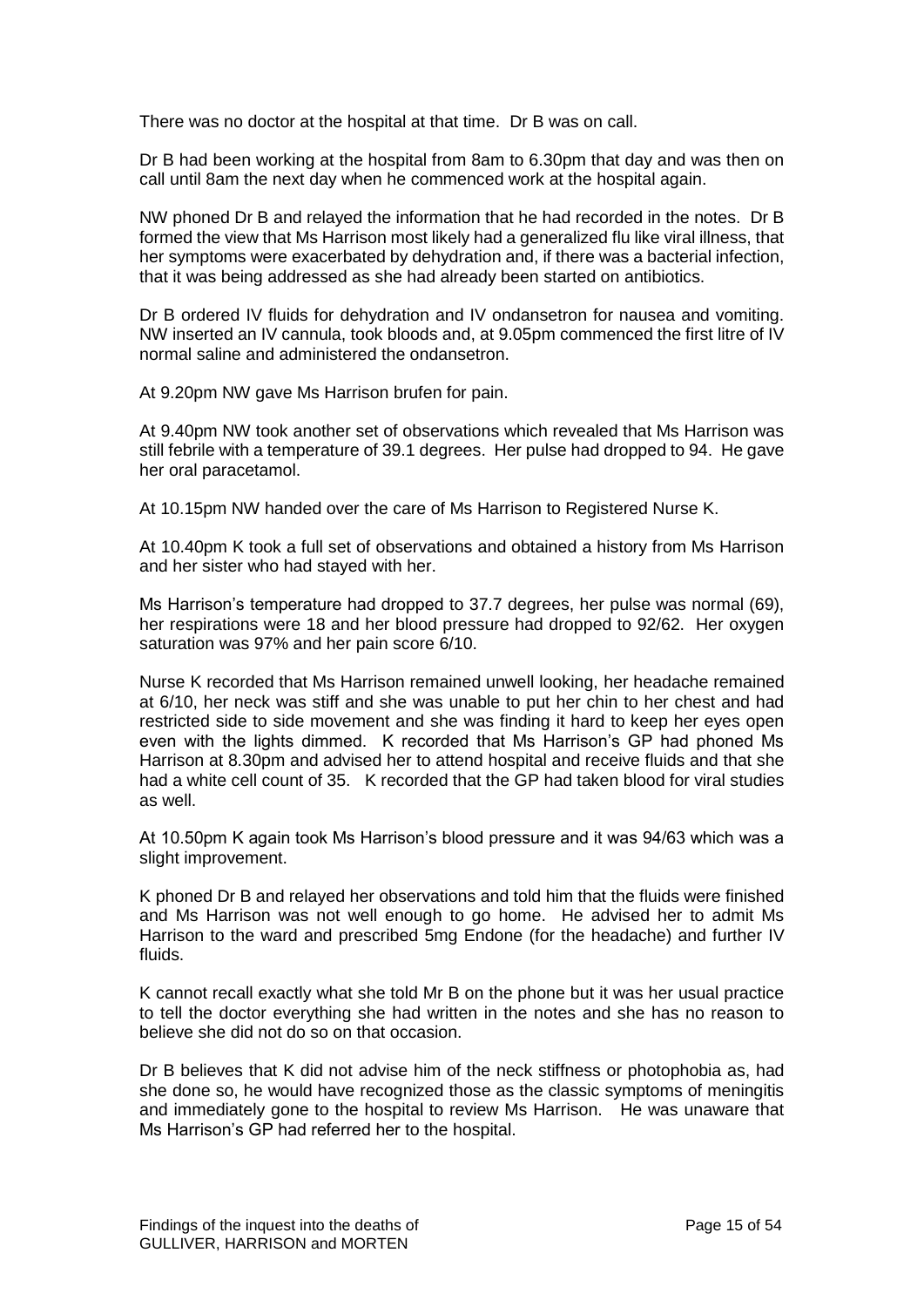K administered the Endone and started the fluids. She took Ms Harrison to the Acute Ward.

K took another set of observations at 11.20pm which she recorded on the ADDS chart: respiratory rate 18, oxygen saturations 99% on room air; blood pressure 95/62; pulse 84; temperature 37, alert – ADDS score 2 (no specific actions required but should consider increasing frequency of observations, minimum 4 hourly), pain score 5 and nausea 1.

K handed over to the Acute Ward nurse and at 12.05am on 10 January 2012 made an entry in the progress notes:

*New admission into B2 with ? viral illness. Headache and neck stiffness for 2/7. Unable to tolerate oral fluids. Nausea has settled since ondansetron in ED. Endone given for persistent headache. IVT o/n 100 mls/hr.*

Registered Nurse AS took observations at 5.30am on 10 January 2012 and gave Ms Harrison some paracetamol. That nurse recorded an ADDS score of 2. Respiratory rate was 17, temperature was 37, oxygen saturations 98%, blood pressure 95/62, pulse 79, pain score 5 and Ms Harrison was alert.

Enrolled Nurse S commenced her shift at 6.30am on 10 January 2012.

S had a conversation with Ms Harrison shortly after starting her shift. At 7.40am S gave Ms Harrison 5mg Endone for her headache after obtaining permission to do so from the nurse team leader, Registered Nurse H.

Dr B started his shift at about 8am on 10 January 2012. He had a handover which lasted about an hour and then commenced a ward round.

He saw Ms Harrison shortly before 9.30am. He looked at her bedside (clinical) chart which contained the ADDS charts and the medication charts. He saw that her observations taken that morning were normal. He did not, at that time, review the ED form or the progress notes made by K at 12.05am as those records were kept at the nurses' station rather than the patient's bedside.

Ms Harrison was sleeping at the time. Dr B roused her and she sat up. He sat down next to her bed and talked to her for about 15 minutes. He saw that Ms Harrison could move her head from side to side when speaking to her and was nodding and he formed the view that she was not suffering from neck stiffness. She did not appear to display any photophobia or other symptoms that caused him any concern.

Dr B recorded in the notes that Ms Harrison was unwell with a bad and throbbing headache and nausea, that she had swollen glands in her neck, that she had started on Keflex the day before, that she was not eating and was dehydrated. He wrote that he would review her later. He formed the view that she needed fluids and more rest and prescribed analgesia and intravenous fluids. He did not conduct a physical examination of her, deciding instead to allow her to rest and to come back later.

S took observations again at 10.40am. They were as those taken at 5.30am except that Ms Harrison's temperature had increased to 38 degrees. The total ADDS score was not calculated but would have been 3 which requires the nurse to consider notifying a team leader.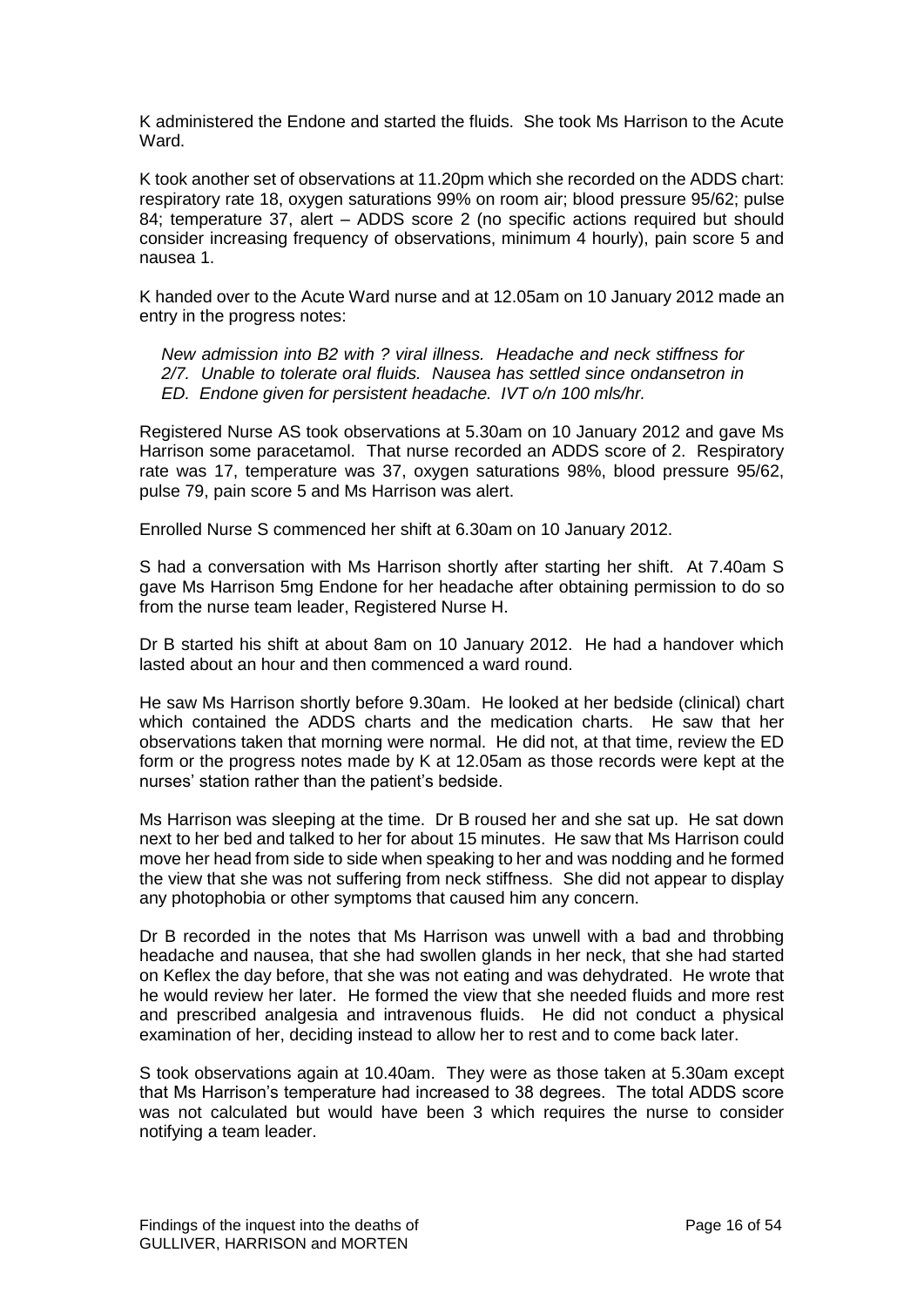Ms Harrison told Nurse S that she still had a headache and her neck was sore. The light was off and the nurse thought that Ms Harrison looked like someone who had a very bad headache or migraine.

At 12.05pm S and H administered 1 litre of saline to Ms Harrison.

S saw Ms Harrison again at about 1.30pm. She noted that Ms Harrison had not passed urine and still had a pain score of 5. She gave Ms Harrison 5mg Endone after having that authorized by H. S was concerned that Ms Harrison had received quite a bit of fluid and had not passed urine so she went to see Dr B. He said he would review Ms Harrison.

Dr B saw Ms Harrison at 2.40pm. Ms Harrison was suffering from blurred vision, she was afebrile, she looked unwell and her left pupil was dilated relative to her right. Dr B was very concerned about her focal neurology in the context of "ongoing headache and neck stiffness". His plan was to move Ms Harrison to the resuscitation ward for immediate transfer to the Cairns Base Hospital with a doctor escort, start antibiotics as per meningitis guidelines, blood for cultures and electrolytes, discuss with ED, optic nerve ultrasound. Dr B noted that the results from the ultrasound indicated no increase in intercranial pressure and Ms Harrison appeared stable for transfer.

Ms Harrison told Dr B that she still had a headache and this concerned him as she had been given analgesia since her admission. She said her neck was getting worse and she had blurred vision.

Dr B was most alarmed by Ms Harrison's left pupil which was significantly different to her right pupil. He formed the view that the likely diagnosis was meningitis.

Ms Harrison was given her first intravenous antibiotic (ceftriaxone) at 2.55pm. Twenty minutes later she was given benzul penicillin G and the anti-viral agent acyclovir.

Dr B considered whether Ms Harrison should be transported to Cairns by helicopter or by road. The travel times were about the same but helicopter transfer could take much longer if the helicopter was not available.

Dr B telephoned the ED consultant at the Cairns Base Hospital and advised him that Ms Harrison was to be admitted to that hospital. The ambulance took about 30 minutes to arrive and left with Ms Harrison about five minutes later. Dr B went with her in the ambulance.

As the ambulance approached the Smithfield Shopping Centre (about 15 minutes from Cairns) Ms Harrison's oxygen saturations dropped. Dr B supplied supplementary oxygen which brought the saturations back up to 100 but they dropped again. He applied a bag-valve mask and told the driver to get to the hospital as soon as possible with lights and siren activated.

Upon arrival at the Cairns Base Hospital Ms Harrison was transferred to the care of the ED staff. She was intubated and ventilated and transferred to the intensive care unit. Her condition continued to deteriorate and CT scans showed evidence of brain death.

Ms Harrison was pronounced deceased at 3.09pm on 12 January 2012. Ms Harrison's family made the generous decision to donate her organs and that procedure was carried out.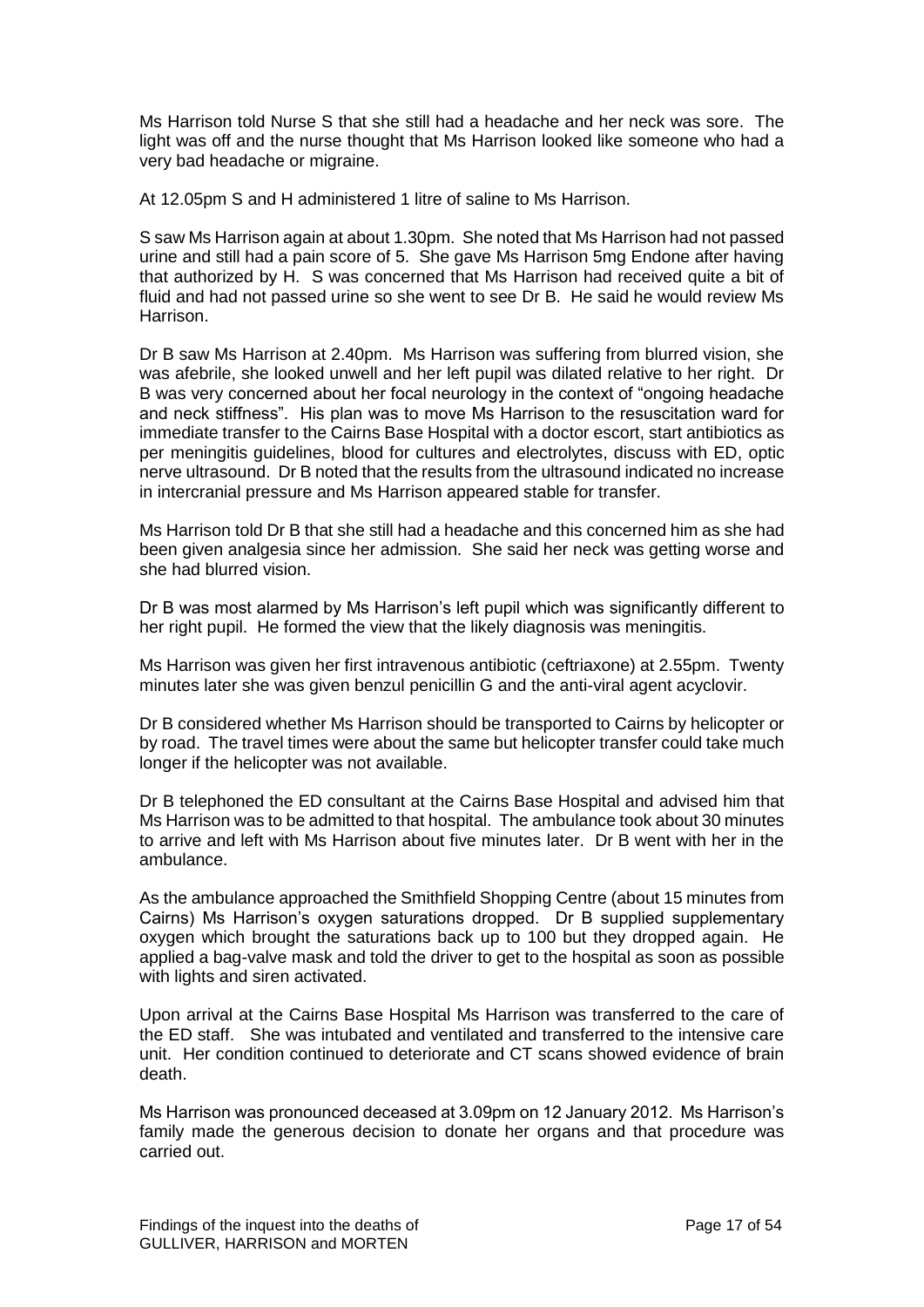# *Autopsy Results*

No autopsy was performed as Ms Harrison's death was not reported to the Coroner until 31 January 2012 when it was realised that there was a failure to diagnose that she was suffering from streptococcal meningitis and septicemia.

### *Review by Queensland Health*

Queensland Health carried out an investigation into the death of Ms Harrison which resulted in a Root Cause Analysis Report.

The findings contained in that report were:

- 1. The culture in the facility influenced the process for the review of patients who require admission; this led to the patient not being reviewed by a medical officer on admission and a delay in recognizing the severity of the illness; this contributed to the failure to provide appropriate and timely treatment to the dying patient.
- 2. The correct utilization of the ADDS tool was not embedded in workplace culture; this led to the ADDS actions required for escalating care not being followed and a delay in recognising the severity of the illness and appropriate treatment of the infection; this contributed to a failure to provide timely care and to the patient dying.
- 3. The majority of triage training within the facility is self-directed and learnt on the job from other local clinicians; this has led to a culture within the facility to allocate a conservative triage score and to the patient not accurately triaged, this contributed to a failure to provide appropriate and timely care and to the patient dying.
- 4. The workplace culture was to value historical processes over current best practice for standardized clinical handover; this led to variable handover and unreliable transfer of information, which contributed to a failure to escalate care and to the patient dying.

The RCA team also identified the issue of inadequate documentation in the medical records.

The recommendations arising out of the findings were:

- 1. A procedure is developed that directs medical officers to do an on-site medical assessment on all patients who require admission.
- 2. The Emergency Admission to a Rural Hospital or Multipurpose Health Service Procedure is included as a mandatory component of all rural hospital and MPHS Medical orientation programs.
	- a. This recommendation would be considered as having been fully implemented if the Procedure was included as a mandatory component of all rural hospital and MPHS Medical orientation programs by 30 April 2013.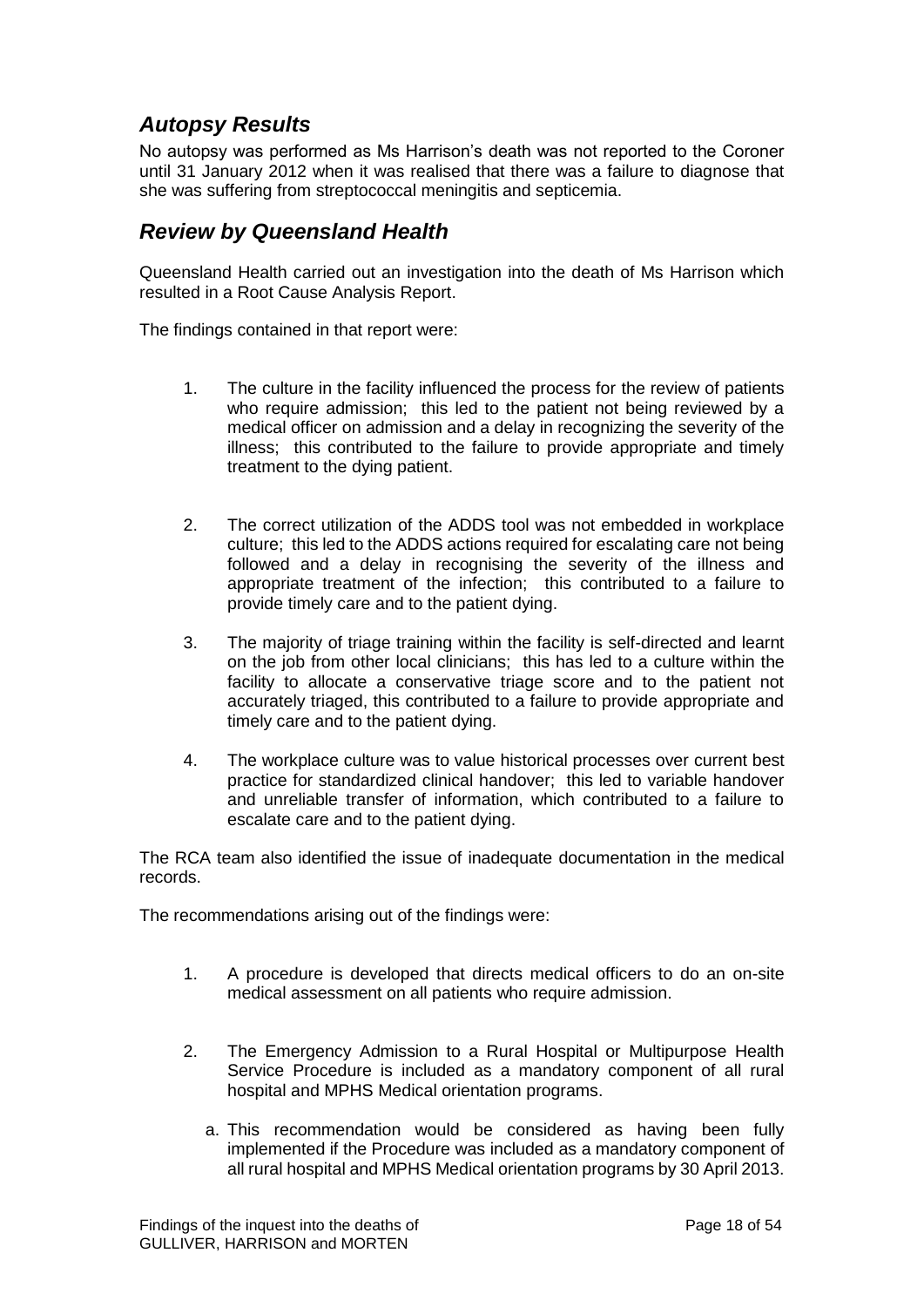- 3. The patient's ADDS score is quoted in all clinical handovers between clinical staff.
- 4. Bi-monthly audits of the ADDS tool and the recommendations from the audits be reviewed by the Health Service Clinical Care Review Committee for two years.
- 5. ED triage forms be formatted to allow only one set of observations to be recorded and a column added called ADDS score.
- 6. Develop and deliver a Recognition and Management of Deteriorating Patient one day workshop for nursing and medical staff.
	- a. This recommendation would be considered as having been fully implemented if 25% of all staff from each clinical unit had attended a workshop as at 30 June 2013.
- 7. All staff working in rural ED departments attend a triage training workshop within 3 months of commencing work in the ED.
	- a. This recommendation would be considered as having been fully implemented if 90% of staff had attended a triage workshop within three months of having commencing work in the ED by 30 June 2013.
- 8. Strengthen the process of bedside clinical handover by implementing the Australian Commission on Safety and Quality in Health Care OSSIE Guide to Clinical Handover Improvement.
	- a. This recommendation would be considered as having been implemented if that method of handover was utilized at least once per 24 hours for all inpatient clinical areas by 30 June 2013.
- 9. Facility medical representative meet with local General Practitioners to develop a local process for referral of patients to facility for review and admission which should include a mandatory doctor to doctor handover.
	- a. This recommendation would be considered as having been implemented when a protocol for such referral of patients was developed.
- 10. CHHHS Legal Unit provide information session to reinforce required standard of documentation in the patient record to clinical staff in the rural facilities on three occasions by 31 December 2013.

The RCA report was completed on 30 April 2013. In February 2014 the Executive Director of Medical Services, CHHHS, advised of the implementation of the recommendations contained in the RCA report as follows: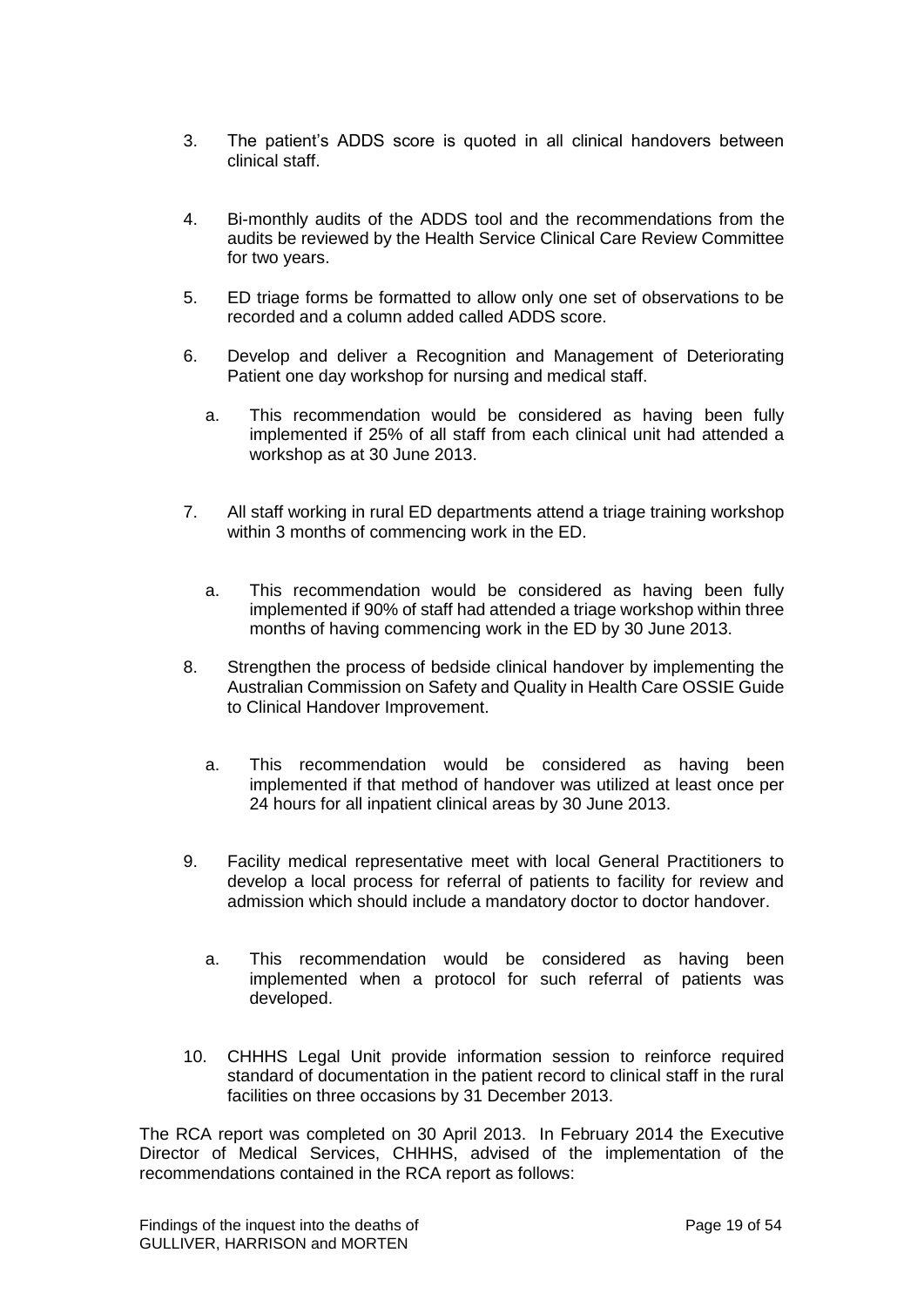- 1. The procedure has been developed as of 1 February 2013 all ED presentations who present to the service will receive a triage assessment by a registered nurse and if the nurse determines that the patient may require admission, the medical officer on call is to be contacted and a review requested, that patient must be assessed and a plan of care developed by the doctor prior to transfer to the admitting unit. The assessment and plan of care is to be reviewed by a Senior Medical Officer.
- 2. Completed by the Mossman hospital all new doctors to the hospital upon arrival and/or during orientation on their first day receive an orientation package which includes material relating to the on-call procedure.
- 3. Completed the roll out of the Clinical Handover (Shift to Shift) Clinical Audit Tool (the audit tool) to all facilities within the CHHHS for the purpose of auditing Clinical Handover of nursing staff has occurred and audits have been conducted. As at February 2014 the audit identified that ongoing education for all nursing staff was required to improve their knowledge and heighten awareness of clinical documentation requires.
- 4. Commenced this recommendation will be completed after the HSCCRC have reviewed the audits for two years.
- 5. Completed and the Mossman Hospital have developed a local checklist for admission to the ED.
- 6. Commenced a one day workshop is planned for 2014 for all Enrolled and Registered Nurses at the Mossman Hospital – date still to be confirmed. In addition, RMDP training continues to be provided as part of the mandatory training sessions conducted by the Nurse Educator at the Mossman Hospital and at least 75% of clinical staff have completed the training though either orientation programs as well as mandatory training session days.

Ryans' Rule procedure is expected to be implemented by October 2014.

- 7. National Safety and Quality Health Service Standard 9 describes the systems and processes to be implemented by health service organizations to respond effectively to a patient whose condition is deteriorating. To achieve this standard, which commenced from 1 January 2013, the CHHHS is required to establish and maintain systems for recognizing and responding to clinical deterioration. Compliance with this standard will be assessed November 2014.
- 8. The recommendation had been allocated to the Health Service Director of Emergency and the Executive Director was unable to advise as to its status.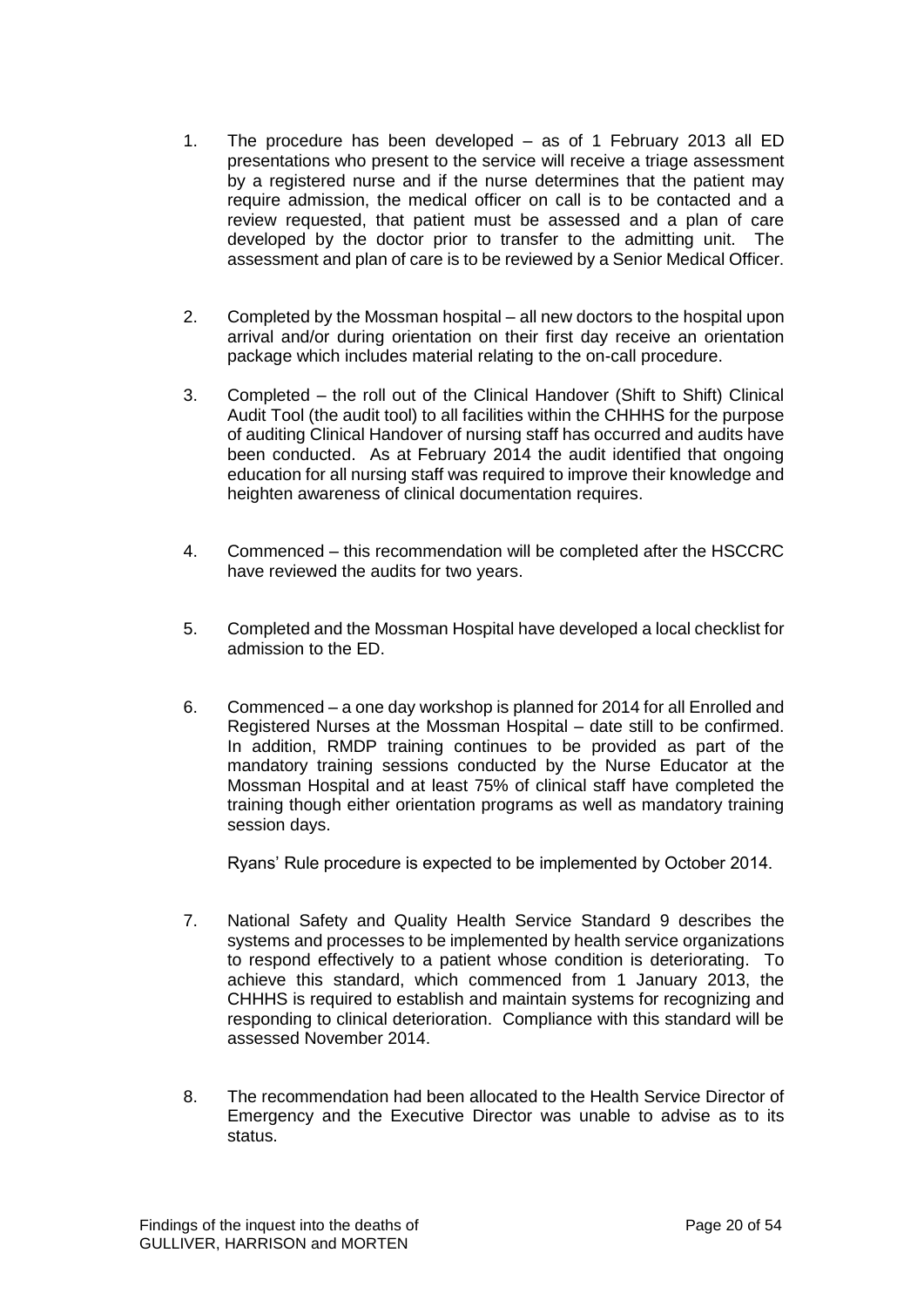- 9. Completed bedside clinical handover has been implemented across the CHHHS since July 2012.
- 10. Completed the former Medical Superintendent developed the protocol that all local GP's receive an up to date telephone listing of contact numbers for the MMPHS and attached to that list was a request that GP's phone the hospital to discuss any high acuity patients, or critical pathology results on patients they are referring to the hospital. That list is now distributed to local GP's each month. New doctors are advised, during orientation, that if a patient is referred by a GP without a referral letter they should call the GP to discuss the reason why and obtain any critical pathology results.

# *Review by Forensic Medical Officer*

Dr Griffiths, Forensic Medical Officer, reviewed the treatment and management of Ms Harrison at the Mossman Hospital.

The doctor noted that the notes of the General Practitioner from Port Village Medical Centre who saw Ms Harrison at 11am on 9 January 2012 were clear and comprehensive. He ordered appropriate tests and took appropriate action.

By 10.15pm Ms Harrison had developed neck stiffness and there was restriction of all neck movements with inability to place the chin on the chest or to move the neck sideways. In that entry there is also mention of a white cell count of 35,000 although there is nothing more about that fact. Also, it was noted that Ms Harrison was unable to keep her eyes open even with the lights dimmed.

Dr Griffiths states that this was a clear sign of photophobia in the presence of meningism.

The blood cultures taken by the GP on 9 January 2012 identified the presence of a Group A streptococci which is a common bacterial cause of adult meningitis.

Dr Griffiths noted that not only was an acutely unwell patient not seen by the doctor at the time of admission but, in fact, was not comprehensively medically assessed by Dr B until 2.40pm on 10 January, almost twenty hours after her admission and just prior to her transfer to Cairns. Ms Harrison's clinical deterioration was almost certainly evident at this time.

Dr Griffiths noted that:

- the white cell count of 35,000, the neutrophilia and their toxic granulation, suggesting a bacterial agent, were all known at the time of Ms Harrison's admission but were not, apparently, conveyed to Dr B. If Dr B had known this at the time of admission he might have commenced empirically, intravenous antibiotics at an earlier time rather than when he did which was almost 20 hours later.
- Nurse K knew about the elevated white cell count at 10.40pm on 9 January 2012 but seems to have been unaware of the clinical significance of it. There is no record of whether this information was passed to Dr B. Nurse K also was unaware, seemingly, of the significance of the neck stiffness and photophobia which she recorded. Those symptoms, along with persistent headache are the "holy trinity of meningitis". Dr B makes no mention of the nurse's findings the next morning. It is not clear whether he read her notes and whether she conveyed to him her findings.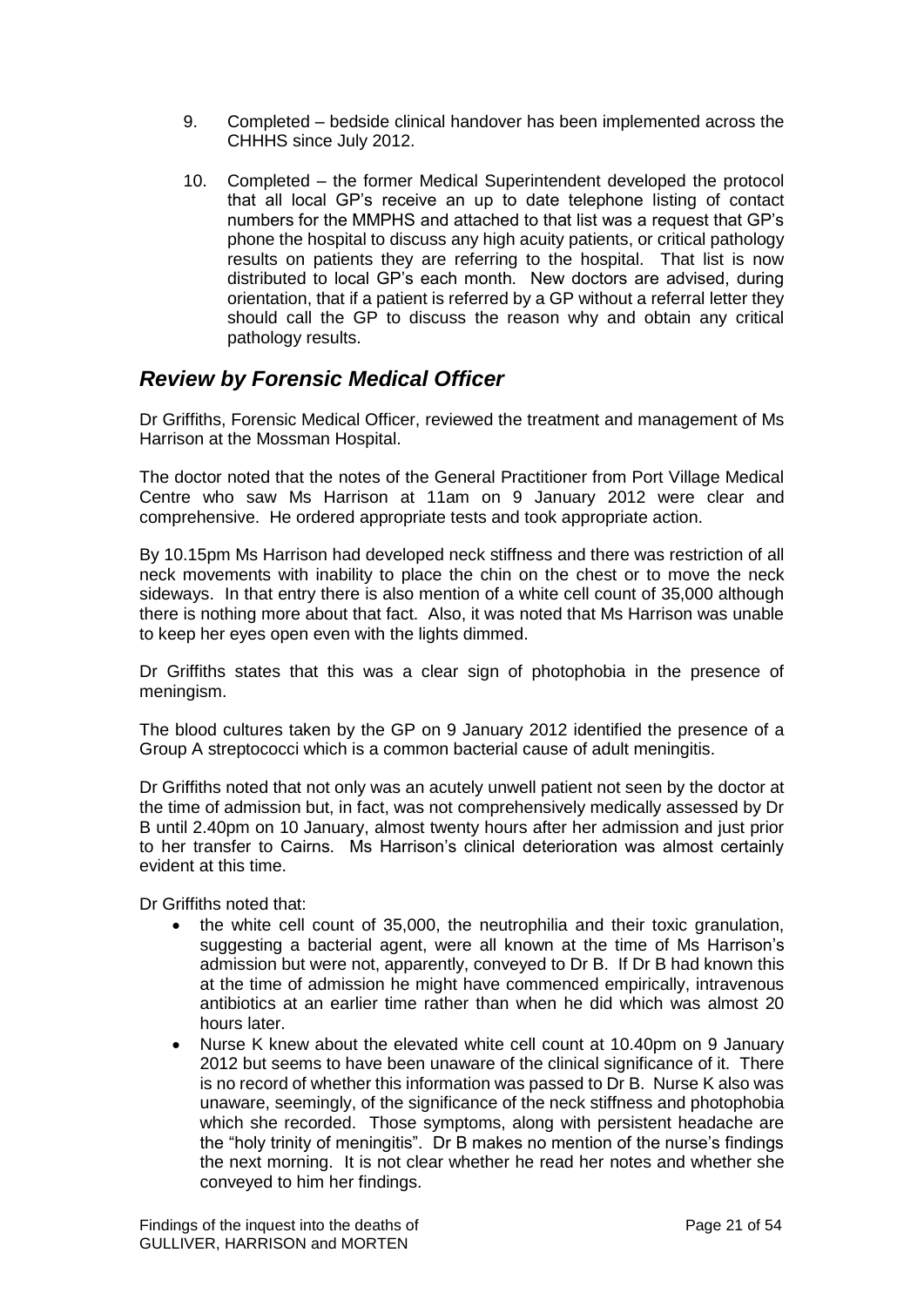It must have been when Dr B reviewed Ms Harrison at about 2.40pm and when he believed that she had meningitis that he became aware of the pathology results which were advised to the GP at 8pm the night before.

At the time he wrote his report Dr Griffiths was of the opinion that Ms Harrison's death was clearly preventable and resulted from the delayed diagnosis and a series of failures to pass on relevant information.

Dr Griffiths stated:

*"Whilst the Root Cause Analysis has clearly identified a number of issues relating to triage and admission procedures, and a need for more reliable transfer of clinical information about a deterioration in a patient's clinical status, it is also important that these be implemented, not just at Mossman Hospital, but in all circumstances involving admission of sick patients to health facilities in this state."*

### *Review by Professor Brown*

Professor Brown reviewed the treatment and management of Ms Harrison at the Mossman Hospital.

He stated that Ms Harrison died of an uncommon condition which is recognized to carry a high mortality rate even in the best centres. Group A *Streptoccal* meningitis accounts for only 0.2 – 1% of overall meningitis cases. It is often fulminant with a high mortality rate in adults of 27% overall, particularly in females and even despite the provision of antibiotics.

Professor Brown disagreed with Dr Griffiths that Ms Harrison's death was "clearly preventable" as it was his opinion that, in light of the known severity of the infection, it was not possible to know whether, had antibiotics been administered to her on 9 January 2012, they would necessarily have averted the sudden deterioration the next day, which led to her death.

However, Professor Brown noted the following concerns with the operations of the Mossman ED at the time of the death of Ms Harrison:

- The severity of her condition was not recognized on the evening of 9 January 2013. She should have been triaged as Category 3 rather than 4 which would have required to have been reviewed by a doctor in 30 minutes;
- It is unclear what information was conveved to Dr B by nurse K but given that it was recorded that Ms Harrison had a white cell count of 35,000, neck stiffness, photophobia and "looked unusual" she should have been seen immediately by a doctor;
- On the morning of 10 January 2012 when Dr B decided to leave Ms Harrison to sleep and review her later, he was still unaware of the white cell count and the notes that had been made overnight.

Professor Brown noted that when Dr B did examine Ms Harrison he was careful, thorough, diligent and made the correct diagnosis and management plan.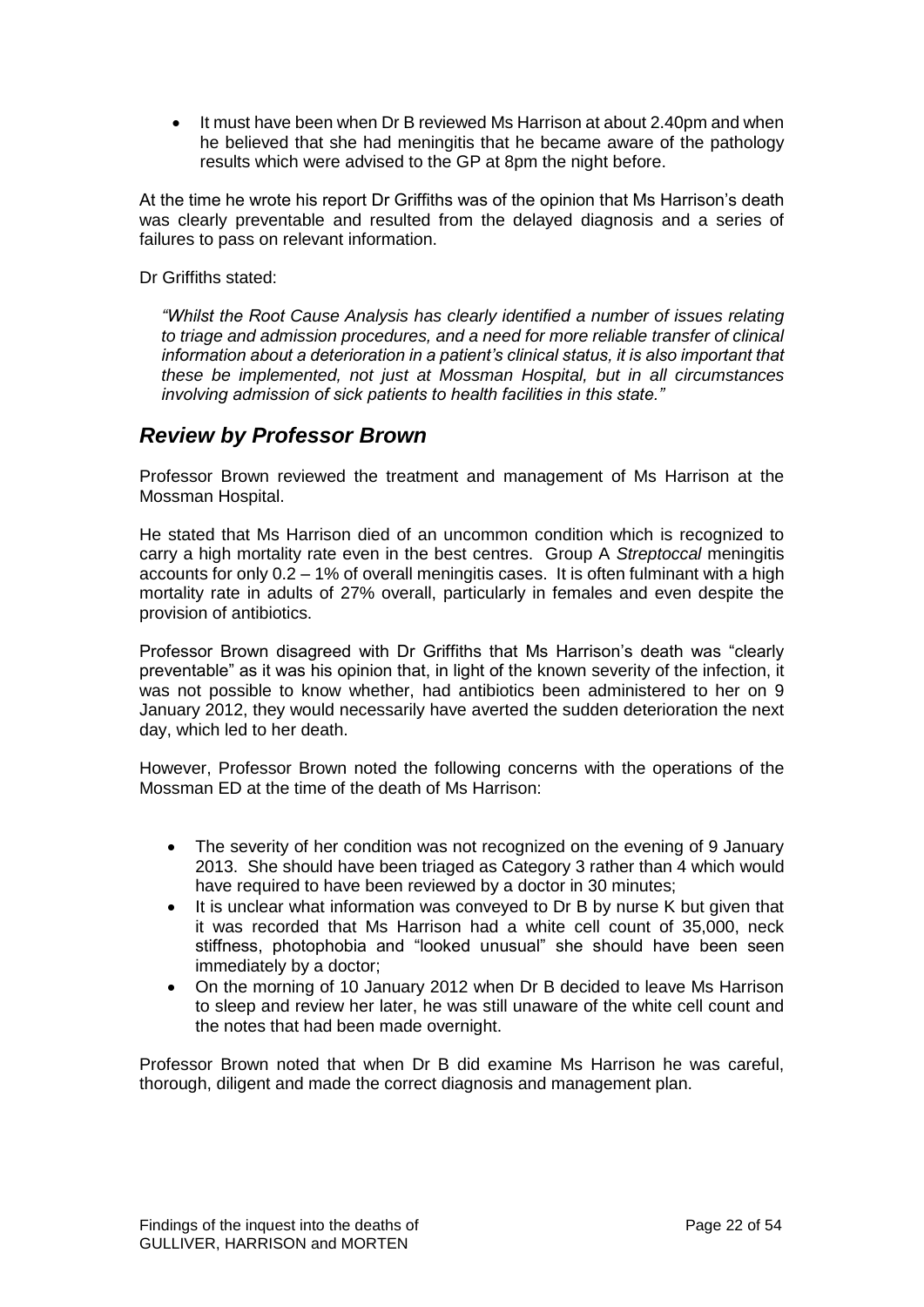# *Review and Actions by GP*

Ms Harrison's GP at Port Village Medical Centre reviewed the events surrounding the death of Ms Harrison and helpfully provided a comprehensive statement regarding his involvement and the subsequent actions of the Medical Centre.

At 10am on 10 January 2012, although it was his day off and he was out with his family, the GP phoned the Mossman Medical Practice to advise the on call doctor from the night before that Ms Harrison had been admitted to hospital.

The on call doctor was again contacted by QML at 3.26pm that day and advised that the positive blood cultures showed group A streptococcus. That doctor immediately called Mossman Hospital and passed on that information to a doctor there. At that time Ms Harrison was already being transferred to the Cairns Base Hospital.

At 7pm on 10 January 2012 the GP returned to his residence and logged in remotely to his pathology in-tray. He saw the markedly abnormal pathology results and rang Mossman Hospital immediately. He was told that Ms Harrison had been transferred to Cairns and phoned Cairns Base Hospital but was advised of Ms Harrison's acute deterioration.

At 7.24am on 11 January 2012 the Mossman Medical Practice received a further blood culture report from QML reporting that the gram positive cocci were sensitive to Amp-Amoxycillin, Penicillin, Cephalothin, Cerftiaxone and Clindamycin. The GP phoned the intensive care registrar at the Cairns Base Hospital and advised of the results. He was told that Ms Harrison's condition had deteriorated to the extent of possible brain stem death. He phoned back at 5.30pm that day and was advised that Ms Harrison's family were going to be advised that she had suffered the demise of her brain stem.

Mossman Medical Centre usually opens at 9am on weekdays whilst the Port Village Medical Centre opens at 8am. Telephones for Mossman Medical Centre are diverted to Port Village between 8am and 9am.

Inquiries made by the GP revealed that QML sent two facsimiles to the Mossman Medical Centre on 10 January – at 7.38am and 8.12am. When the first was sent both medical centres were closed. When the second was sent Port Village was open but Mossman was still closed. QML did not contact the on call doctor or the GP to advise of the results.

QML did phone the Mossman Medical Centre between 8am and 9am but that call was diverted to Port Village. The receptionist who answered the phone was told that a facsimile would be sent and it should be shown to a doctor. The facsimile was sent to Mossman instead of Port Village. As the receptionist had not had any contact from QML she placed the fax in the GP's in-tray as she did not realize the urgency of the matter.

As of 11 January 2012 any pathology reports faxed to the practice are immediately shown to either the requesting doctor or the first available doctor at the centre.

The Mossman Medical Centre advised QML of concerns that the GP was not advised of results by phone immediately. QML now have mobile telephone numbers for all doctors at the practice to facilitate better communication.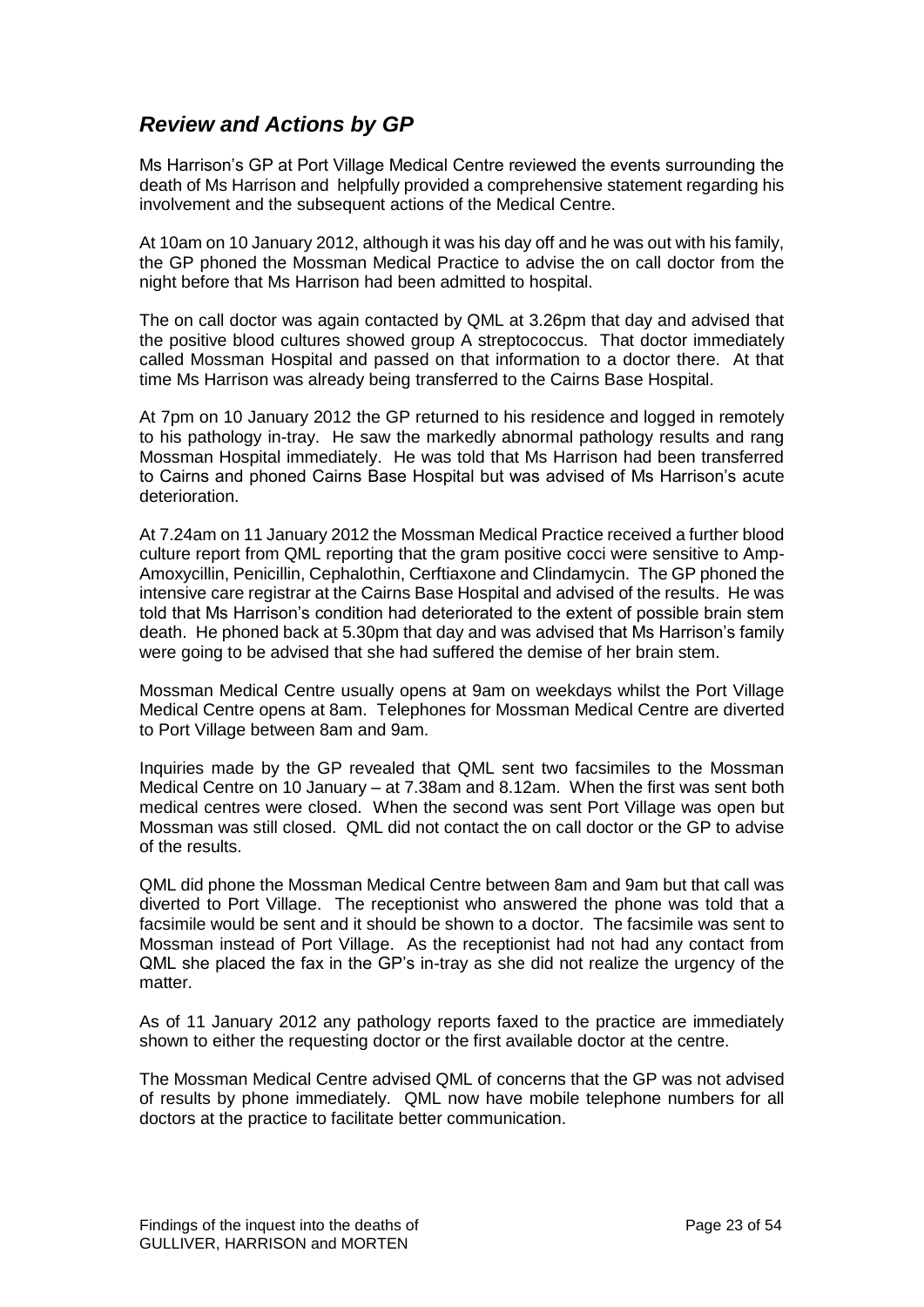The GP stated that in January 2012 there was no easy way for a GP to get in contact with the admitting doctor at the hospital. Mossman Hospital now emails all local medical centres a monthly list of contact numbers at the Mossman Hospital.

The practice was provided with a direct telephone number to access the doctor on call however, the doctors continued to find that calls to that number were not responded to and were diverted to the reception line which was unattended out of hours.

In July 2014 the GP contacted the Director of Nursing at the Hospital and requested that the system be changed. The line is now diverted to the number of the doctor on call so that he or she can be contacted directly.

The Mossman Medical Centre changed its out of hours message to advise that the practice is closed but callers can ring the Port Village Medical Centre. This prevents callers being automatically diverted to Port Village without realizing that they have been diverted.

### **Aileen Morten**

Ms Morten died at the Atherton Hospital. She was admitted to the hospital on 17 July 2012 but was discharged on 19 July 2012. At that time she was suffering from an undiagnosed infection. She was re-admitted on 21 July 2012 but died on 23 July 2012.

Ms Morten had a history of metastatic bowel cancer die to rectal adenocarcinoma, type two diabetes mellitis, hypertension, hearing impairment and hip osteoarthritis.

# *Chronology of Events from 17 to 23 July 2012*

At 5.19pm on 17 March 2012 Ms Morten called Queensland Ambulance Service.

She reported abdominal pain with urinary problems due to "lack of flow." Paramedics took her to the Atherton Hospital.

On arrival at ED she was triaged by Registered Nurse R who noted that she had been brought in by ambulance, she was experiencing right iliac fossa pain since that afternoon and had been eating and drinking. R noted "no urinary problems or vomiting."

R took a set of observations at 5.50pm which revealed:

- Temperature of 37
- Pulse 78
- Respiratory rate 20
- Blood pressure 126/39
- Oxygen saturations 95% on room air

R did a dip stick urine test in the ED and noted "large blood and ++ protein" which indicated to R a possible urinary tract infection.

R allocated a triage category 3 which required Ms Morten to be seen by a doctor within 30 minutes.

Further observations were taken and recorded on an ADDS chart at 6.20pm: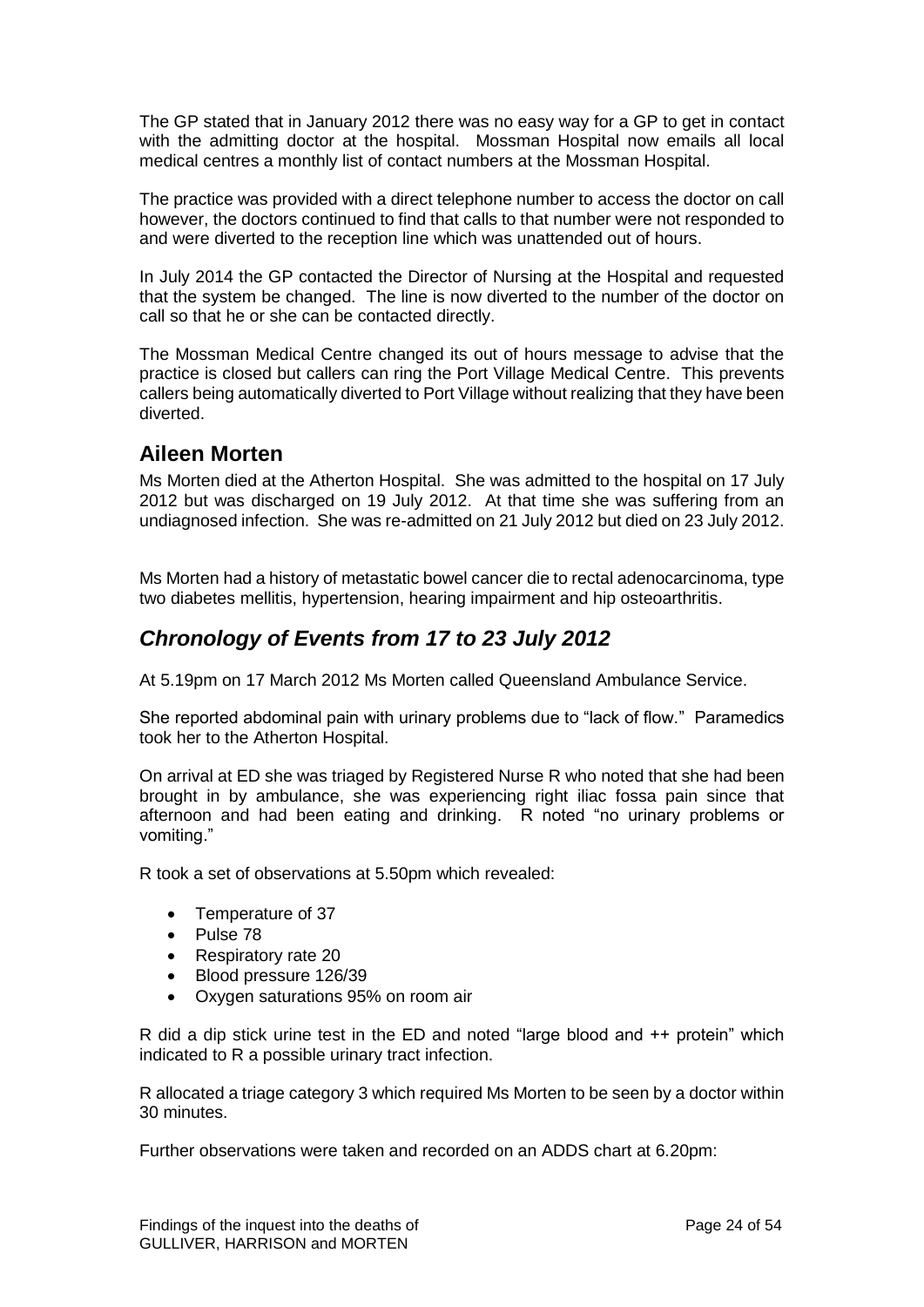- Temperature of 39.2
- Pulse 85
- Respiratory rate 24
- Blood pressure 126/60
- Oxygen saturations 94% on room air

The ADDS score, had it been calculated was 4. None of the total ADDS scores taken on 17 July were calculated on the chart.

Dr H saw Ms Morten at 6.45pm. The doctor noted that she had right upper quadrant abdominal pain and a low grade fever. Other observations were normal. A urine dipstick showed heavy blood and protein. The doctor considered that she could be experiencing new pain due to possible liver metastasis, possible gall bladder disease or the pain could be related to her right lung due to lung metastasis. The doctor noted that Ms Morten's "carer had an engagement today in another activity and this could be the reason for coming to hospital as he called the ambulance for her."

The doctor admitted Ms Morten and ordered blood cultures.

She was admitted to the ward at 7.25pm. Observations were taken overnight which remained about the same as those taken at 6.20pm. In relation to a number of those observations the nurses failed to calculate the total score on the chart. Ms Morten was given pain relief.

Ms Morten was seen by Dr K and Dr A at 9am on 18 July 2012. Dr K noted that she was afebrile, haemodynamically stable and feeling well. She reported mild right upper quadrant tenderness which Dr A attributed to potential liver metastases. Although the ED team reported that they had sent blood to the laboratory, as no results had been received, Dr K re-did the tests so that haematological and biochemical analysis could be performed.

Later that afternoon the blood results became available and indicated a white cell count of 14 and CRP of 103. Dr K compared those results with results from blood taken during her recent admission for pneumonia five days previously and saw that her white cell count had dropped but her CRP had not changed significantly. He considered that the infection markers were trending down.

At 9.30pm on 18 July 2012 Atherton Hospital was notified by Cairns Base Hospital pathology that "gram negative bacilli" were identified in the blood cultures. Registered Nurse M took that telephone call and recorded the information in Ms Morten's clinical notes. The nurse told the medical officer on duty in the ED of the results. That doctor made no orders and indicated that Ms Morten was to be reviewed in the morning by the medical officer. That doctor stated that he had no recollection of the call.

M stated that she expected to receive an order for antibiotics from that doctor and was surprised that she didn't but took no further action. She said that if that was to occur again she would phone the senior medical officer and advise that person of the results and that no antibiotics had been prescribed.

Ms Morten was not reviewed by a doctor the following morning and no doctor was made aware of the results that had been notified the night before. No observations were taken after 9am that day.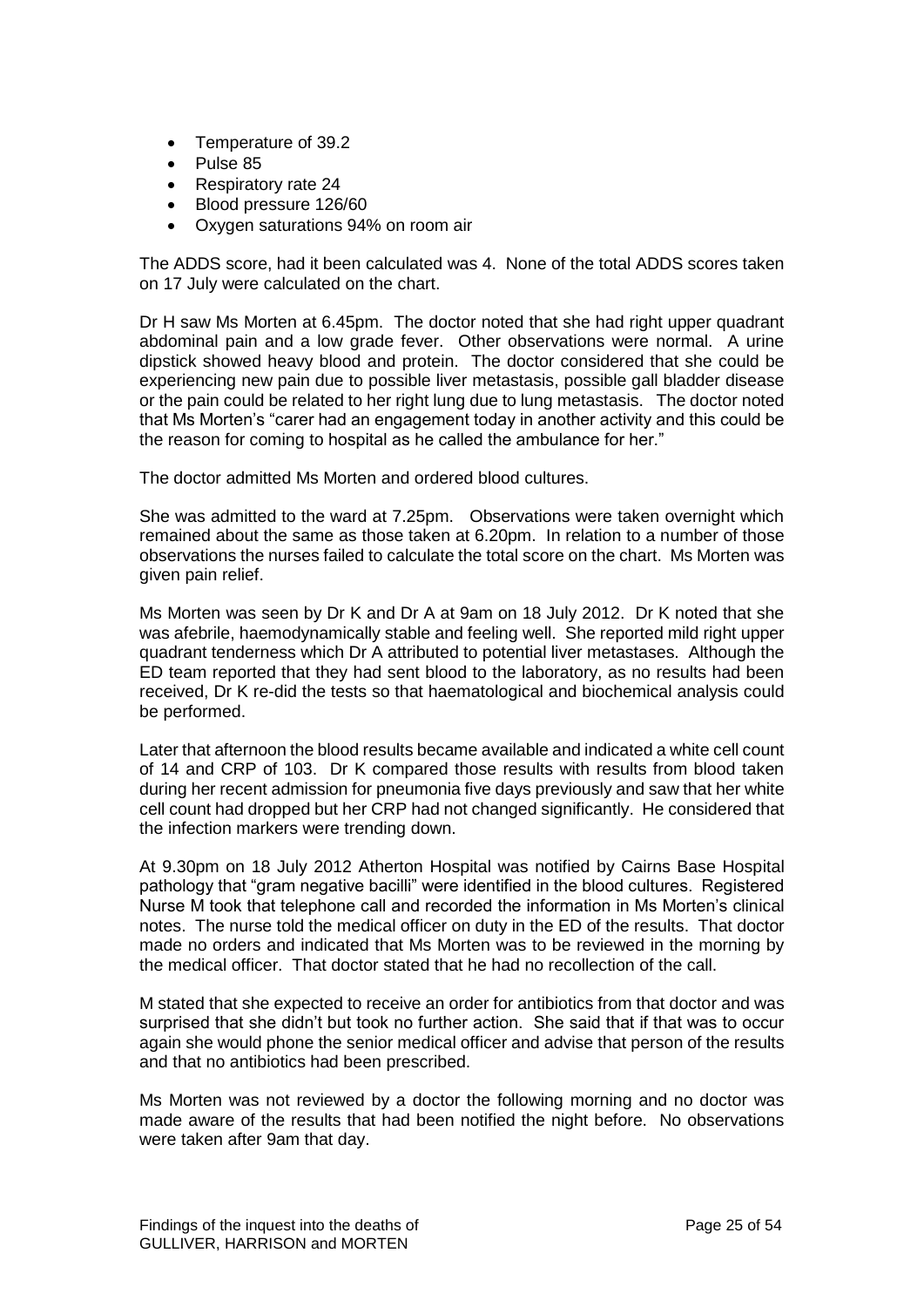At 1.20pm it was noted that she had been visited by her carer and was hoping to go home that day.

It was also noted, "Bloods taken this am. Waiting results to be reviewed by Dr before discharge."

The next record was made at 5.15pm when nursing staff recorded that they had not seen Ms Morten since 2.15pm and could not find her on the ward and thought that she may have left the hospital.

Apparently, Ms Morten was located because, according to his statement, Dr K reviewed Ms Morten at 6pm on 19 July 2012. That time cannot be correct as the progress notes record that she was discharged at 5.30pm and his discharge summary was compiled at 5.30pm.

Dr K noted that she was "safe for discharge". He did not review the blood results before discharging Ms Morten. He stated that he mistakenly reviewed the blood results from her previous admission and therefore concluded that her white cell count was falling.

Dr K noted in regard to his review of Ms Morten, "Patient safe for discharge. Apologies for late informing of ward."

There is no record of any actual examination by the doctor. In the Discharge Summary that Dr K says he wrote at 5.30pm he noted that Ms Morten's observations were stable and that she was "completely well" and he was "happy to discharge her without antibiotics". This is patently incorrect and also inconsistent with the last observations that were taken which indicated a drop in her blood pressure and an increase in her pulse and the positive blood results.

Dr K stated that he was not aware of the notification by the laboratory at 9.30pm on 18 July 2012. He said that he believes the reasons he was unaware of the notification were:

- He had been very busy that day as the hospital was understaffed with medical officers;
- He considered that Ms Morten had been admitted for social reasons and was not expecting a positive result (it was noted by Dr H that she had been sent to hospital by her carer as he had other commitments on 17 March and could not care for her at home);
- He was not familiar with the Auslab pathology system which does not "red flag" adverse results having not worked for Qld Health before (the doctor was employed as a locum resident medical officer, covering for an intern for a period of two weeks in July 2012).

Ms Morten returned home and her health declined over the next few days and her breathing became laboured. At about 9pm on 21 July 2012 she was re-admitted to Atherton Hospital after being taken there by QAS.

She had a fever, was tachycardic (pulse 134) and hypotensive. She was assessed by a medical officer who noted the signs of septicaemia and that she was clearly unstable.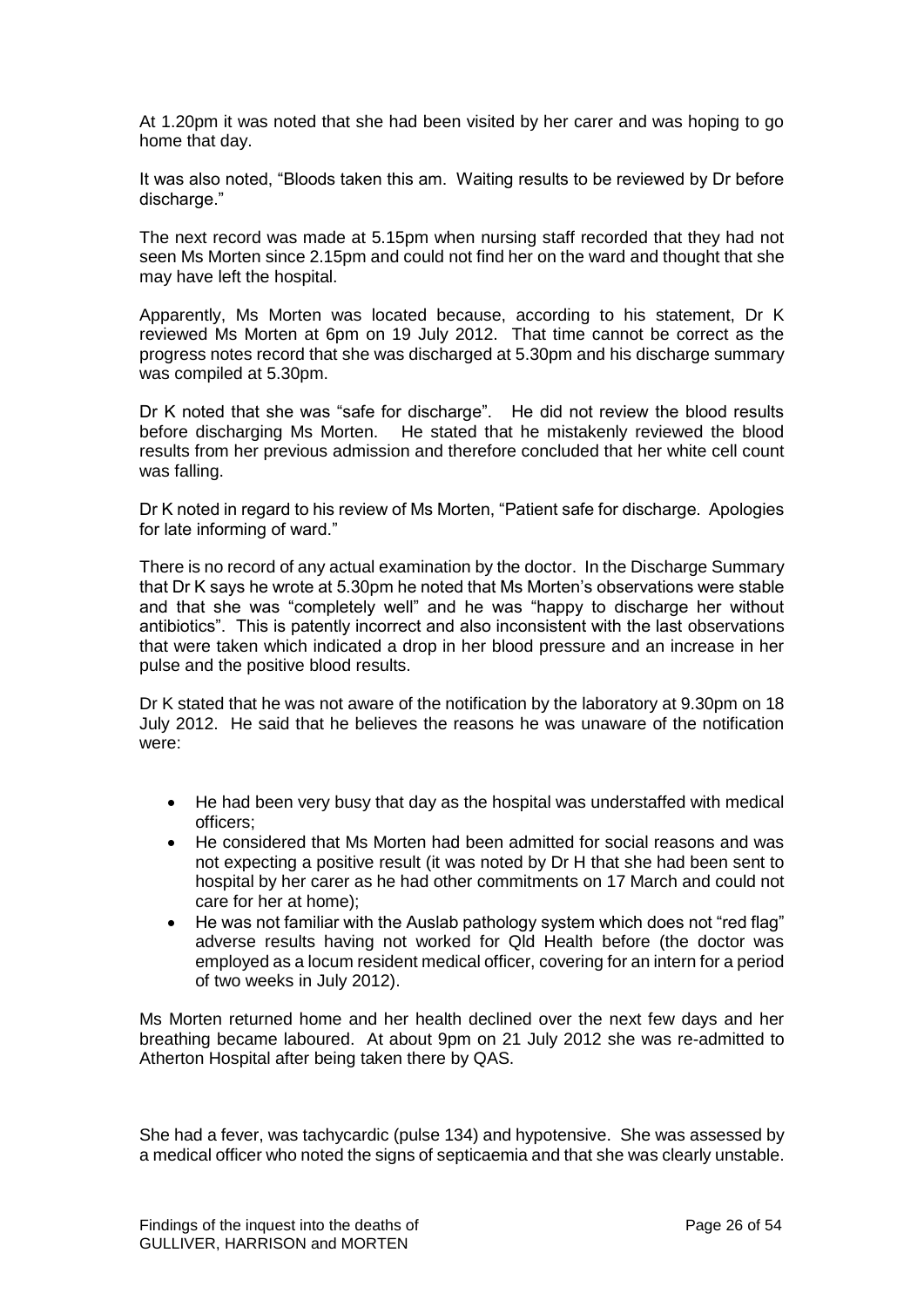Ms Morten was admitted to the High Dependency Unit and prescribed antibiotics (Gentamicin and Ceftriaxone). The causative organism (E.coli) was identified on 22 July 2012 and, as it is resistant to Ceftriaxone, Trimethoprim was substituted.

Despite very large quantities of IV fluids, two units of blood and antibiotics, Ms Morten failed to improve and died in hospital at 2.45am on 23 July 2012.

## *Autopsy Results*

An autopsy revealed that Ms Morten died from septicaemia due to Escherichia coli. At the time of her death she was suffering from left atrioventricular valve vegetation and pulmonary metastatic colonic adenocarcinoma.

## *Review by Queensland Health*

Queensland Health investigated the circumstances surrounding the death of Ms Morten and compiled a "Root Cause Analysis" (RCA) report which identified:

- On admission there was no recognition of Ms Morten's clinical deterioration by nursing or medical staff;
- There was no recognition or treatment of a developing sepsis despite the medical officer receiving notification from the pathology staff that blood cultures were potentially going to be positive and a telephone call from the laboratory to nursing staff later in the evening advising of confirmed positive blood cultures;
- Ms Morten was discharged from hospital with untreated positive gram-ve bacilli blood cultures;
- The correct utilization of the ADDS tool was not embedded in workplace culture which led to the actions required for escalating care not being followed and a delay in recognizing the severity of the illness and appropriate treatment which contributed to a failure to provide timely care and to the patient dying;
- The current model of care did not ensure that all patients were assessed by a registered nurse; this led to variable supervision of less experienced staff and contributed to a failure in recognizing the severity of the illness and to the provision of appropriate and timely care to the patient.

The report recommended:

- 1. The hospital undertake bi-monthly audits of the ADDS (Adult Deterioration Detection System) tool and the recommendations from these audits are reviewed by the Health Service Clinical Care Review Committee for a period of two years;
- 2. The delivery of a Recognition and Management of the deteriorating patient oneday workshop for nursing and medical staff.
- 3. The hospital adopt a Team Nursing model of care that enables supervision of less experienced staff.

In March 2014 the Executive Director of Medical Services, CHHHS, advised as to the implementation of the recommendations contained in the RCA report as follows: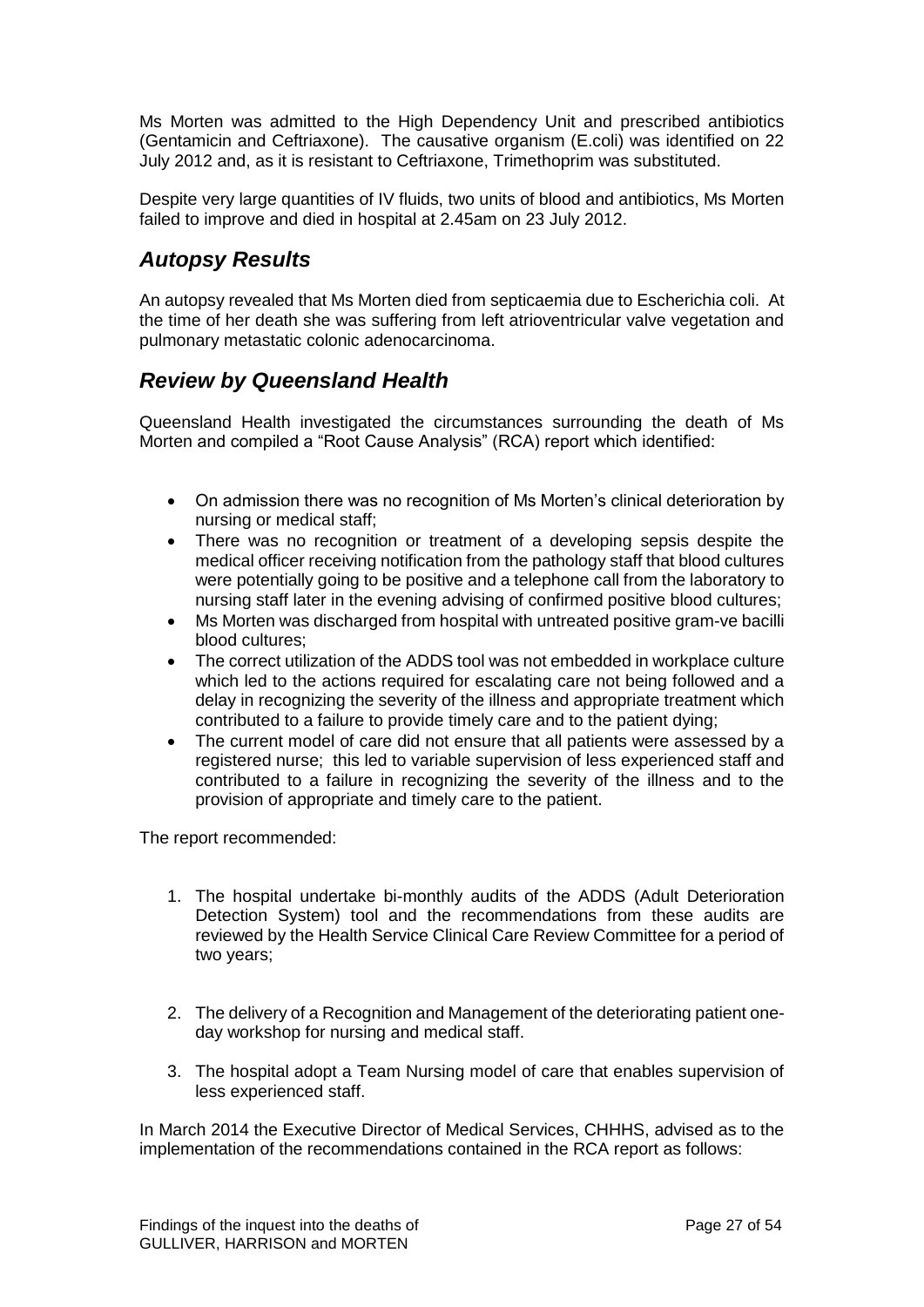- 1. The hospital is undertaking quarterly audits of the ADDS tool;
- 2. One day RMDP workshops have commenced in 2014 at Atherton, Mareeba and Herberton Hospitals;
- 3. Pathology Queensland Cairns has implemented a new process for the notification of critical, urgent results being that the pathology staff member reporting the result will phone the hospital ward and speak to the on-call senior medical officer and if that person is not available, the most appropriate person, and the results will be logged into Auslab database;
- 4. It is intended to adopt a Team Nursing model of care that enables supervision of less experienced staff but to implement this significant changes in the workforce are required which will require extensive consultation with the key stakeholders, in particular the Queensland Nurses Union

# *Review by Forensic Medical Officer*

Dr Griffiths, Forensic Medical Officer, reviewed the medical treatment and management of Ms Morten and identified the following concerns in relation to her treatment at the Atherton Hospital:

- Failing to action a positive ward test of urine which showed blood and protein in an elderly patient with a fever and failing to send that sample for culture;
- Failing to respond to the call from Cairns Base Hospital on 18 July 2012 advising that a gram negative organism had been identified;
- Discharging the patient the next day without any prescription for antibiotics and failing to suspect the presence of E.coli at this time.

Dr Griffiths stated:

*"An 82 year old diabetic female, with a low grade fever, immunologically compromised by pre-existing metastatic disease, with a lot of blood and protein in her urine, has a urinary tract infection until proved otherwise."*

Trained nurses and doctors at the Atherton Hospital failed to consider this obvious and likely possibility and continued to do so despite the results of positive blood cultures which were available to them.

Dr Griffiths commented:

*There was a failure by medical staff in this instance, to recognize the likely presence of a urinary tract infection in an elderly febrile diabetic patient who was immune-compromised, and act on the pathological results they were provided with in a timely fashion.*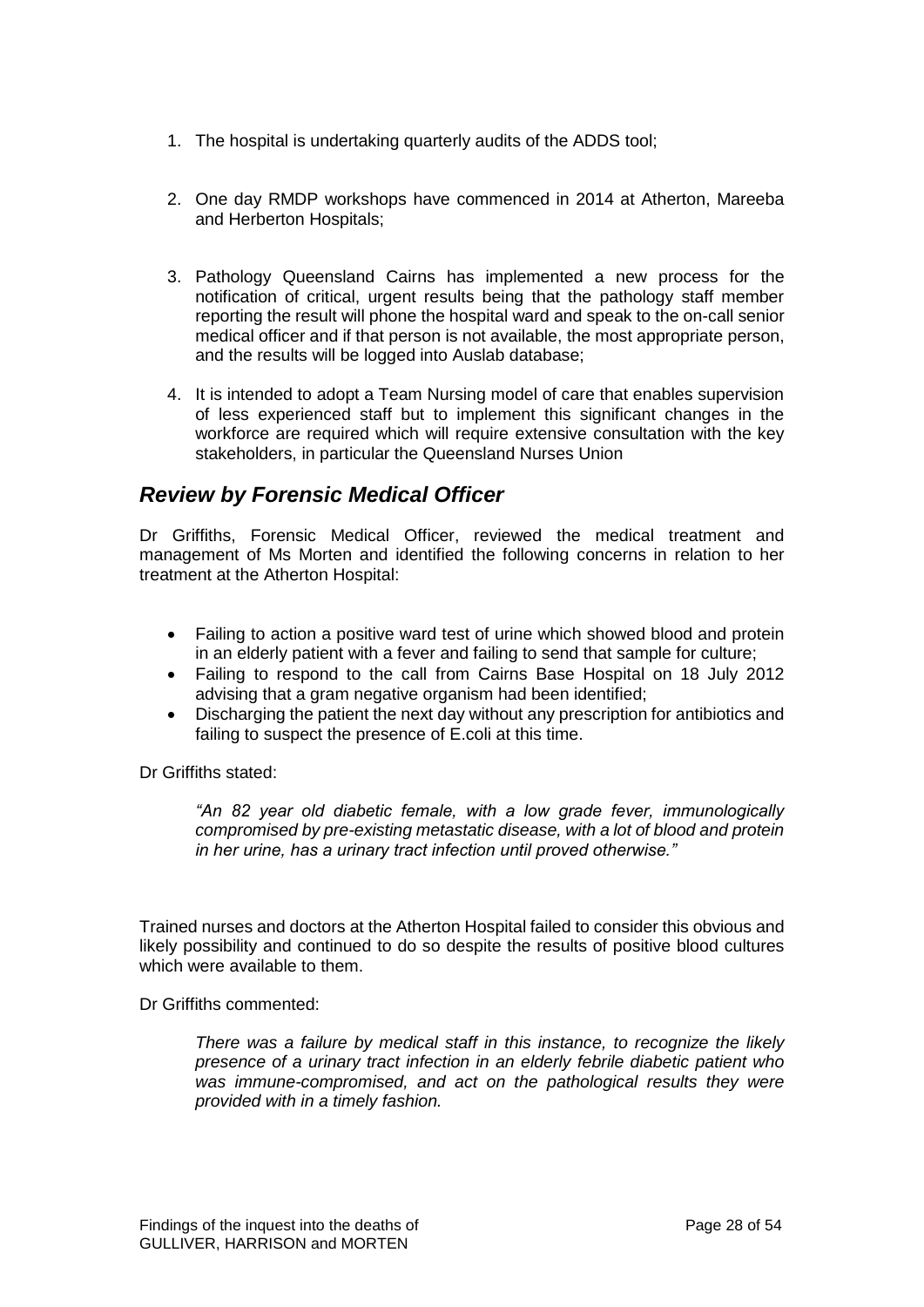# *Review by Professor Brown*

Professor Brown noted that on 19 March 2012, the day Ms Morten was discharged, her vital signs had shown a significant drop in her blood pressure to 90/54 (it had been 124/60) and a rise in her pulse to 90 (which had been 82). Her temperature, which had been high on admission, had settled. There was a failure to appreciate the significance of those observations which may have resulted from the incorrect use of the ADDS charts.

Professor Brown also noted that the triage category of 3 given to Ms Morten on 21 July 2012 was inappropriate – her presentation warranted a category 2.

### **Implementation** *of RCA Recommendations*

Dr Brown, Medical Superintendent, Hinterland Hub, CHHHS, provided a statement in November 2014 in which he gave an update of the actions undertaken by the CHHHS in relation to the following four RCA recommendations:

- 1. The workshop in relation to Recognition and Management of the Deteriorating Patient for nursing and medical staff – for all three deaths;
- 2. The delivery of the Triage Training Workshop for all staff working in rural ED's – Ms Harrison;
- 3. The process for relaying urgent laboratory results from the laboratory directly to the senior Medical Officer on duty (even if that person is not at the hospital); - Ms Morten
- 4. The adoption of a Team Nursing model of care to enable supervision of less experienced staff - Ms Morten.

Dr Brown provided the following information in relation to the above recommendations:

- 1. The RMDP workshops were planned and developed in 2013 and delivered throughout 2014 by Nurse Educators Rural Unit at the Herberton, Mareeba and Atherton hospitals. Staff from other hospitals in the Hub were invited to attend. The RMDP workshops will continue to be delivered one month per year.
- 2. Triage training is offered four times per year either at the Atherton or Mareeba Hospital and Mossman Hospital staff are able to attend – if staffing numbers at Mossman Hospital are sufficient, Triage Training is offered there.
- 3. Pathology Queensland has developed a new process whereby staff are told to inform the senior medical officer on duty of all positive results. Pathology Queensland advised Dr Brown that they had been auditing this process and would audit again on 6 November 2014.
- 4. A Team Nursing model of care commenced for the Atherton Hospital on 7 July 2014. The Nurse Unit Manager was to conduct a review of the model in November 2014.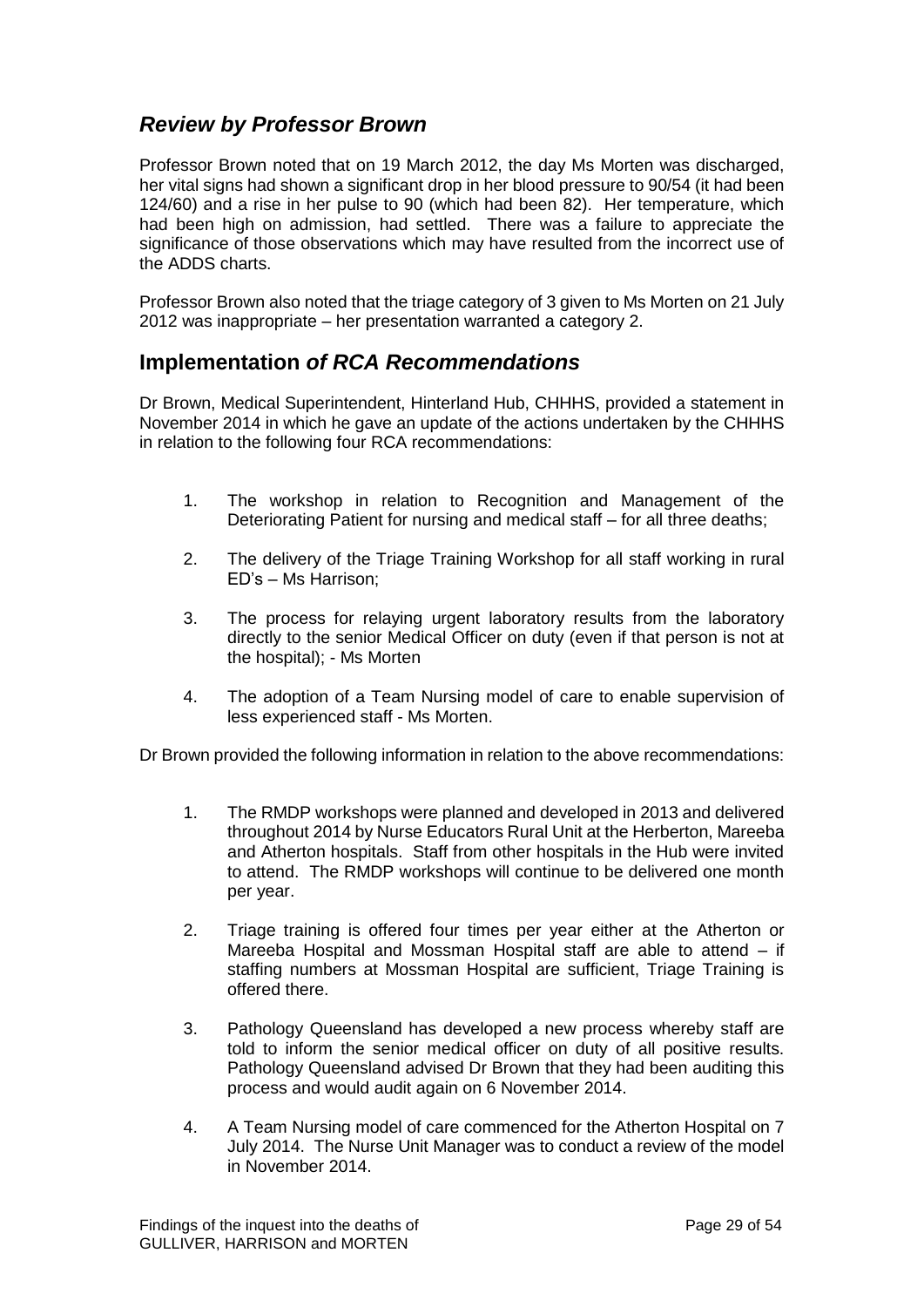Dr Brown stated that further quality improvements were undertaken in the Hub by the CHHHS:

- 1. Increase in number of employed medical practitioners to assist in reducing fatigue, overtime and after hours call ins:
	- a. Atherton and Mareeba Hospitals are classified as Level 3 hospitals and Mossman is a Level 2 hospital. The Atherton and Mareeba Hospitals, once fully recruited, will each have 7.4 full time senior medical officers and 6.6 principal house officers. Two SMO's will be rostered at night and three at all times during the day.
	- b. Mossman Hospital staffing levels have been increased and the current model comprises 4 SMOs and 4 PHOs.
	- c. In all models there will always be a designated PHO in the hospital overnight with an SMO on standby call.
- 2. Every PHO that rotates from Cairns to Mareeba, Atherton or Mossman Hospital undergoes an Advanced Rural Clinical Skills (ARCS) course over 2 days which includes management of acute presentations.
- 3. MET call protocols are in place to respond to the acutely deteriorating patient. There is always an SMO with up to date Advanced Life Support skills within 10 minutes of the hospitals.
- 4. The nurses have conducted numerous ADDS chart audits to ensure they comply with the proper documentation and reporting requirements.
- 5. Audits on medical clinical handovers have been conducted.
- 6. Ryan's Rule has been implemented since 23 October 2014. Ryan's Rule involves escalation processes so that a worried patient or relative of a patient can get the clinical attention they deem is necessary if they believe their needs are not being met.

### *The* **inquest**

Pre-inquest directions hearings were held on 28 July 2014 and 3 November 2014.

The inquest commenced on 20 November 2014. A total of 59 exhibits were admitted into evidence. Thirteen witnesses were called to give evidence.

### *The evidence – Graeme Gulliver*

### **Registered Nurse CB**

CB is still working at Mossman Hospital. She was the only registered nurse on shift on 18 March 2012 when Mr Gulliver presented to the hospital. In her opinion, staffing at the Mossman Hospital was inadequate – there ought to be a designated triaging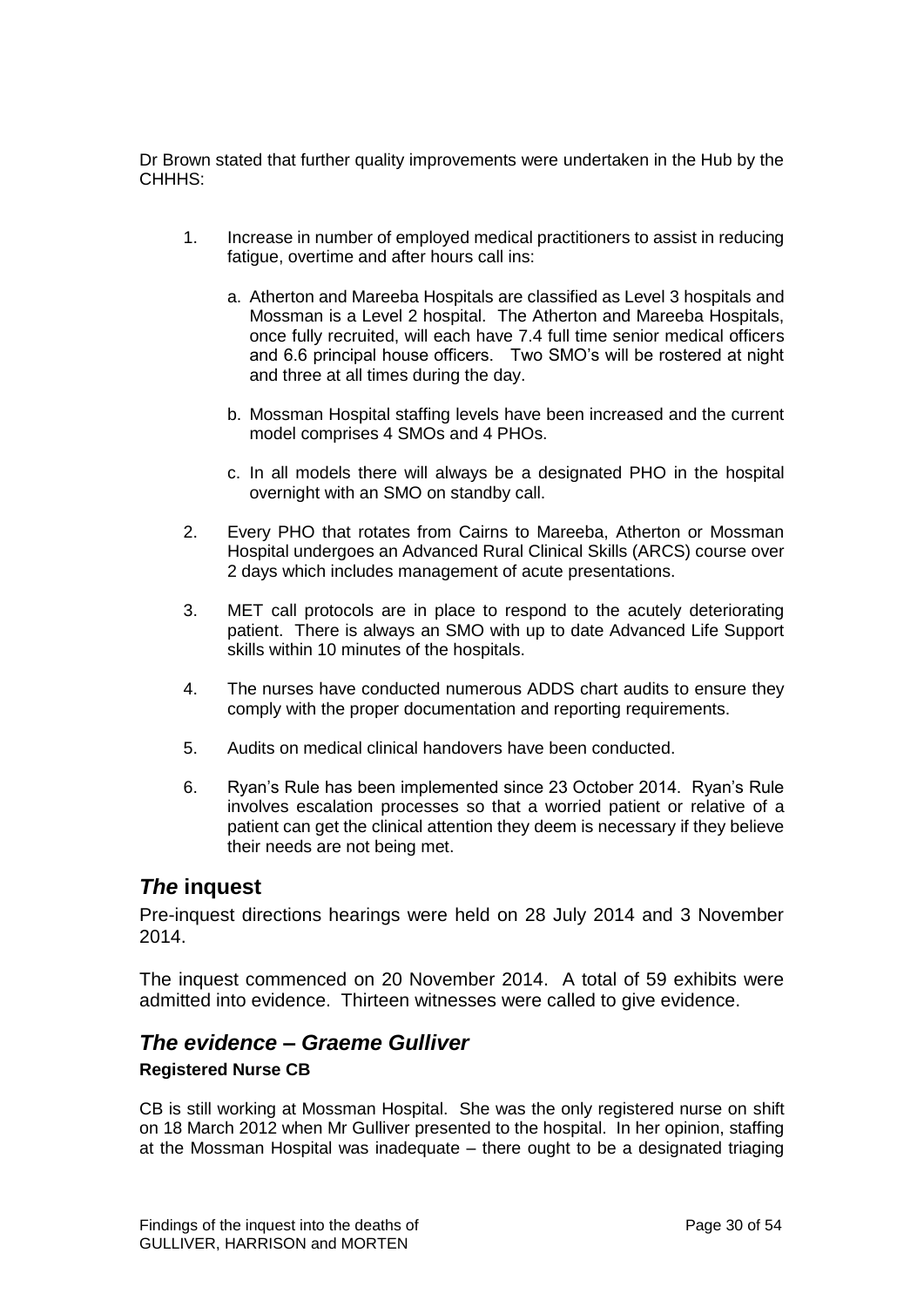nurse on duty during the day and a medical officer at the hospital overnight instead of on call.

CB said that the nurses are reluctant to wake the on-call doctor at night to come in to see a patient. As a result some patients are kept in the ED rather than being admitted. This is as a result of the direction that all patients who are admitted are to be seen in person by a doctor. If there is no doctor at the hospital the nurses keep the patient in the ED until a doctor comes in the next day.

CB said that she was not formally advised of the direction that a doctor is to see the patient on admission but found the document on a desk at the hospital and so became aware of it.

If the ADDS score indicates that the patient needs to see a doctor then a nurse will phone the on call doctor and the doctor decides whether to attend the hospital to see the patient.

Since Mr Gulliver's death CB has attended training in relation to ADDS charts and triaging. Other changes are that clinical handovers are always conducted at the patient's bedside and referring GP's always contact the on duty doctor directly about the patient.

#### **Doctor Y**

Dr Y said that he did not see the pathology results until after he had seen Mr Gulliver on 18 March. He could not recall being shown a hand written note by Mr Gulliver or Ms Heimann. He admitted however, that he would have read the triage notes and so would have known of them.

He said that he was told that Mr Gulliver had blood streaked sputum on two occasions. He did not consider that a "red flag". Although it is a clinically relevant symptom, considering that Mr Gulliver's chest sounded clear he did not think it was a relevant symptom. He thought that it could have been caused by smoking (a broken capillary from coughing) or an upper respiratory tract infection. He knew that it could be a symptom of pneumonia but did not consider that possibility as Mr Gulliver looked well. He thought that the GP would follow up.

Dr Y said that he now knows that patients with pneumonia can look well but he wasn't aware of that in March 2012.

Dr Y said that if Mr Gulliver came to see him now with the same symptoms he would order a chest x-ray and he would treat the coughing of blood as very significant and possibly indicative of pneumonia.

If he had ordered a chest x-ray on 18 March 2012 and there were abnormalities he would have started Mr Gulliver on antibiotics. He would assess whether he should be admitted to hospital on the "Pneumonia Severity Index".

Dr Y said that he is now aware that an elevated white cell count is indicative of infection and neutrophilia indicates a bacterial infection. He said that, in retrospect he should have ordered a chest x-ray rather than send Mr Gulliver back to his GP and then admitted him and prescribed IV antibiotics.

Dr Y said that he took into account that the radiographer was on-call at that time rather than present at the hospital. He said that he was more reluctant to order an x-ray when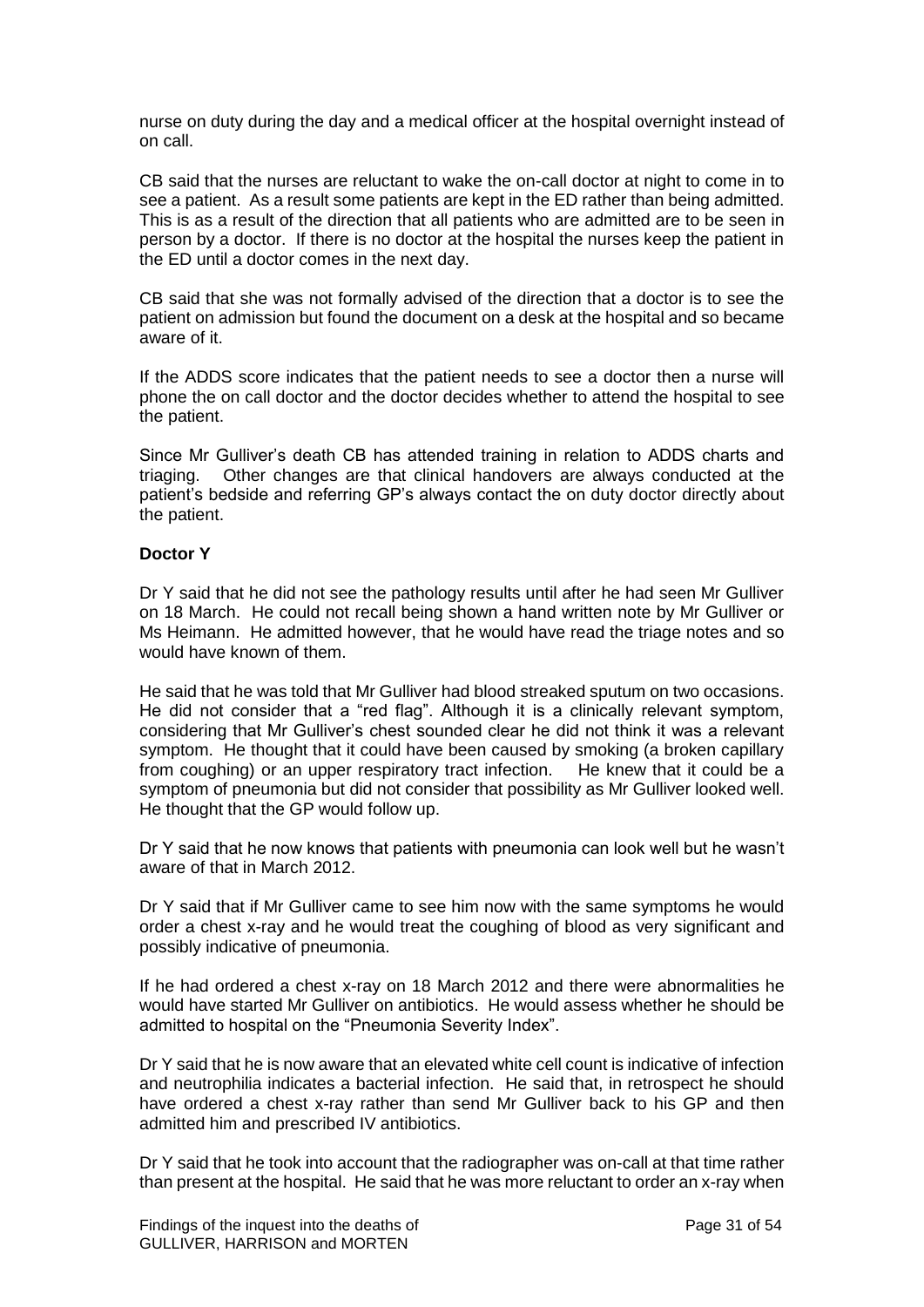the radiographer was on-call. He said that even when he has admitted a patient who requires an x-ray he has waited until the radiographer is present at the hospital rather than call that person in to do the x-ray.

Dr Y said that he was often on call overnight and then rostered on to work at the hospital the next day. He said that the hours he was expected to work at Mossman Hospital were not sustainable over a lengthy period of time.

Dr Y said that there should be a doctor at the hospital during the night. This would result in less working hours for all the doctors and also better patient care.

Dr Y said that it remained his understanding that coughing of blood can sometimes be insignificant – it can sometimes result from vomiting.

#### **Registered Nurse KB**

KB is now employed at a nursing home in Western Australia. She left the Mossman Hospital in June 2013.

KB said that she was the triage nurse on night shift on 17 March 2012 but she cannot recall receiving a telephone call from a GP about Mr Gulliver.

On 20 March 2012 the paramedics who brought Mr Gulliver to the hospital told KB that he had been coughing up blood prior to coming to hospital. KB agreed that she didn't note that Mr Gulliver had been coughing up blood in any of the records she made. She cannot recall why she failed to do so. She said it was her understanding that severe coughing can result in bleeding from the throat.

KB agreed that if a patient is coughing up blood and is on oxygen that indicates something serious but said that when Mr Gulliver arrived at hospital he wasn't coughing.

KB said that when Mr Gulliver was admitted she quickly scanned the previous notes but must have missed the pathology results. If she had seen those she would have relayed them to Dr B.

She said that she looked at the blood in the sputum sample and showed it to Clinical Nurse R who said that it could be from coughing. She relied on R's experience and judgement. She put the jar in a specimen bag and left it on the ward.

She said that Mr Gulliver did not look unwell at any time that she saw him.

Since Mr Gulliver's death there is a direction that any patient who is admitted is to be seen by a doctor. She had received training on the ADDS chart and on triaging.

KB said that if she saw blood in a patient's sputum she would now ensure that the patient was seen by a doctor immediately.

#### **Enrolled Nurse F**

F still works at Mossman Hospital. It remains the case that there is no doctor at the hospital overnight.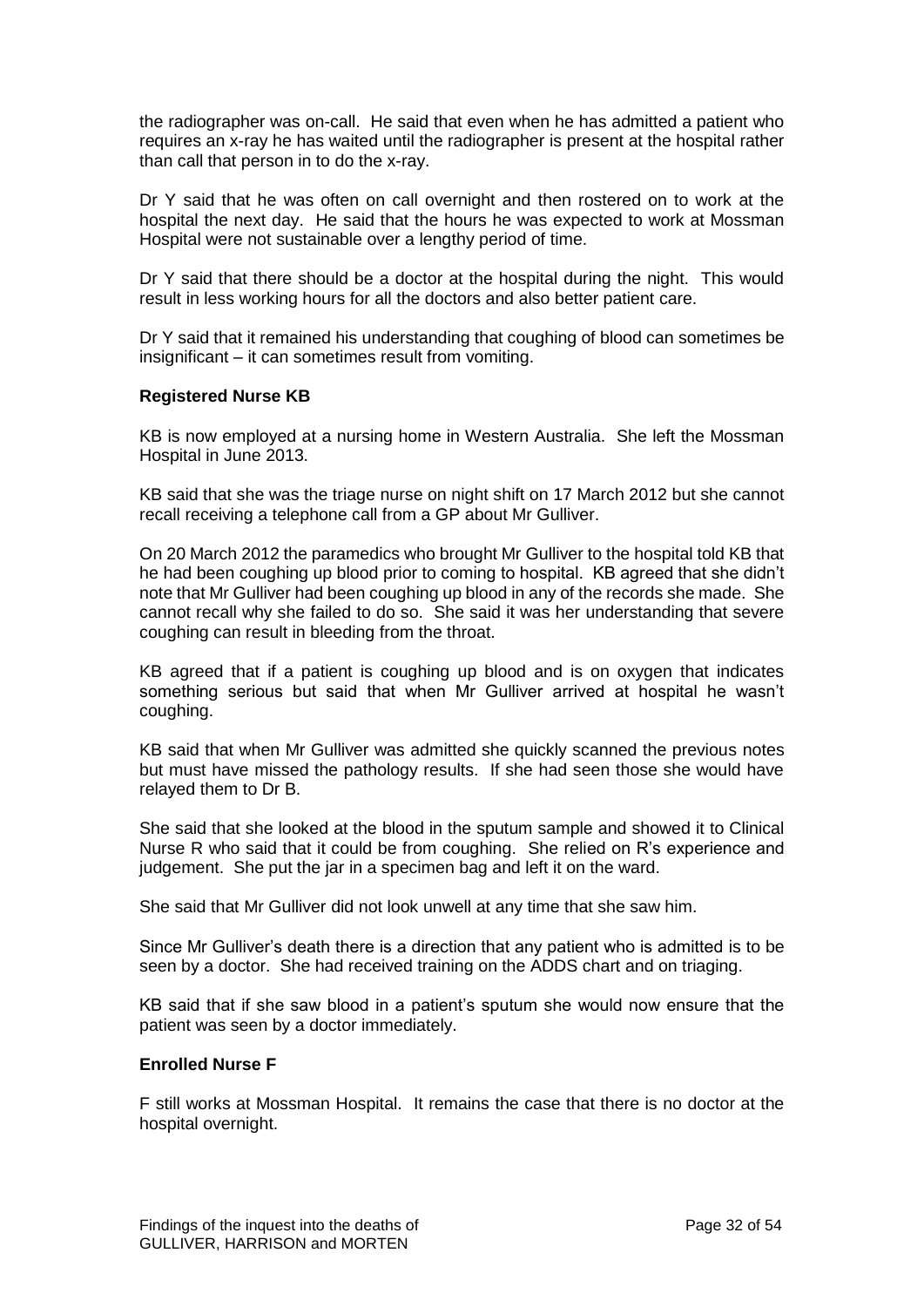In the middle of the night she saw KB and R talking about the sputum specimen. She looked at it and thought there was a large amount of blood in the sputum specimen. She made that comment to R who said that could be from vomiting.

The nurses are reluctant to contact the on-call doctor at night unless the matter is really urgent.

In hindsight she thinks that maybe a doctor should have been called to see Mr Gulliver overnight. She thought that Mr Gulliver looked ill on the morning of 20 March 2012 but relied on R's judgement when she said he would be OK until the doctor arrived.

Since Mr Gulliver's death she has undertaken training in relation to ADDS charts and RMDP. Nurses are now encouraged to contact the on-call doctor when the ADDS score requires it and to remind the doctors of their obligation to attend the hospital. F now feels that she could escalate a matter over the registered nurse on duty but at the time of Mr Gulliver's death she did not feel that she could do so.

#### **Nurse W**

W is still working at Mossman Hospital as a registered nurse. She first saw Mr Gulliver between 7.15 and 7.30am on 20 March 2012 when she did a first round of her patients. She received a handover from R prior to seeing him. R said that Mr Gulliver had been admitted overnight, had not seen a doctor, had been into ED a couple of times, that he may have dengue fever or a viral illness, that a sputum specimen obtained overnight had been blood-stained.

W said that it was not unusual at that time for a patient to be admitted to the hospital overnight but not see a doctor until the morning. There is still no doctor present at the hospital overnight. There was a period of trialling having a doctor present at the hospital overnight. That trial began in late 2013 and ended in January 2014. It was definitely preferable to have a doctor to see the patient instead of having to wait for the doctor to arrive, "if they do decide to come."

W said that it happens quite frequently that a doctor will decide not to attend the hospital to see a patient when they have been telephoned by a nurse out of hours. If a doctor does not attend and the nurse feels that the patient needs to see a doctor the nurse can escalate the matter to the Director of Nursing or by calling the Cairns Base Hospital.

W said that when she saw Mr Gulliver on the morning of 20 March 2012 he looked really unwell. He was grey (which could indicate blood loss from internal bleeding) and had sunken eyes. As he was sleeping she didn't wake him but counted his respirations. She woke him up when he was still asleep after breakfast, at about 8.30am, and took observations. The ADDS chart score was 5 so she called Dr B immediately.

W said that she didn't realise how ill Mr Gulliver was from the information she had been given at the handover. She said that he would have looked really unwell before she started her shift.

Later, after she made the entry in the notes at 1.10pm W looked at the sputum sample which she found in the doctor's room in ED. She made a separate note as she thought it concerning that she had been told by R that it was blood-stained when it actually contained 20 to 30ml of frank blood. The jar contained bright blood – it did not contain specks of blood in sputum which might be thought to have been caused by severe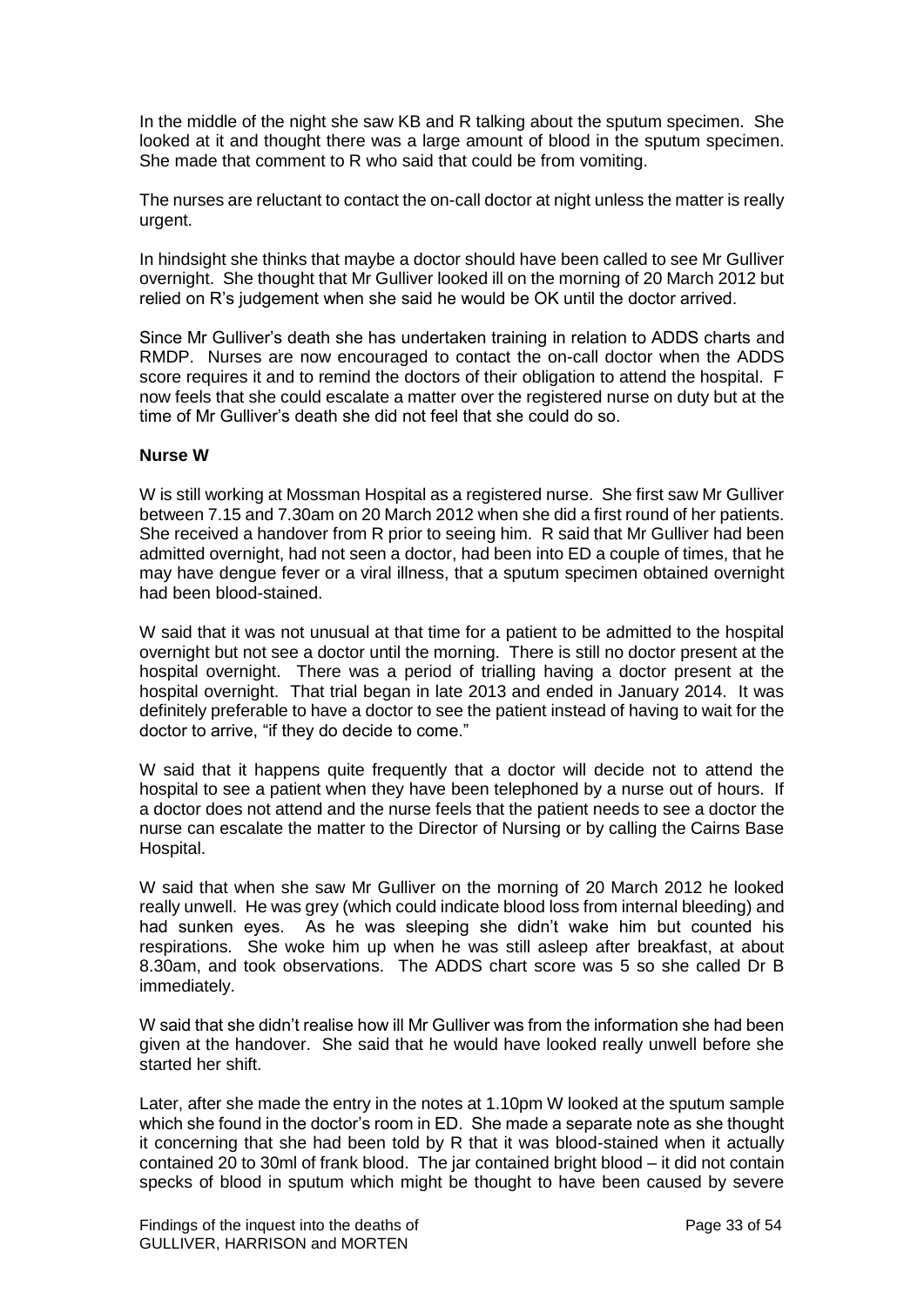coughing. W looked for R to discuss the matter with her but she had already left the hospital.

She wrote the note about the sample on a separate piece of paper and put it with Mr Gulliver's records but later found that the note she wrote had disappeared from the records.

Since Mr Gulliver's death W has undertaken training in RMDP, ADDS and CEWT (the Children's Early Warning Tool i.e. ADDS for children).

#### **Doctor B**

Dr B left Mossman Hospital in February 2013 principally due to the on call hours. He was on call 3 or 4 shifts per fortnight and was telephoned regularly during those nights. It was unsustainable and he was too tired to properly care for patients during the day when he had been woken up the night before he was on duty.

It was normal for him to be on call during the night and then on duty the next day.

Dr B said that if Mr Gulliver had had a chest x-ray on 18 March 2012 and it had shown abnormalities then he would have ordered further tests to be undertaken and more blood taken. If those tests had resulted in more concerning results Mr Gulliver may have been transferred to Cairns.

Dr B said that he was not told by KB that Mr Gulliver had been coughing up a lot of blood in the shower prior to calling QAS. If he had been told that he would have immediately gone to the hospital to review Mr Gulliver. When he received the call he was in the doctor's accommodation about three minutes away from the hospital. If he had been told that the sputum specimen contained 20 to 30ml frank blood he would also have gone immediately to the hospital.

Dr B was reassured by the fact that Dr Y had seen Mr Gulliver on the 18 March 2012.

#### **Doctor Griffiths**

Dr Griffiths said that there was a lost window of opportunity to commence empirical treatment on 18 March 2012 i.e. prior to the complete results of the blood tests and on the information available to Dr Y, Mr Gulliver should have been commenced on intravenous broad spectrum antibiotics which would have covered numerous types of infections.

Dr Y should have recognised on 18 March 2012 that the results indicated that Mr Gulliver was suffering from a bacterial infection rather than a viral infection. The symptoms were clearly indicative of pneumonia and Dr Y should have ordered a chest x-ray and IV antibiotics. Viral illnesses do not cause a patient to cough blood.

Dr Griffiths said it was "extraordinary" that Dr Y did not order a chest x-ray. It is a noninvasive, basic and fundamental investigation. Dr Y said that Mr Gulliver looked well but a doctor should know that the way a patient looks has to be considered in the context of their symptoms and pathology.

Although Mr Gulliver had a fulminant form of Leptospirosos and may have succumbed even if provided with the optimal treatment, had he been admitted and had a chest xray and was treated with IV antibiotics for pneumonia on 18 March 2012 it is possible that the treatment would have been effective against the Leptospirosis. It is definitely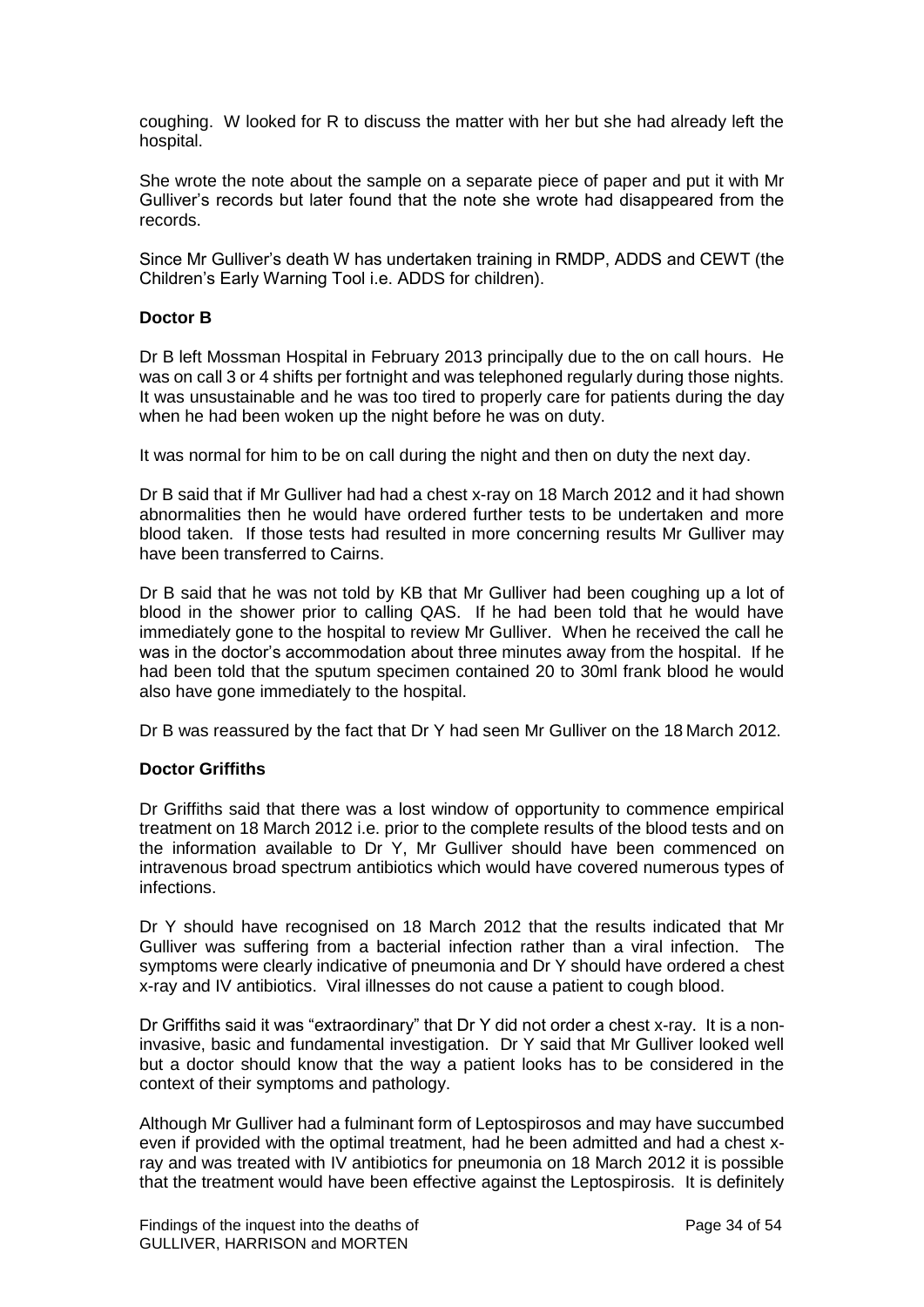the case that the opportunity to provide that treatment was lost because Dr Y did not treat Mr Gulliver in the appropriate way.

Dr Griffiths had no doubt that a chest x-ray taken on 18 March 2012 would have indicated abnormalities in Mr Gulliver's lungs which would have indicated pneumonia. That indication would then have required admission to hospital, IV fluids, IV and oral antibiotics and further blood tests which would have revealed, over the course of time, the presence of Leptospirosis.

Dr Griffiths said that he could not imagine why a doctor would say that coughing up blood could be due to smoking as there was no reason to think that any of Mr Gulliver's symptoms were due to smoking.

Dr Griffiths said that the fact that Mr Gulliver's oxygen saturations were 100% on 18 March 2012 should not exclude a consideration of pneumonia. The neutrophilia, the white cell count, the elevated CRP and the coughing of blood should have indicated to Dr Y that a chest x-ray was required.

Dr Griffiths said that he would expect every clinician (every doctor and nurse) to recognise the signs of a bacterial infection in Mr Gulliver's blood results. Dr Griffiths would not have allowed Mr Gulliver to leave the hospital on 18 March and would not have referred him back to his GP for treatment.

In relation to 20 March 2012, Dr Griffiths said that Mr Gulliver should have been seen by a doctor on his admission to hospital. That doctor could have reviewed him and made a management plan.

#### **Professor Brown**

The Professor stated that, in his opinion, Mr Gulliver died from septicaemia caused by severe or late stage leptospirosis. The autopsy revealed evidence of renal failure, liver dysfunction and pulmonary haemorrhage.

Professor Brown said that it is unlikely that the provision of antibiotics at an early stage would have prevented Mr Gulliver's death.

Leptospirosis has an initial stage when the infection is characterised by the organism in the blood stream. At that stage there are very non-specific symptoms. At the 4 to 5 day stage the illness changes and the damage done is due to toxin production or the immune system reaction. This is known as severe or late stage Leptopspirosis. Some experts say that antibiotics are useless at this stage of the disease.

Once Mr Gulliver had started coughing blood it is unlikely that antibiotics would have had any effect on the disease. However, there is other treatment that could have been provided for severe Leptospirosos. Supportive treatment at a hospital which could have provided it, such as the Cairns Base Hospital, would have included oxygen support, IV fluids, dialysis and ventilation.

On 18 March 2012 the symptoms that Mr Gulliver presented with, in particular the coughing of blood, should have rung alarm bells. It should have been a "massive red flag" to Dr Y who should have, at least, ordered a chest x-ray and admitted Mr Gulliver to hospital.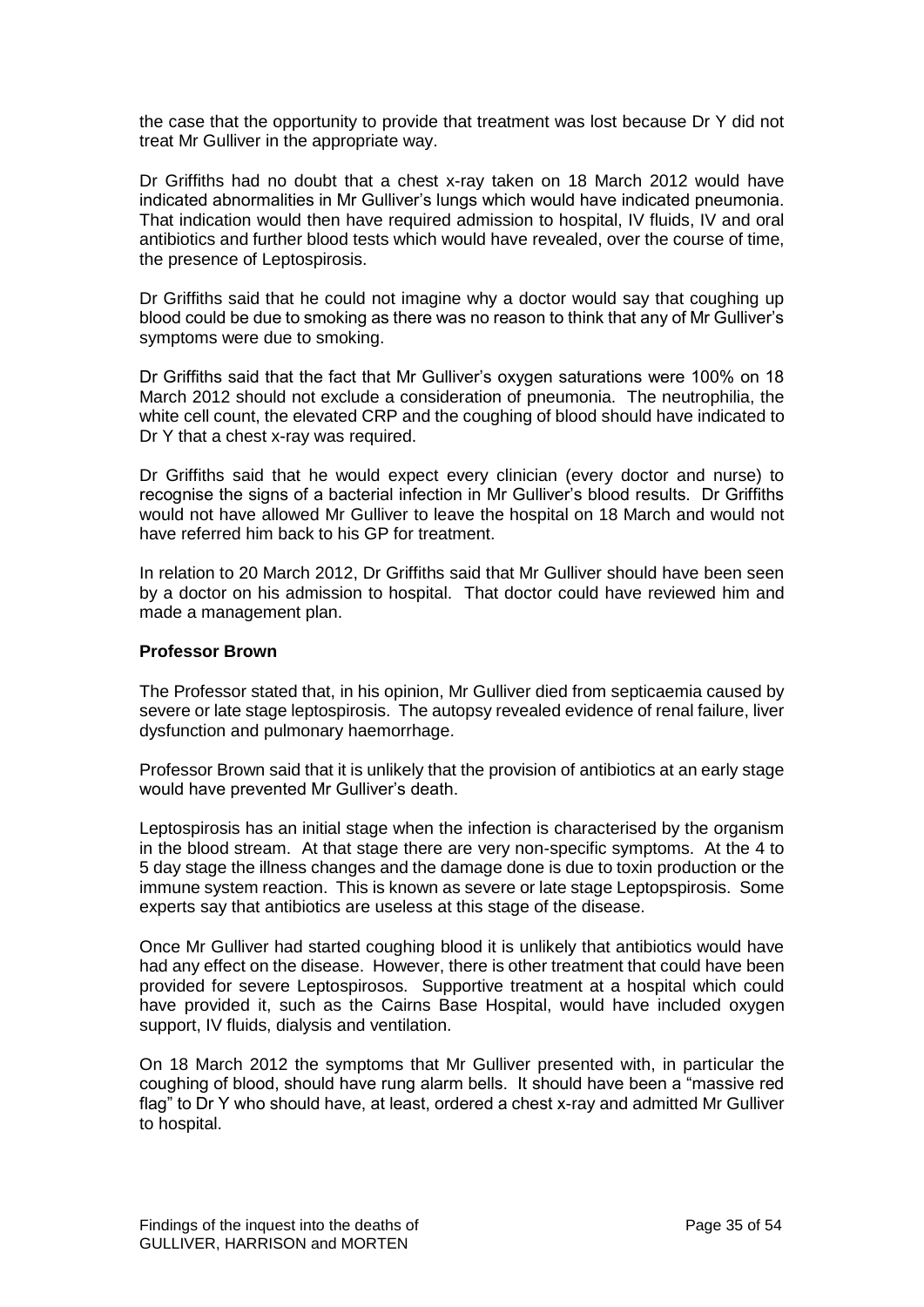Dr Y, in sending Mr Gulliver home without a chest x-ray, committed an error of judgement. Professor Brown would expect that a doctor of his experience would have recognised the symptoms of a bacterial infection and the treatment that was required.

Professor Brown would have ordered an x-ray even if he had to call a radiographer in to the hospital as the symptoms on 18 March 2012 indicated pneumonia. A patient with pneumonia can look well – the diagnosis requires a consideration of the history, vital signs and a chest x-ray (an examination with a stethoscope is not sufficient or accurate). It is likely that a chest x-ray done on 18 March 2012 would have shown abnormalities.

Professor Brown said that less experienced doctors often believe that coughing can cause bleeding but this belief is incorrect.

Professor Brown said that had the appropriate treatment been provided on 18 March 2012 a chest x-ray would have shown abnormalities and that would have led to intravenous antibiotics. It is likely that Mr Gulliver, already having late stage Leptospirosos would have continued to decline. It is likely that he would have been transferred to the Cairns Base Hospital on the morning of 20 March 2012 but it is unlikely that treatment there could have prevented the massive pulmonary haemorrhage he suffered that afternoon.

Professor Brown said that Mr Gulliver should have been given a triage category 3 when he presented to the hospital in the early hours of 20 March 2012 which would have required him to have been seen by a doctor within 30 minutes.

## *The evidence – Joanne Harrison*

### **Doctor Griffiths**

Dr Griffiths said, in his opinion, a patient sick enough to be admitted to a hospital should be seen by a doctor. That doctor could then review the pathology results and make a management plan for the patient. If Ms Harrison had been seen by a doctor on her admission and that doctor had reviewed her pathology results she might have been commenced on intravenous antibiotics.

The white cell count should have indicated to a doctor reviewing Ms Harrison that a broad spectrum antibiotic should be prescribed.

The fact that a nurse noted that Ms Harrison had neck stiffness, that the lights had to be turned down at her bed and the indications of a bacterial infection (white cell count) should have "sounded alarm bells". Ms Harrison should, at the time that information was known, have been treated as though she had meningitis until it was proven otherwise.

Dr Griffiths said that, having considered all of the information available, including the circumstances of Ms Harrison's rapid decline and deterioration, he was unable to say whether, had she received intravenous antibiotics on the night of her admission to hospital, she would have survived. Certainly, the continuation of cephalexin would not have affected the outcome – an intravenous antibiotic was required to have made any possible difference.

Dr Griffiths stated that Ms Harrison's management by her GP was thorough and appropriate. Dr Griffiths agreed, taking into account that that there was no evidence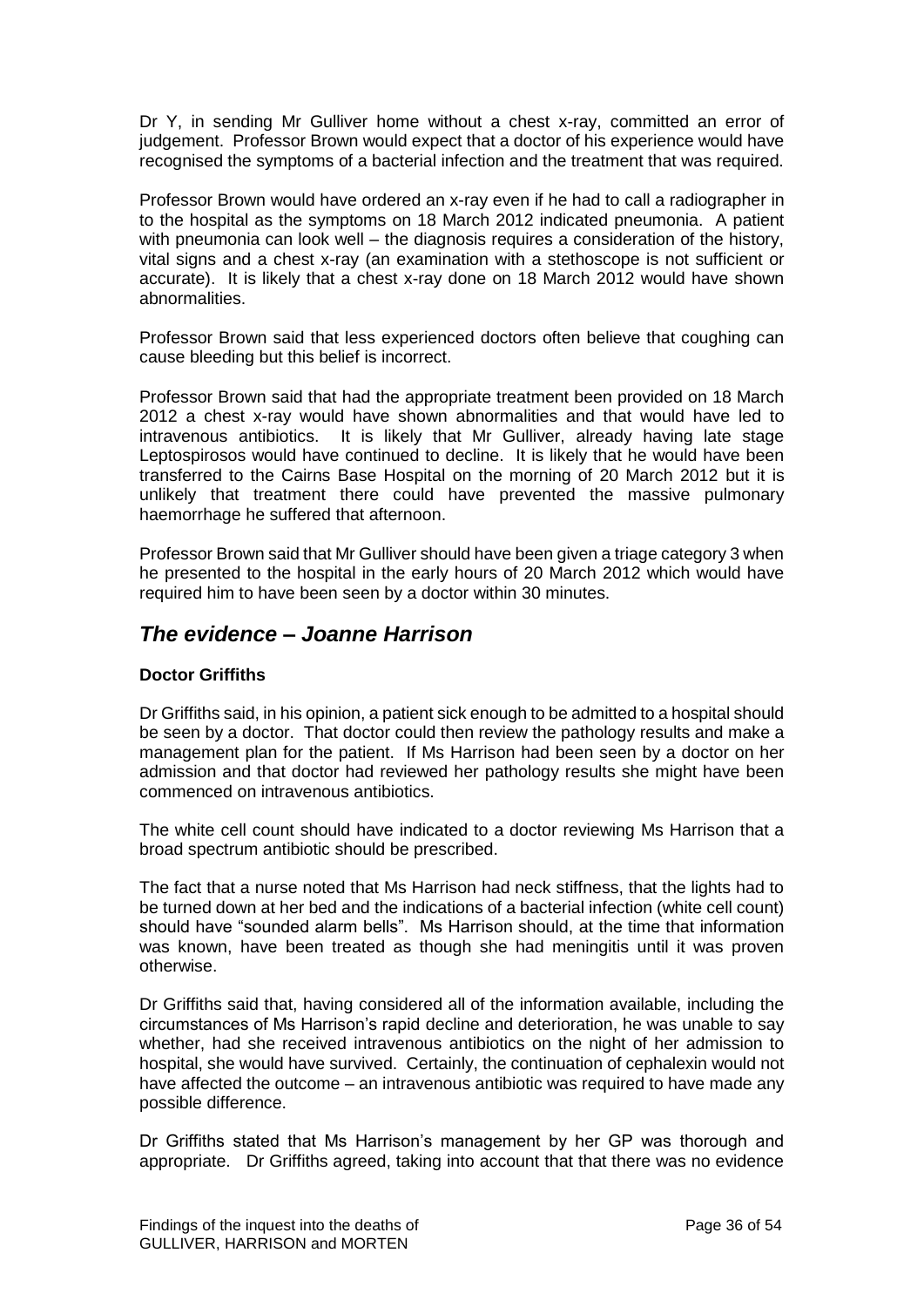that NW was aware of the elevated white cell count, the triage category of 4 which was allocated by him at the time of admission was appropriate.

#### **Professor Brown**

Professor Brown said that fever, headache, photophobia and neck stiffness are signs of meningitis (although neck stiffness, in his opinion, was not a reliable indicator). The real key, however, to diagnosing meningitis is whether the patient looks ill.

At 10.45pm the nurse recorded that Ms Harrison had a white cell count of 35,000, neck stiffness, photophobia and a headache with a score of 6/10. The nurse who noted that information would have been considering that Ms Harrison may have had meningitis. If the nurse relayed that information to the doctor he should have ordered antibiotics and gone immediately to the hospital to see Ms Harrison.

Group A streptococcus behaves in a fulminant way i.e. it causes sudden and dramatic changes and deterioration in the patient. As such, Professor Brown could not say that the administration of intravenous antibiotics on the night of 9 January 2012 would have changed the outcome for Ms Harrison. However, it is possible that the failure to administer such treatment may have contributed to her death.

Although in his statement Professor Brown opined that NW should have given Ms Harrison a triage category 3 on her admission, in his evidence, and in light of the fact that NW was apparently unaware of the elevated white cell count, he stated that the triage category 4 was appropriate.

#### **Doctor B**

Doctor B stated that at the time of Ms Harrison's death he was rostered on day shift, then on call overnight and then on day shift again the next morning.

He said that he wasn't told by nurse K, when she rang him at about 10.50pm on 9 January 2012 that Ms Harrison had neck stiffness.

When he saw Ms Harrison the next morning he looked at the chart at the end of her bed but did not see the notes made by K the previous night. He said he would have seen those notes when he made his notes in the chart after seeing Ms Harrison. He said that, had he seen the notes prior to seeing Ms Harrison at 8.30am he may have reviewed her more thoroughly as he would have been aware of the white cell count and the fact that she had been ill the day prior and referred by her GP.

### *The Implementation of the RCA Recommendations*

#### **Doctor Brown**

Dr Brown said that none of the doctors employed at the Hub had attended the RMDP workshop as required by the RCA recommendation, and which recommendation was said to have been implemented. He said that they "dropped the ball" in relation to that recommendation in regards to doctors. However, all staff are required to attend the MET call training.

In relation to the relaying of pathology results, Dr Brown said that the laboratory would have to phone the after hours emergency department to be able to contact the SMO. He said that this could be a problem and it was an aspect that could be improved.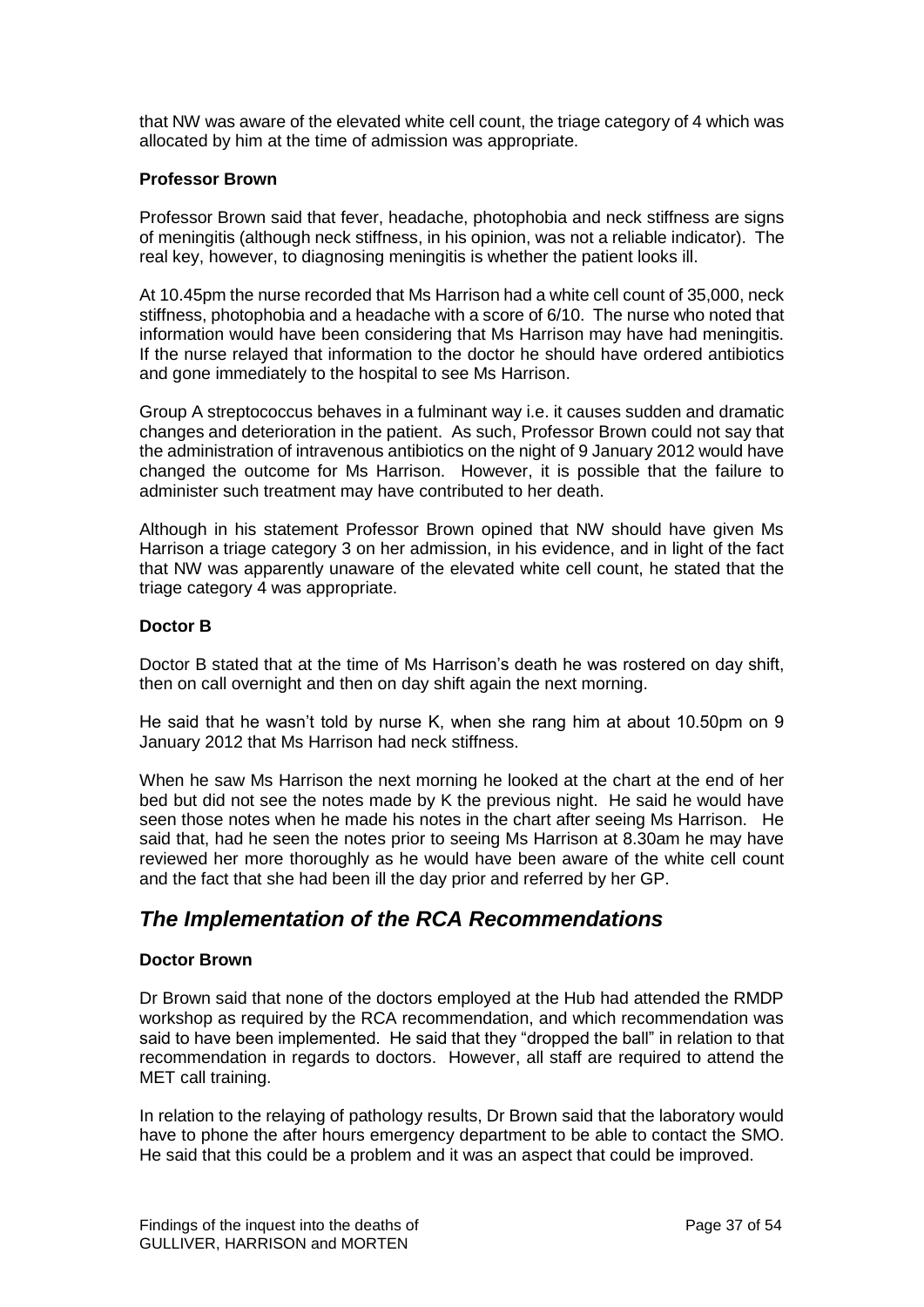In relation to doctor staffing, Dr Brown stated that although it is planned to increase doctor numbers to those set out in his statement, that has not been put in place as yet as the extra doctors have not yet been recruited.

Atherton Hospital is almost fully recruited and has been fully staffed with locums since June or July 2014.

The budget for Mossman Hospital staff increases has now been approved and they are recruiting doctors. Currently there are three SMOs and one or two Principal House Officers (PHOs). There is still no doctor at the hospital overnight but it is intended that this be remedied by 2015. At that time an SMO will be only ten minutes away and there will be a PHO at the hospital overnight. That PHO will have at least three years post graduate experience.

Dr Brown said that he was unaware that the direction that was issued that all patients who are admitted has, at least in some instances, led to patients being kept in ED rather than being admitted to the ward when the on-call doctor was unable or unwilling to attend the hospital. He said that was unacceptable.

Dr Brown said that it was his understanding that the Director of Nursing was looking into the possibility of a permanent triage nurse being appointed at Mossman Hospital but that this would have to be escalated through the usual channels.

The ARCS training, which is offered to all PHO's who rotate from Cairns to the rural hospitals, includes information on RMDP.

Dr Brown was asked whether there were any procedures in place to address the issue of an on-call doctor refusing to attend the hospital when called to do so by a nurse. He said that there is a policy of escalation – the nurse contacts the Director of Nursing who contacts the Medical Superintendent. He said that there had recently been two such cases. They both related to locum doctors. One of those doctors had been counselled and one had been dismissed.

Dr Brown said that it was very difficult to recruit senior medical officers to rural hospitals. The workforce was a big issue for CHHHS. He said that the staff levels set out in his statement should continue into the future and that Queensland Health should maintain funding for those staff levels.

#### **Brian Bates**

Mr Bates is the Quality Officer, Clinical Audits, Quality and Patient Safety Services, CHHHS.

Mr Bates stated that ADDS charts audits are conducted quarterly throughout CHHHS, except for Atherton Hospital where they are conducted bi-monthly. Clinical Handover audits are scheduled monthly.

The audit results revealed that the ADDS tool is embedded at hospitals in the Hub. Whilst there have been some minor deficiencies recognized, as one would expect, the overall picture is one of a high level of compliance.

#### **Nurse Cram**

Shaun Cram is the Nurse Educator, Mossman Hospital. He provided information at the inquest in relation to nurse training. Mr Cram said that triage training is a whole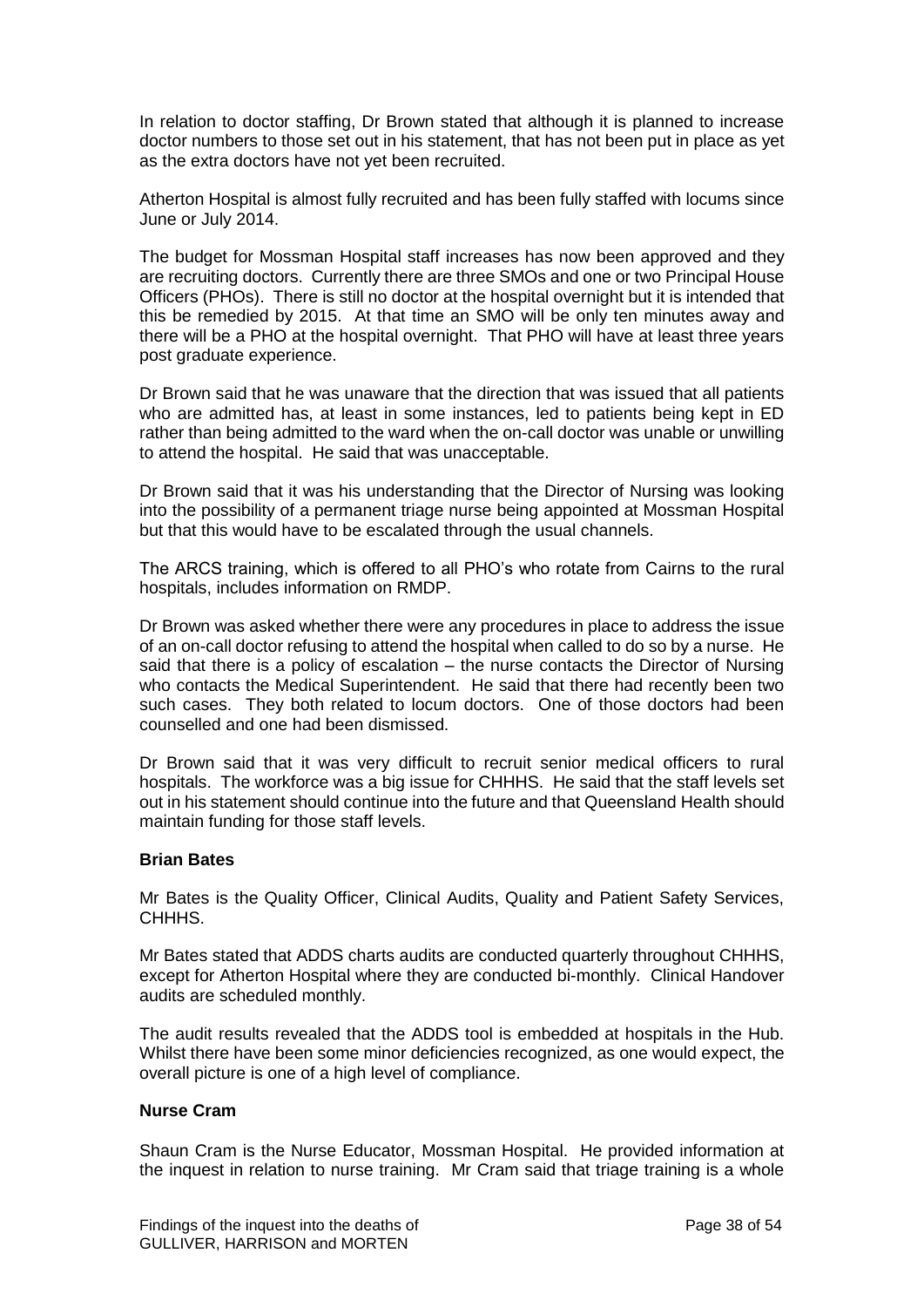day workshop currently offered at the Cairns ED. ADDS training is a one hour session provided by him on an annual basis. COMPASS training is an online presentation accessed on Qld Health website.

Mr Cram said that Nurse Education hit a devastating hiatus due to the district restructure and was essentially paralysed for the best part of 2013. The impact of the restructure came into effect on 1 July 2013. Prior to the restructure he was a Nurse Educator and Staff Development Officer with a responsibility for the learning and development of nine nursing staff. His role was changed and the Staff Development component was removed. Since 1 July 2013 the nine nursing staff have no direct support in their learning and development. He believes that this constitutes a significant risk to patient safety and care.

# *Submissions of counsel*

Ms Mellifont QC submitted that the internal and external reviews and the inquest into the three deaths had highlighted failures in the system. Whilst some of those had been addressed, others remained to be addressed.

In relation to possible recommendations arising from the inquest, Ms Mellifont submitted that the following recommendations be made:

- 1. The full implementation of the proposed workforce model at Mossman Hospital as soon as possible and continuation of those levels, with reports to be made by the CHHHS to the State Coroner, annually for 5 years, with the first such report to be delivered by 28 February 2015.
- 2. CHHHS ensure that there is readily accessible to pathology testing laboratories and local General Practitioners and Medical Centres within the CHHHS, a telephone number for the Emergency Department for the relevant hospital/s through which the caller is able to be put through to the on duty medical officer.
- 3. Queensland Health educate its clinicians (doctors and nurses) as to the importance of acting upon haemoptysis, and the importance of not discounting haemoptysis as being likely due to a burst blood vessel through coughing. Queensland Health appraise itself of the evidence of Professor Brown given in this case of what he considers to be a misconception held by a number of clinicians that blood in sputum can be readily ascribed to that cause.
- 4. CHHHS consider funding a full time radiographer at Mossman Hospital. Until such time as a full time radiographer is in place at Mossman Hospital that the CHHHS put in place guidelines that if doctors form the view that an X-ray would be done if a radiographer were in the hospital, that patients are not to be treated differently merely because the call for having an X-ray done arises at a time when a radiographer is not on duty. Put another way, if an Xray is called for, then it should be done whether or not that requires calling a radiographer in.
- 5. Funding for a nurse educator for the Hinterland Hub be urgently reconsidered.
- 6. Recommendations made in the three Root Cause Analysis reports be implemented as soon as possible to the extent that they have not been.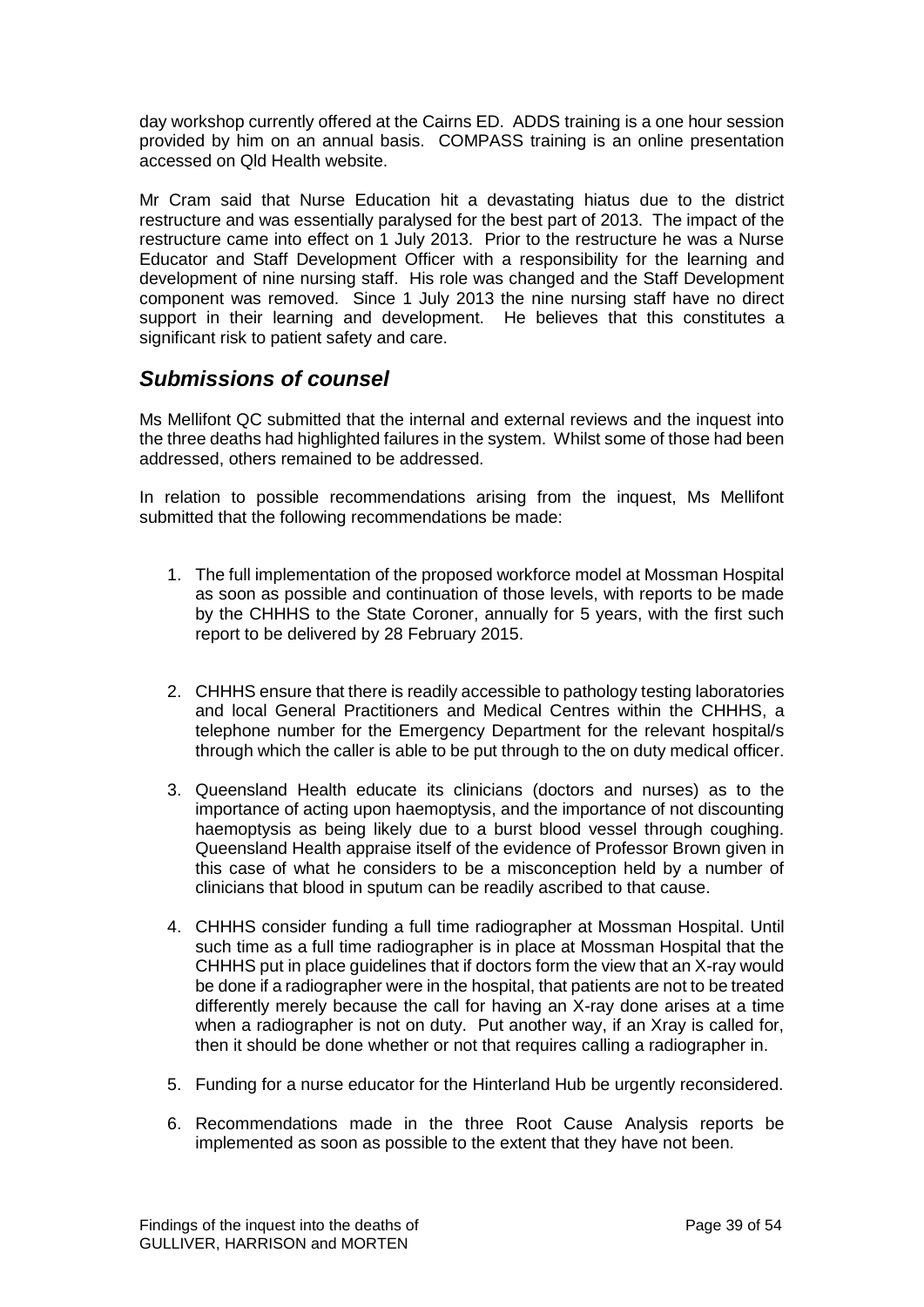- 7. Queensland Health take steps to ensure that the ADDS tool is embedded within the CHHHS.
- 8. CHHS to report to the office of the State Coroner by 30 July 2015 as to the implementation of such recommendations 1 to 7, inclusive.
- 9. Each of the Australian College of Rural and Remote Medicine, the Australian College of General Practitioners, and the Australian College of Nursing consider disseminating information to their members as to the importance of acting upon haemoptysis, and the importance of not discounting haemoptysis as being likely due to a burst blood vessel through coughing. The Colleges appraise themselves of the evidence of Professor Brown given in this case of what he considers to be a misconception held by a number of clinicians that blood in sputum can be readily ascribed to that cause.
- 10. The Medical Board of Australia (Queensland Office) and the Nursing Board consider disseminating information to their members the importance of acting upon haemoptysis, and the importance of not discounting haemoptysis as being likely due to a burst blood vessel through coughing. The Boards appraise themselves of the evidence of Professor Brown given in this case of what he considers to be a misconception held by a number of clinicians that blood in sputum can be readily ascribed to that cause.

In relation to the above, Ms Gallagher submitted:

- 1. Any recommendation should not include reporting to the Office of the State Coroner.
- 2. The relevant steps have already been taken.
- 3. The Patient Safety Unit of Qld Health will issue a state-wide communique to all hospitals and health services to share the relevant evidence adduced at the inquest.
- 4. The CHHHS will consider employing a full time radiographer as part of a review of radiographers employed by the service.
- 5. The reduction in training referred to by Mr Cramm applied to doctors but not nurses.
- 6. The RCA recommendations have been implemented to the extent that they were required to be.
- 7. The ADDS tool is embedded within CHHHS.
- 8. As above.
- 9. No submission.
- 10. No submission.

Ms Robb submitted that nursing staff and patients of Mossman Hospital would benefit from having a doctor present at the hospital at all times. Ms Robb submitted that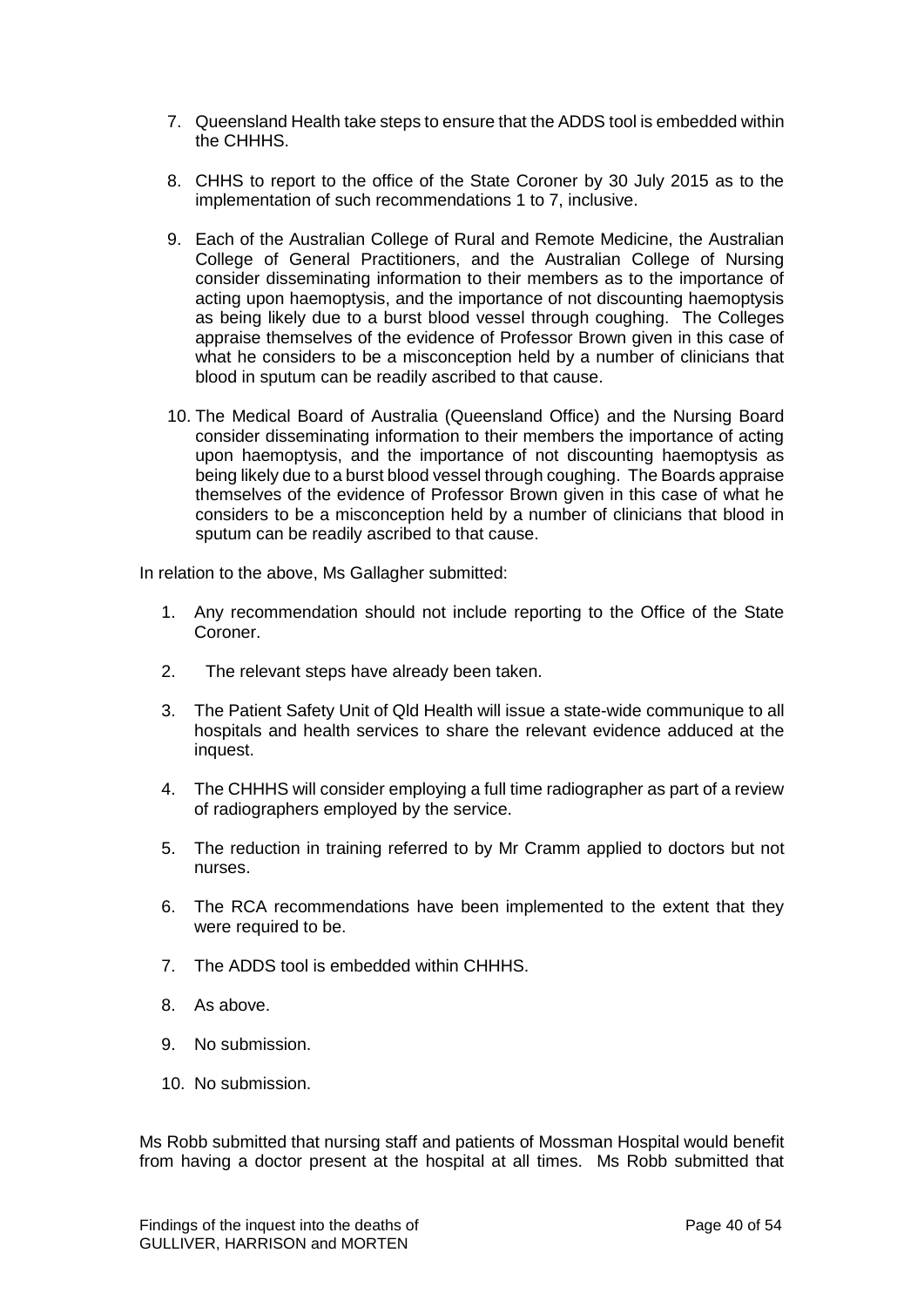consideration should also be given to having a full time triage nurse on duty during the day at Mossman Hospital.

Ms Watson adopted, in their entirety, the submissions of Ms Mellifont QC, including her submissions as to recommendations.

### **Comments, Recommendations and Findings**

### *The scope of the Coroner's inquiry and findings*

An inquest is not a trial between opposing parties but an inquiry into a death. The scope of an inquest goes beyond merely establishing the medical cause of death.

The focus is on discovering what happened; not on ascribing guilt, attributing blame or apportioning liability. The purpose is to inform the family and the public of how the death occurred and, in appropriate cases, with a view to reducing the likelihood of similar deaths.

As a result, a coroner can make preventive recommendations concerning public health or safety, the administration of justice or ways to prevent deaths from happening in similar circumstances in future.

A coroner must not include in the findings or any comments or recommendations, statements that a person is or may be guilty of an offence or is or may be civilly liable.

Proceedings in a coroner's court are not bound by the rules of evidence. That does not mean that any and every piece of information however unreliable will be admitted into evidence and acted upon. However, it does give a coroner greater scope to receive information that may not be admissible in other proceedings and to have regard to its origin or source when determining what weight should be given to the information.

A coroner should apply the civil standard of proof, namely the balance of probabilities. However the more significant the issue to be determined, the more serious an allegation or the more inherently unlikely an occurrence, then the clearer and more persuasive the evidence needs to be for a coroner to be sufficiently satisfied it has been proven.

If, from information obtained at an inquest or during the investigation, a coroner reasonably suspects a person has committed an offence, the coroner must give the information to the Director of Public Prosecutions in the case of an indictable offence and, in the case of any other offence, the relevant department. A coroner may also refer a matter to the Criminal Misconduct Commission or a relevant disciplinary body.

### *Comments – Gulliver*

On 17 March 2012 Mr Gulliver's GP phoned the hospital and told the triage nurse, KB, that Mr Gulliver would be presenting to the hospital and gave her his details. KB failed to make a note of that call and so when Dr Y saw Mr Gulliver the next day he was unaware of that information.

Mr Gulliver was very unwell when he presented to the Mossman Hospital on 18 March 2012. It is very likely that he was already suffering from late stage Leptospirosis. Instead of ordering the chest x-ray that his symptoms and blood results dictated Dr Y sent him home with advice that he should return to the GP.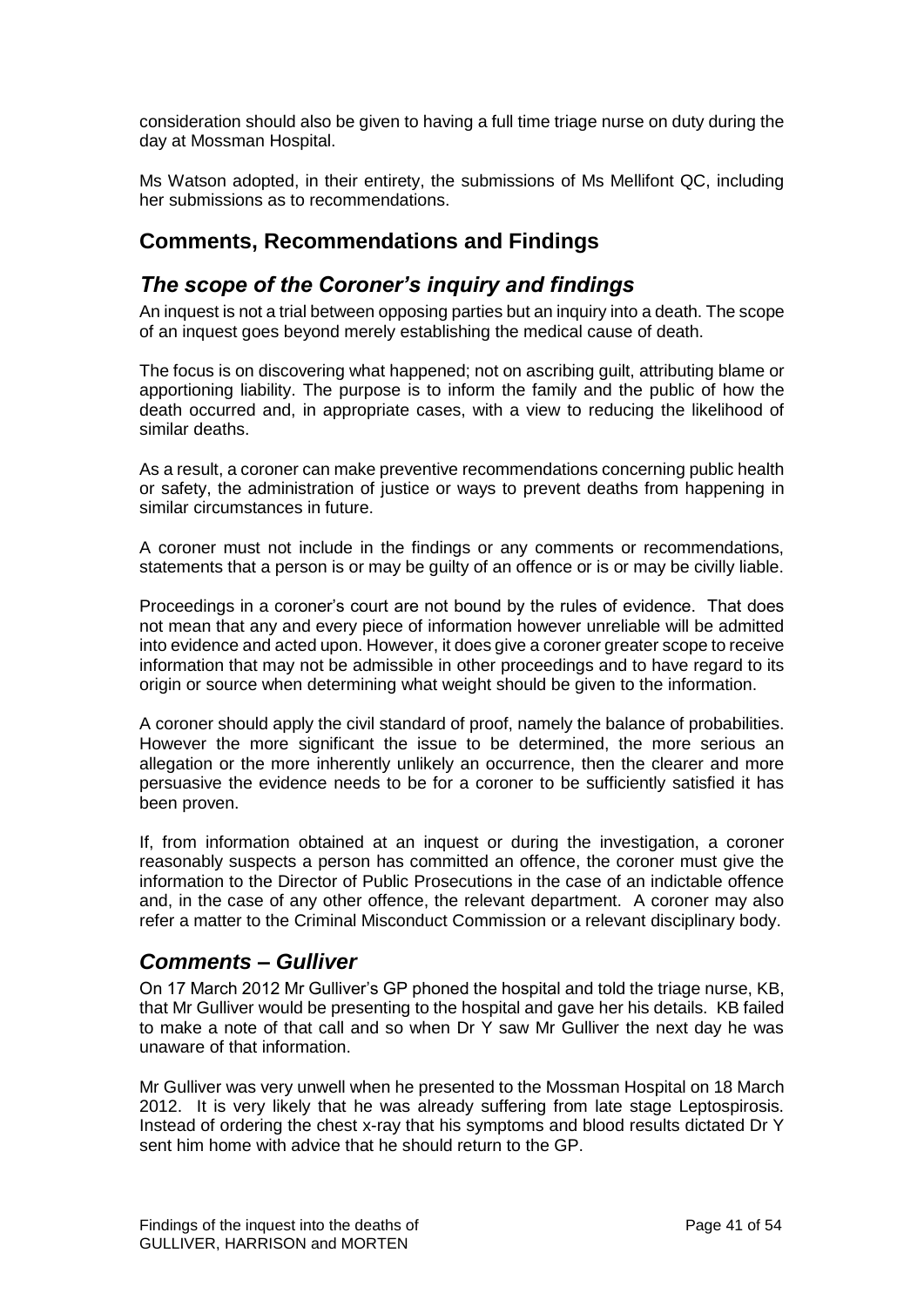This decision by Dr Y and his failure to undertake even the most basic investigation in the face of clear and unequivocal evidence that Mr Gulliver was suffering from a bacterial infection has been described by the doctors who gave evidence at the inquest as "extraordinary" and "inexplicable". Those doctors said that Dr Y, and indeed any clinician, should have identified that Mr Gulliver was suffering from a bacterial infection rather than a viral infection.

A chest x-ray taken on 18 March 2012 would have indicated abnormalities which should have led to Mr Gulliver being admitted to hospital and further investigations being undertaken. Those further investigations may have resulted in recognition of the seriousness of Mr Gulliver's illness and the need for him to be transferred to the Cairns Base Hospital where, even though IV antibiotics may not have assisted, he could have been provided with the supportive treatment that his condition required.

Dr Y, however, sent Mr Gulliver home with no plan for any treatment and advised him to see his GP. Mr Gulliver had already seen his GP who had referred him to the hospital because of his very concerning blood results. It is not surprising that Mr Gulliver saw no point in revisiting the hospital when his condition did not improve. He was eventually persuaded to do so by Ms Heimann late on the night of 20 March 2012.

The paramedics who took Mr Gulliver to hospital on the night of 20 March 2012 told the admitting nurse, KB, that he had been coughing up blood. She failed to make any record of that significant fact and triaged him at a lower level than his symptoms and history required. Had she allocated the correct category of 2 it would have required Mr Gulliver to have been seen by a doctor in 10 minutes. KB also failed to read all of the notes from Mr Gulliver's presentation on 18 March 2012.

At 1am KB took Mr Gulliver's observations and recorded them on the ADDS chart – she didn't calculate the score – had she done so it would have indicated a score of 9 which indicates a medical emergency. For a score greater than 8 the ADDS tool advises a clinician to:

- Initiate emergency call
- Registrar to ensure consultant is notified
- If patient must leave ward area, registrar and nurse must accompany patient.

Rather than call a doctor at that time KB decided to wait ten minutes and take further observations. Those observations, taken at 1.10am, resulted in an ADDS score of 7 – again a MET call was required.

KB did not calculate the ADDS scores but called Dr B. She later realised that the ADDS score had required a MET call but decided she had taken sufficient action by calling the doctor. An ADDS score of 7 required KB to:

- Notify team leader
- Request registrar to review patient within 30 minutes, ward doctor to attend
- Registrar to ensure consultant is notified
- Half hourly observations (or more frequently if indicated)
- If not review within 30 minutes, or if concerned, initiate emergency call
- If patient must leave ward area, doctor and nurse must accompany patient

KB took none of the required actions.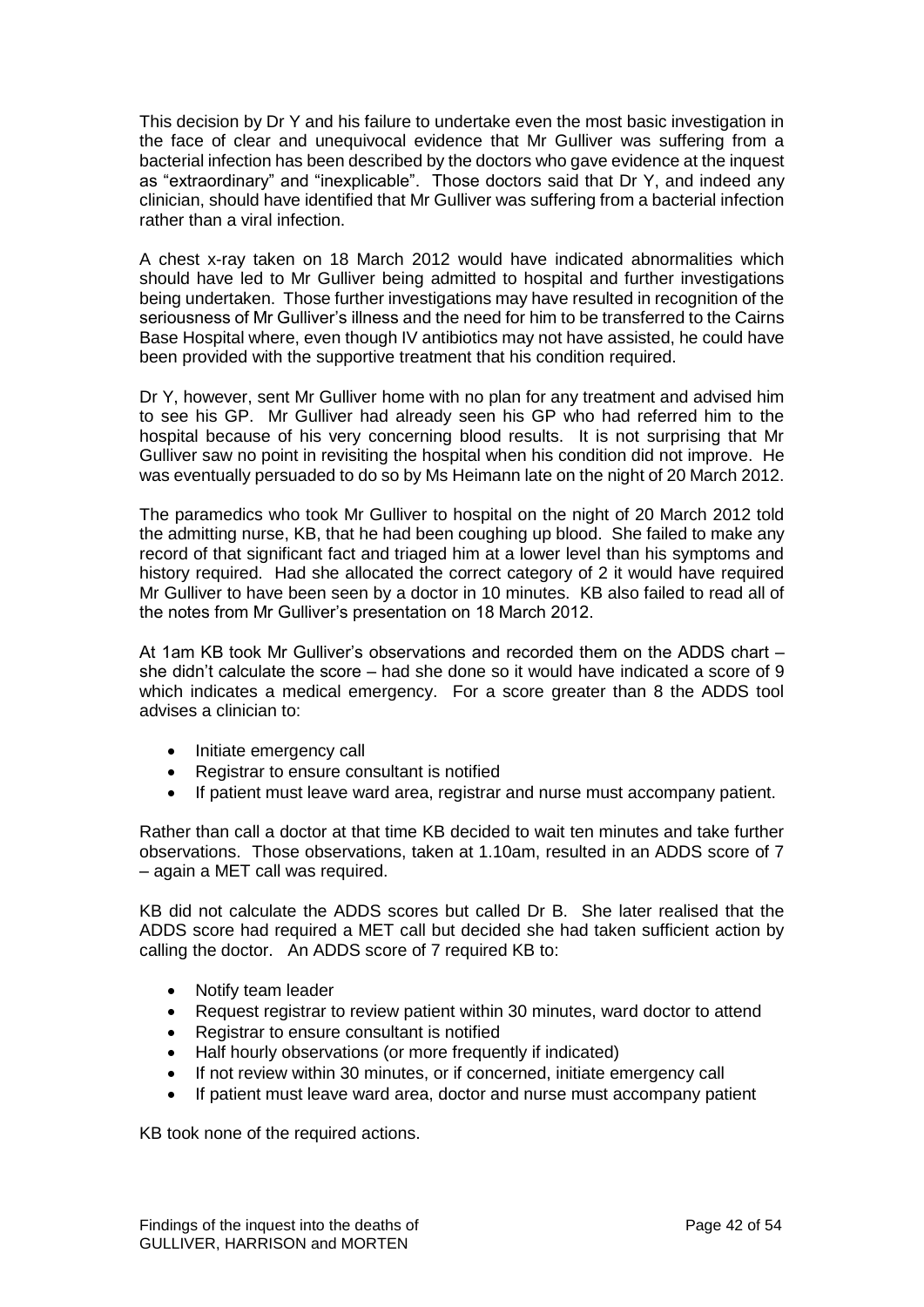KB phoned the doctor on call, Dr B after she took observations at 1.10am. She told him that Mr Gulliver had coughed up blood prior to attending hospital. Dr B questioned KB as to the amount of blood that Mr Gulliver had been coughing up and she said that there was a little bit of blood in his sputum. Dr B considered that blood stained sputum could result from an upper respiratory tract infection or from damage sustained from vigorous coughing.

It is not clear why KB told Dr B that Mr Gulliver had only, "a little bit of blood" in his sputum. She had been told by QAS that he had been coughing up blood. Ms Heimann saw Mr Gulliver coughing up significant quantities of blood. There is no reason to believe that she did not relay that important fact to KB. KB said that Mr Gulliver was not coughing when she saw him so she had not seen the blood for herself.

The fact that Dr B did not comprehend the seriousness of Mr Gulliver's illness when he was contacted by KB clearly demonstrates the need to have a doctor present at Mossman hospital at all times. Rather than attend at the hospital, as was required by Mr Gulliver's presenting symptoms, history and ADDS score, Dr B gave directions that Mr Gulliver was to be admitted and given fluids and oral antibiotics and said he would see him in the morning.

KB followed Dr B's instructions and took Mr Gulliver to the ward and did a handover to R.

Nurse F saw Mr Gulliver shortly after he arrived on the ward and she thought that he looked unwell and she was concerned about the amount of blood in the specimen jar. She asked R about it and R said that it was from vomiting. F checked on Mr Gulliver at about 1.50am and he was unsettled, uncomfortable, nauseous, restless and had vomited. F told R that she was concerned about Mr Gulliver and asked her to check on him. R told her shortly afterwards that she had taken observations and Mr Gulliver would be fine until the morning. There is no note of those observations in Mr Gulliver's records.

No further observations were taken until KB took them at 3am although the ADDS score at 1.10am required at least half hourly observations. At 3am KB saw Mr Gulliver vomit.

At 4am KB recorded that Mr Gulliver had vomited 20ml of green fluid and at 5am she recorded that Mr Gulliver had vomited 50 ml of green fluid.

KB stated that she did not see Mr Gulliver after 3am and the notes she wrote at 4am and 5am related to her review of him at 3am and her observations of him vomiting then. This cannot be correct. She gives no reason as to why she recorded notes twice, an hour apart, in relation to her 3am observations. Further the note at 5am provides different details in relation to the amount of vomit.

I find that KB saw Mr Gulliver at 3am, 4am and 5am and on each occasion he had vomited.

When observations were taken at 6am the ADDS score was 4. A score of 4 requires the team leader to be notified, the patient to be seen by a doctor within 30 minutes and hourly observations. If the patient is not reviewed within 30 minutes the nurse is required to escalate the matter. In the column which requires the nurse to note the action taken, the following note was made, "Pt off O2 whilst vomitting (sic) hence SaO2 ↓ put back on O2 NP."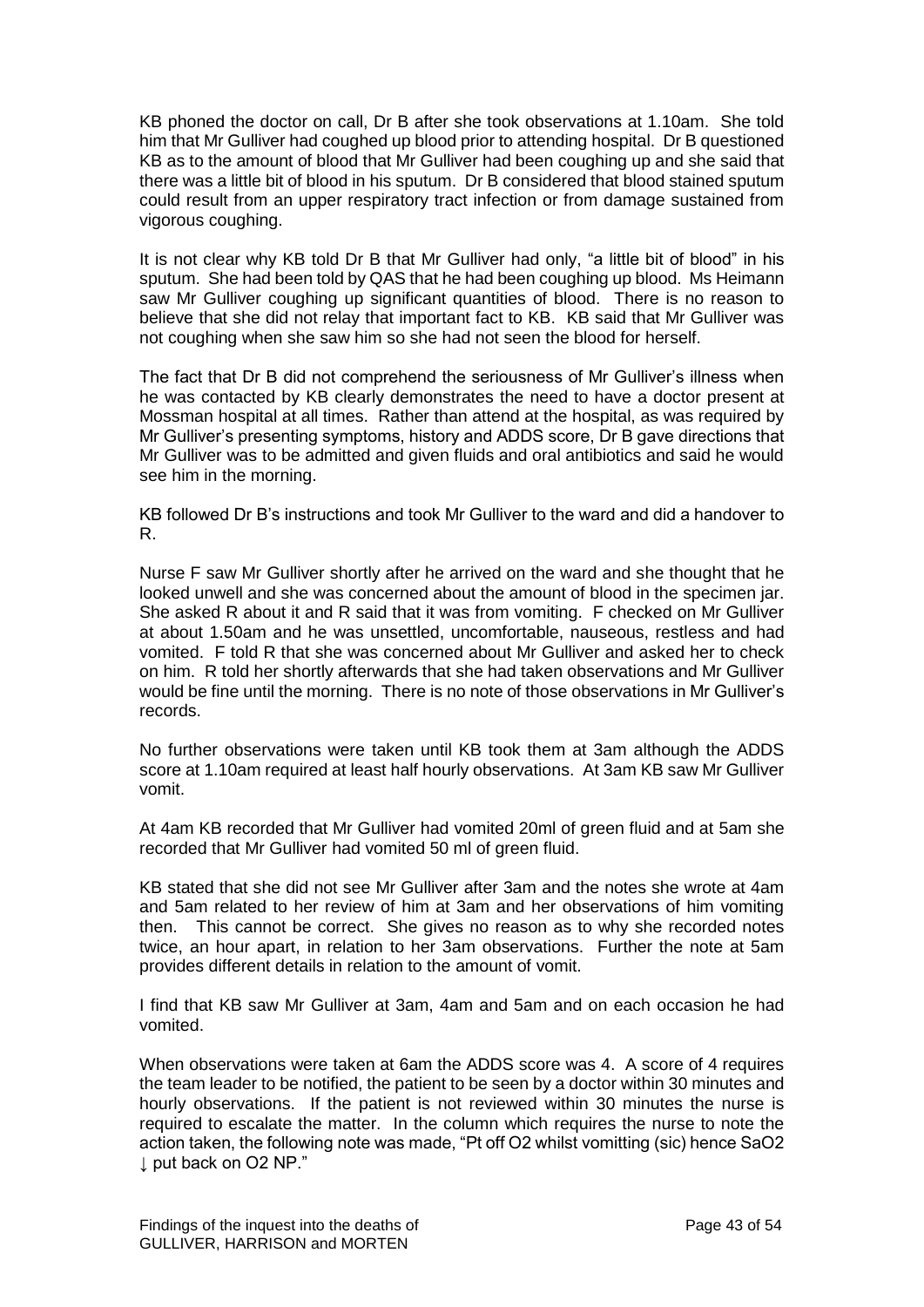The misspelling and handwriting indicates this note was written by KB. She did not include this information in her statement.

Neither KB nor R took any of the actions required by the 6am ADDS score of 4.

During the night whilst in the care of KB and R, Mr Gulliver had continued to cough blood. He coughed a large amount of blood (20 to 30ml) into a specimen jar. KB and R both saw that blood. Other nurses who saw the blood, W and F, were concerned by the specimen. They considered that it was a large amount of blood and that it was bright, frank blood. Neither R nor KB advised the doctor of this significant development nor did they note in the records, at any time during the night, that Mr Gulliver was coughing up blood or that he had done so prior to coming to hospital.

W was so concerned about the blood in the specimen jar and the fact that it had been ignored that she made a note on a separate sheet and placed it with Mr Gulliver's records. Concerningly, that document disappeared from the records before inquest.

F saw that Mr Gulliver looked unwell and was concerned about him at 1.50am. W observed when she started work that Mr Gulliver looked very unwell. He must have looked unwell during the night when he was in the care of KB and R. Despite that and regardless of his continued vomiting and coughing blood during the night and his ADDS score of 4 at 6am, they failed to record those symptoms or to take any action, deciding to do nothing until the doctor arrived. Further, R failed, at handover, to advise W of the severity of Mr Gulliver's condition leading to W leaving him asleep until after 8.30am.

#### **Conclusions**

Mr Gulliver did not receive appropriate treatment on his presentation to the Mossman Hospital on 18 March 2012. Dr Y should have identified that Mr Gulliver was suffering from a bacterial infection and given his other symptoms and history, suspected pneumonia and ordered a chest x-ray and further blood tests.

He should have then taken appropriate action based on the results of the x-ray. He did nothing and referred Mr Gulliver back to the GP who had sent him to the hospital for treatment.

Mr Gulliver should have been seen by a doctor on his presentation to Mossman Hospital on 20 March 2012. His triage score indicated he should have been reviewed by a doctor within 30 minutes. He was seen by a doctor over eight hours later.

Whether an examination by a doctor at that point and appropriate treatment administered immediately, including his immediate transfer to Cairns, would have affected his outcome does not excuse the fact that he did not receive the basic care that any patient should expect. He should not have been admitted to a hospital without being seen by a doctor.

The severity of Mr Gulliver's illness during early hours of 20 March 2012 was underestimated by KB and R. Their actions were inappropriate to the severity of his illness which had been indicated at various times during the night by the ADDS score, his continued coughing of blood and vomiting. When R was asked about the blood in the specimen jar by more junior nursing staff who were concerned about Mr Gulliver, R first said that blood was from vomiting and then that it was from coughing. Neither explanation was reasonable or consistent with the amount of blood in the specimen.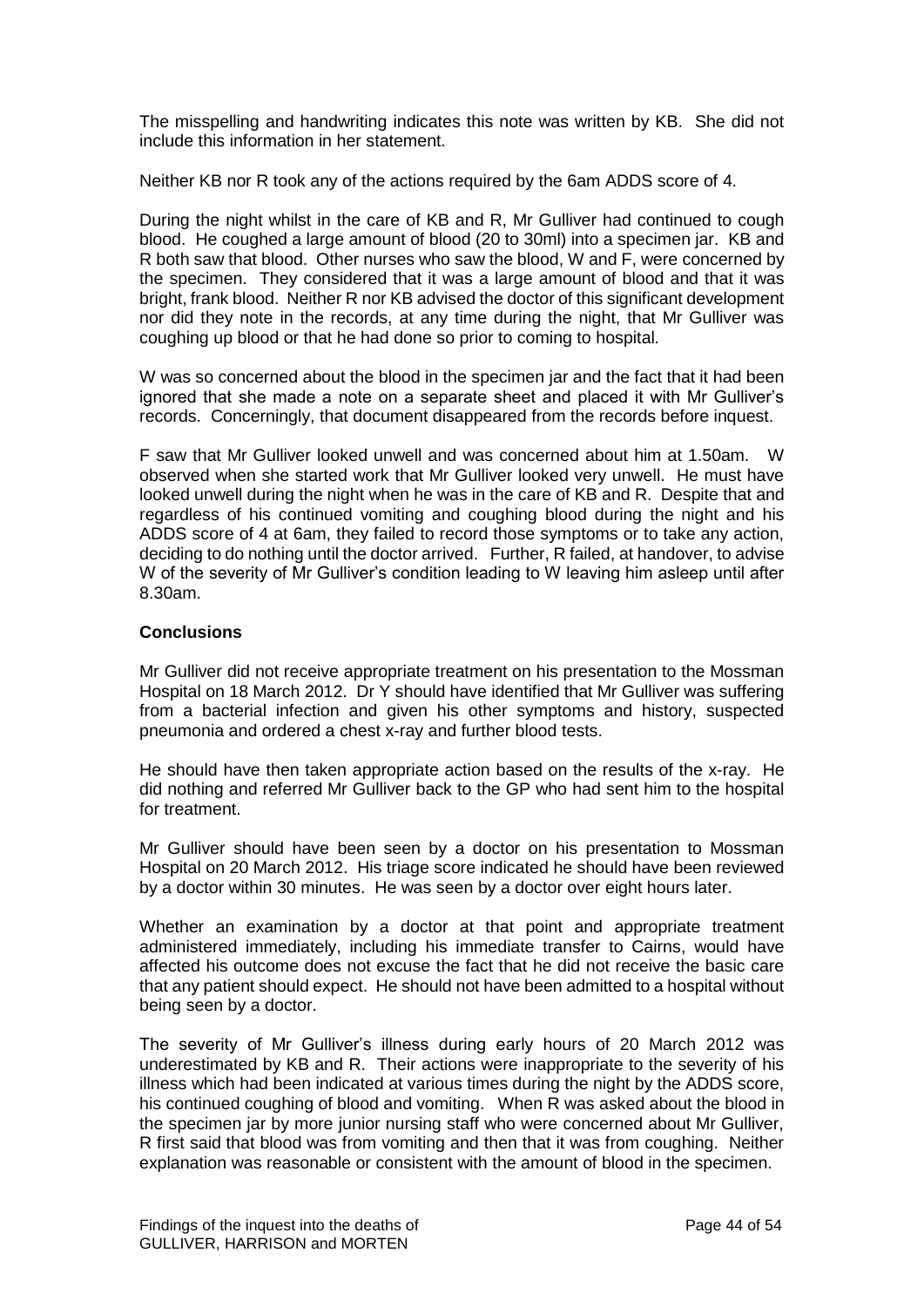R was not called to give evidence at the inquest as she has now retired from nursing, moved to WA where she is caring for a very ill husband and advised my office that she has no recollection at all of any events surrounding the death of Mr Gulliver and no recollection of the events of the night of 20 March 2012. It is difficult to believe that she has no recollection of a patient for whom she was responsible, as team leader, and who died hours after her shift ended in circumstances that were sudden, tragic and unexpected. The other nurses who treated Mr Gulliver all have some independent recollection of the events which surrounded his death which is to be expected in the circumstances.

On 18 March 2012 when he presented to the Mossman Hospital Mr Gulliver was already suffering from late stage Leptospirosis. It is unlikely, therefore, that appropriate treatment at that time would have affected his outcome. However, whilst unlikely there remains the possibility that had the severity of his illness been recognised and had he been given intravenous antibiotics and transferred to Cairns Base Hospital he may have survived.

It is less likely that appropriate treatment on the night of 20 March 2012 would have affected the course of Mr Gulliver's decline but this does not excuse or lessen in any way the seriousness of the failure to ensure that Mr Gulliver received appropriate and timely treatment when he presented to the Mossman Hospital desperately unwell.

The failure to treat Mr Gulliver appropriately on 18 and 20 March 2012 arose, in large part, from the absence of a doctor in the hospital during the night. It remains the case that there is no doctor at the Mossman Hospital during the night. This is unacceptable and results in the people of the Mossman area receiving a lesser standard of health care than those in surrounding districts such as Cairns, Mareeba and Atherton.

Mr Gulliver did not receive timely and appropriate medical treatment at the Mossman Hospital and this may have contributed to his death. Had Mr Gulliver's bacterial infection been diagnosed when he presented to the hospital on 18 March 2012 and had he been treated appropriately it is unlikely but possible that his death may have been averted.

### *Comments – Harrison*

The GP who referred Ms Harrison to the Mossman Hospital did all that could be expected of him. His treatment was appropriate, he referred her to Mossman Hospital and then made every reasonable attempt to ensure that the doctors at the hospital were aware of her pathology results. After being advised of Ms Harrison's death the GP undertook to put in place new procedures to ensure that he and other GP's would be advised of results directly by QML. However, the fact that he was not so advised did not affect the outcome for Ms Harrison. The GP made all reasonable attempts to advise the hospital of the results in a timely manner. His actions and the treatment that he delivered to Ms Harrison were appropriate.

The GP's of the Port Village Medical Centre are to be commended for their efforts in implementing new procedures subsequent to Ms Harrison's death.

Ms Harrison's sister did everything she could to obtain appropriate treatment for Ms Harrison. She took Ms Harrison to the GP, took her for follow up tests and, when advised of the results of those tests, took Ms Harrison to the hospital immediately, as she was advised to do by the GP. I find it unlikely that Ms Harrison's sister did not advise NW of the high white cell count. She had been advised to do so by the GP.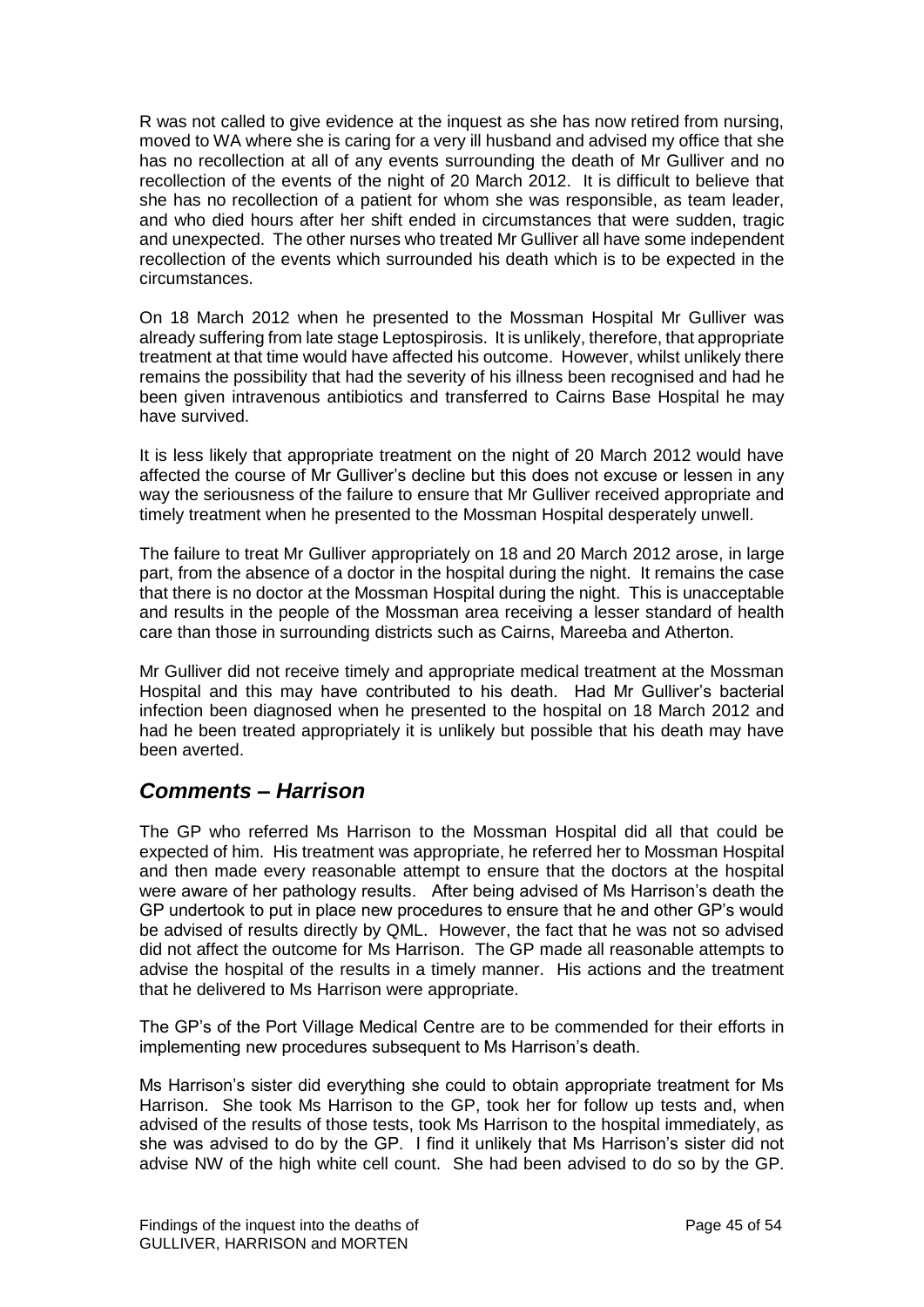She followed the advice of the GP in all other respects and she told K of the results when spoken to her later in the night.

Ms Harrison did not receive appropriate treatment and care at the Mossman Hospital. There was a failure to diagnose and treat Ms Harrison in a timely manner and this was largely due to the lack of adequate staffing at the Mossman Hospital.

Had Dr B been at the hospital at the time of Ms Harrison's admission he would have been aware of the full history and seen Ms Harrison for himself and be able to make a better assessment of her condition. He may have spoken to Ms Harrison's sister who would have, presumably, told him of the white cell count. He may then have obtained the pathology results. Those results, in conjunction with the fact that K recorded neck stiffness and photophobia overnight would likely have resulted in a consideration of meningitis at the time of her admission or, at the latest, at about 10.40pm that night.

The fact that Ms Harrison was not seen by a doctor on her admission to hospital resulted in a lost opportunity on the night of 9 January 2012 to commence appropriate treatment, being intravenous antibiotics. Her triage category on presentation required her to be seen by a doctor within 30 minutes. She was not comprehensively assessed by a doctor until 2.40pm the next day – some 20 hours later.

As Dr B had not been at the hospital overnight and did not read the notes of K when he saw Ms Harrison the next morning he did not recognize the seriousness of her condition and did not, at that time, carry out a comprehensive examination, instead deciding on a plan of rest and fluids. Had he carried out a comprehensive examination at that time he may well have found symptoms of meningitis (including neck stiffness and photophobia) and realized that her headache had continued unabated despite strong analgesia being administered since her admission. He may have, in light of that information, commenced appropriate treatment. There was therefore, another lost opportunity to treat Ms Harrison on the morning of 10 January 2012.

Ms Harrison died from a rare type of streptococcal meningitis. Considering her rapid decline from the afternoon of 10 January 2012 it cannot be said that with earlier treatment with intravenous antibiotics she would have survived. She may have succumbed regardless of optimum treatment, however, it remains a possibility that Ms Harrison may have survived and that the failure to deliver appropriate treatment may have contributed to her death.

### *Comments – Morten*

Ms Morten did not receive appropriate treatment at the Atherton Hospital. On presentation she was given a triage score that was too low. Even that lower triage score required her to be seen by a doctor within 30 minutes. An ADDS score (which was not calculated as was the case with nearly all of the ADDS scores during her two admissions) required an emergency call. That was not actioned. A second set of observations required further observations to be taken hourly.

Ms Morten was seen by a doctor more than an hour after she attended the hospital. By that time a dip stick urine test showed blood and protein which should have alerted clinicians to the possibility of an infection. The nurse who took the test did not send it to the laboratory and the doctor apparently did not consider it.

At about 9.30pm on 18 July 2012 QML phoned the hospital and advised a nurse that gram negative bacilli had been identified in the blood tests. The nurse recorded that information and told a medical officer. She expected that doctor to order antibiotics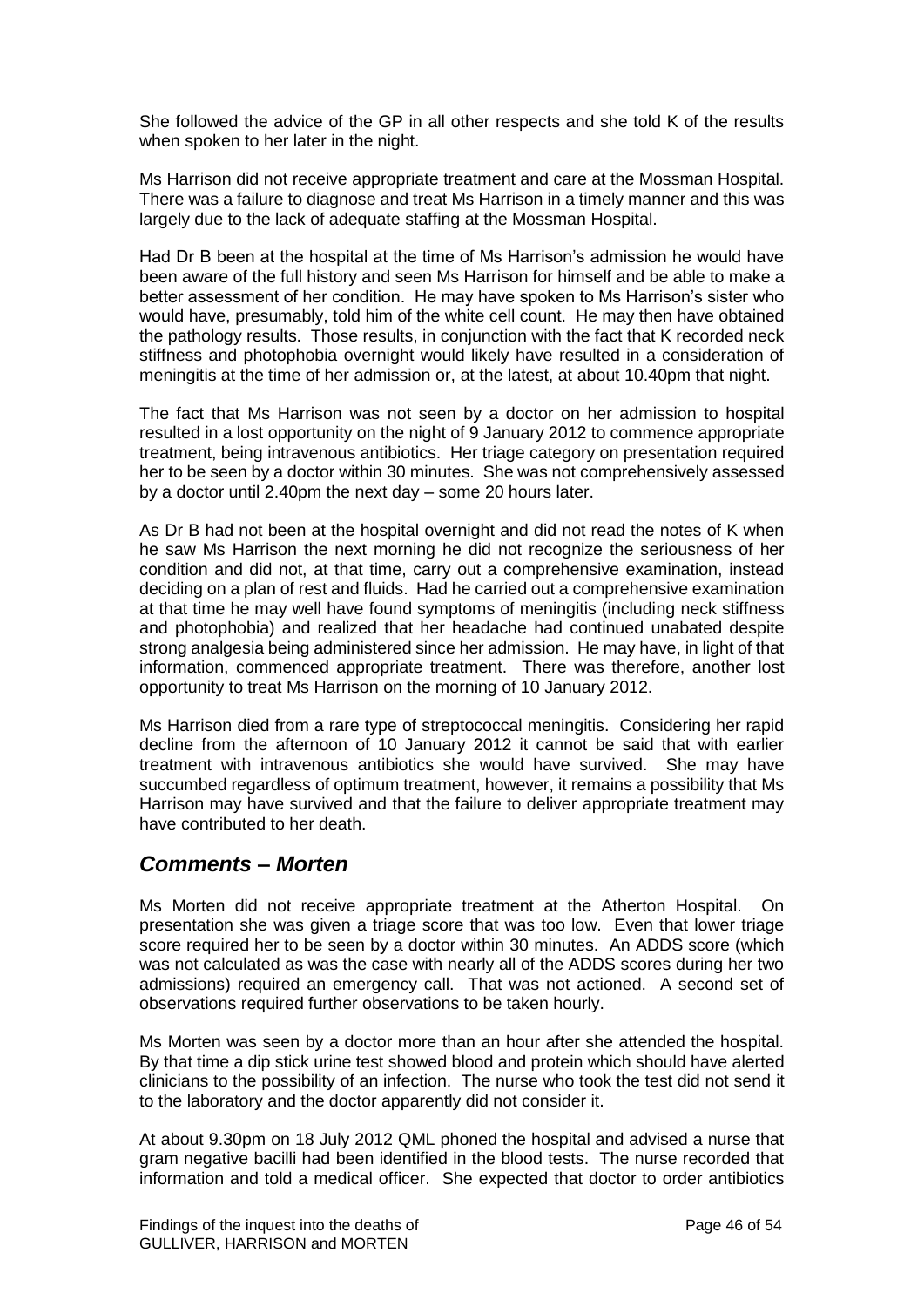but when he didn't and said that Ms Morten could be reviewed the next day, although the nurse said that she was surprised, she did nothing further.

Ms Morten was not reviewed by a doctor the following morning or, indeed, during all of that day. At about 5.30pm the nursing staff realized that nobody had seen her since 2.15pm and that she couldn't be found on the ward and it was thought she had left the hospital with her carer.

Although there is no note of it, apparently Ms Morten was located at the hospital as Dr K states he reviewed her at about 5.30pm and discharged her. His notes of that review were inconsistent with her observations and her other records. He did not review her blood results or the notes made at 9.30pm the night before and noted she was "completely well" and he was "happy to discharge her without antibiotics". This was patently incorrect, and, as stated, inconsistent with the last observations which had been taken that morning which showed a significant drop in her blood pressure and a rise in her pulse.

Medical staff at the Atherton Hospital failed to identify, despite positive cultures of which they were advised, that Ms Morten was suffering from septicemia. Staff also failed to correctly utilize the ADDS tool which resulted in a failure to recognize the severity of her illness. Those failures resulted in Ms Morton failing to receive the appropriate treatment and being discharged inappropriately.

Although Ms Morten was suffering from a number of serious illnesses and her immune system was probably compromised, it is possible that the timely administration of appropriate antibiotics may have changed the outcome for Ms Morten.

### **Comments in Conclusion**

CHHHS has identified a number of systemic failures, identified changes to address those failures and largely implemented those changes. The ADDS charts are now used in ED and the correct use of those charts continues to be the subject of regular audits. The doctors and nurses involved in the cases and other staff have undergone training in the ADDS tool and RMDP.

The essential failure in relation to the deaths of Ms Harrison and Mr Gulliver was the lack of adequate staffing at the Mossman Hospital.

Staffing levels of doctors at the Mossman Hospital at the time of Ms Harrison's and Mr Gulliver's deaths were, to quote Professor Brown, completely unacceptable.

There was no doctor present overnight and it is clear that there was a reticence by nursing staff to call after-hours medical staff.

As was identified by Ms Mellifont QC, a person attending a hospital after hours should not expect different or lesser treatment than a person attending during day time hours. The minimum that a person should expect on their admission to hospital is to be seen by a doctor.

An on-call doctor is not a substitute for a doctor at the hospital. The circumstances of these deaths illustrate that sometimes information is not conveyed accurately or fully to the on-call doctor. It is not always evident that doctors have properly understood the information they are told or considered it carefully enough. A doctor speaking to a nurse does not have the benefit of seeing a patient, reviewing the full history and assessing the patient for herself. Tired doctors may not attend the hospital when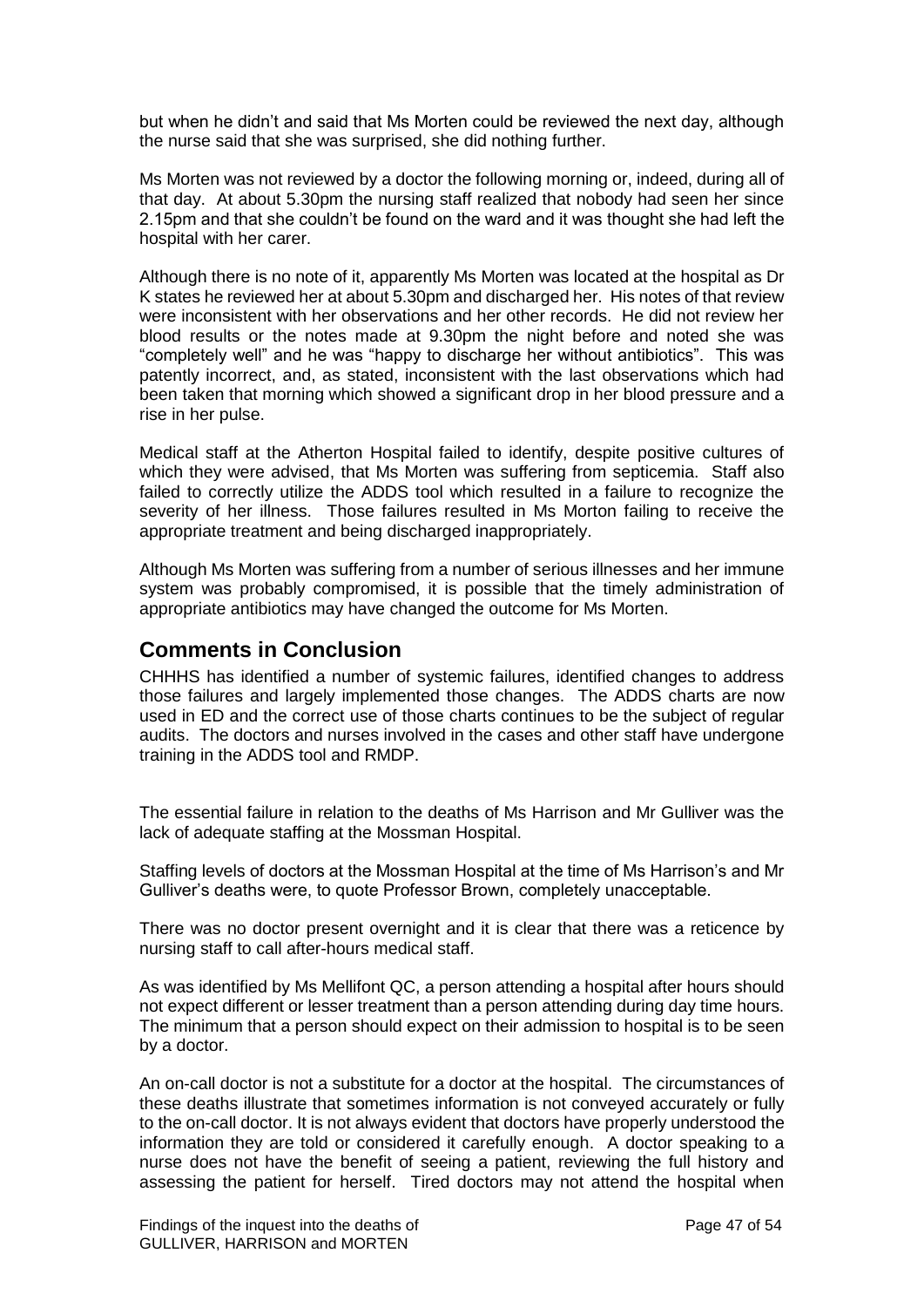required. It is essential for the proper review of a patient, a proper diagnosis and management plan and proper consideration of the severity of that person's illness that a doctor see the patient in person.

The failure to diagnose and the failure to recognize the deterioration of Ms Harrison and Mr Gulliver and the resulting failure to provide treatment in a timely manner arose directly from the inadequate staffing of doctors at the Mossman Hospital. The doctor who inappropriately discharged Ms Morten from the Atherton Hospital said that understaffing was the reason she was not reviewed in the morning and then discharged without appropriate consideration of all relevant factors.

Less direct results include fatigued doctors, doctors resigning from the service, and nurses having to escalate their concerns when on-call doctors do not respond to their requests to attend the hospital.

This state of affairs remains at the Mossman Hospital. There is still no doctor at the hospital overnight. Although staff have been directed that all patients who are admitted are to be seen by a doctor this is not occurring in all cases and the fact that doctors are unable or unwilling to attend is resulting in patients being kept in ED rather than being admitted to the ward.

One locum has been counselled and one has been dismissed due to their failure to attend out of hours to see patients who required admission.

Also of concern is the fact that there is no radiographer at the Mossman Hospital overnight. Again there is a reluctance to call that person in. Dr Y said that even if he admitted a patient who required an x-ray he would wait until the radiographer was there to have it done. In the face of such reluctance there is little point in having a radiographer on call.

In addition to staffing levels, the most concerning feature of these of these three deaths, especially when considered together, but even when looked at individually, is that the failure to deliver appropriate and timely medical treatment was not an isolated incident or the fault of one doctor or nurse.

There was a culture of apathy at the Mossman and Atherton Hospitals which spread across numerous nurses and doctors. Further, there was a culture of failure to adhere to policies and procedures, failure to correctly document medical notes and a failure to consider the patient's medical records and history contained in the patient's chart.

A number of the nurses involved in the three cases were senior nurses. Mr Gulliver, Ms Harrison and Ms Morten were all seen, during their admissions, by a number of nurses and doctors. Many of the nurses were aware of test results that were not passed on. There were failures by doctors to attend at the hospital when required, failure to action positive test results and failure to deliver appropriate and timely medical treatment.

Not one of the nurses who were aware of those failures escalated the matter by advising the Director of Nursing or the Medical Superintendent of their concerns. They stood by and did nothing whilst their patients deteriorated to the point of death and did so in the face of clear evidence, including positive pathology results, deteriorating ADDS scores and obviously significant and serious symptomology, that their patients required medical treatment.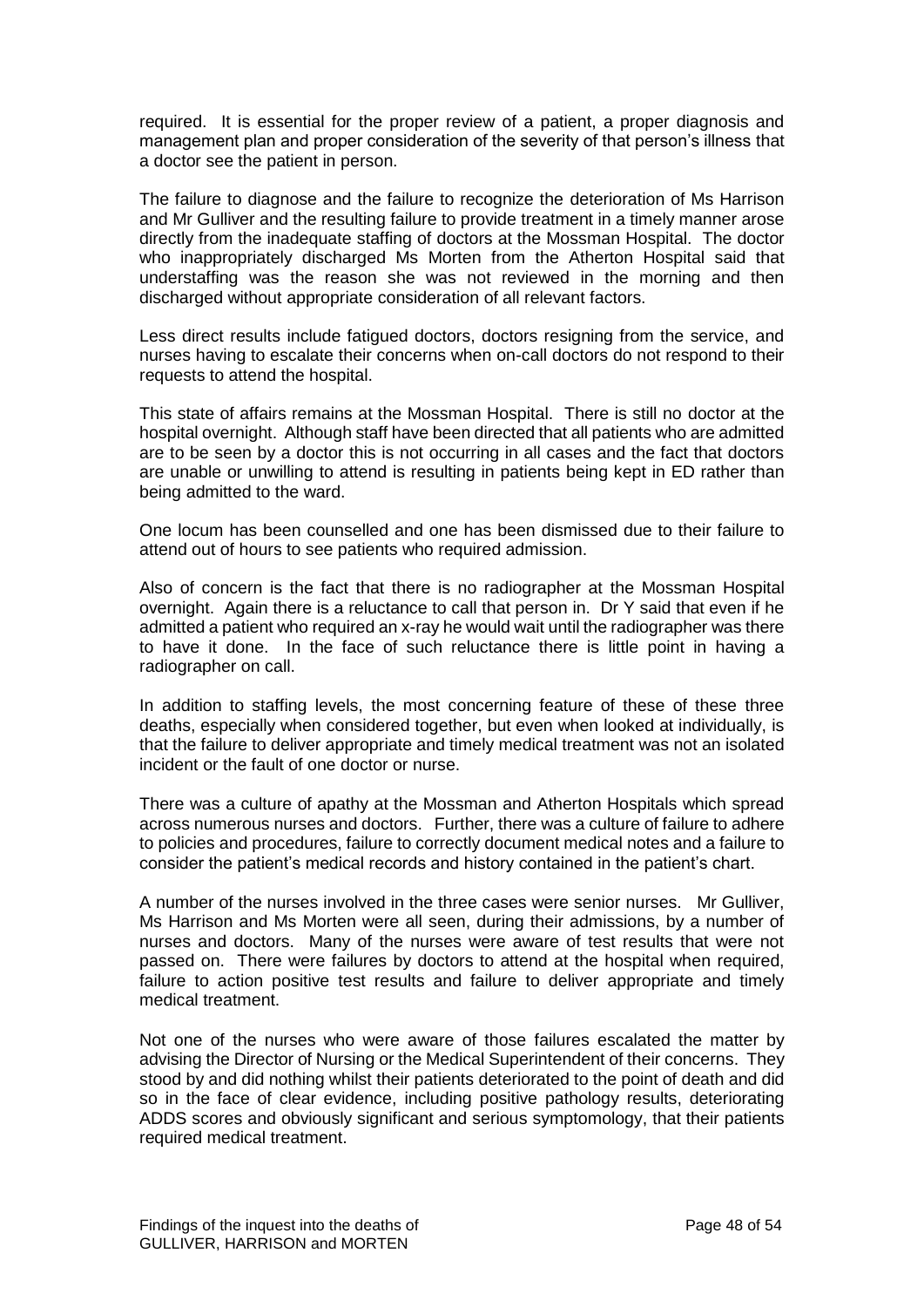A number of nurses gave evidence that they would now act on their concerns by notifying the Director of Nursing or Medical Superintendent. Hopefully this applies to all nursing staff across the CHHHS.

On a positive note, it has become evident during the coronial investigation and inquest that Ms Harrison and Mr Gulliver received a high quality of care at the Port Village Medical Centre. Those doctors are to be commended for the standard of patient care they delivered. They diagnosed correctly, ordered appropriate testing and, when advised of the results of those tests, contacted their patients and the hospital. When the doctors at the practice became aware of Ms Harrison's death, although their actions contributed to it in no way, they undertook to identify and implement new practices with the hospital and QML in order to facilitate better communication pathways with those entities.

### *Recommendations*

In accordance with my comments and findings, I make the following recommendations:

- 1. CHHHS implement the proposed workforce model at Mossman Hospital as soon as possible and report as to the implementation of the workforce and its continuation to the Office of the State Coroner, annually for 5 years, with the first such report to be delivered by 28 February 2015.
- 2. CHHHS ensure that pathology testing laboratories and local General Practitioners and Medical Centres are provided with a telephone number for the Emergency Department for the Mossman and Atherton Hospitals which is answered at all times and through which the caller is able to be put through to the on duty medical officer.
- 3. CHHHS and/or Queensland Health consider funding a full time radiographer at the Mossman Hospital.
- 4. CHHHS and/or Queensland Health consider funding for a full-time nurse educator for the Hinterland Hub.
- 5. Queensland Health appraise itself of the report and evidence of Professor Brown and educate its clinicians (doctors and nurses) as to the importance of acting upon haemoptysis, and the importance of not discounting haemoptysis as being likely due to a burst blood vessel from coughing.
- 6. The Australian College of Rural and Remote Medicine, the Australian College of General Practitioners, the Australian College of Nursing, the Medical Board of Australia (Queensland Office) and the Nursing Board appraise themselves of the report and evidence of Professor Brown and consider disseminating information to their members as to the importance of acting upon haemoptysis, and the importance of not discounting haemoptysis as being likely due to a burst blood vessel from coughing.